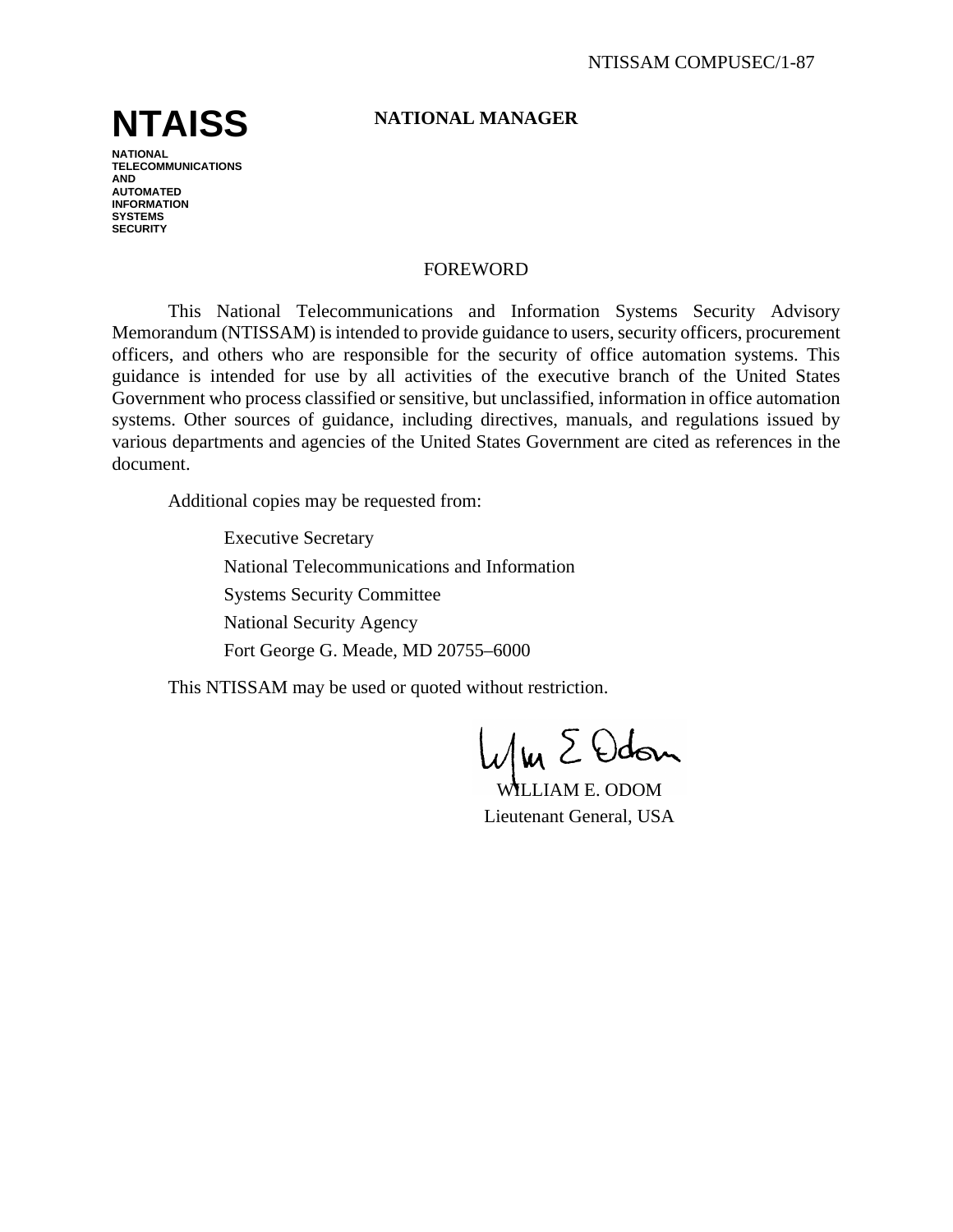## EXECUTIVE SUMMARY

Office Automation Systems (OA systems) are small, microprocessor-based Automated Information Systems that are used for such functions as typing, filing, calculating, sending and receiving electronic mail, and other data processing tasks. They are becoming commonly used by managers, technical employees, and clerical employees to increase efficiency and productivity. Examples of OA systems include personal computers, word processors, and file servers.

This guideline provides security guidance to users of OA systems, to the ADP System Security Officers responsible for their operational security, and to others who are responsible for the security of an OA system or its magnetic storage media at some point during its life-cycle.

This guideline explains how OA system security issues differ from those associated with mainframe computers. It discusses some of the threats and vulnerabilities of OA systems, and some of the security controls that can be used. It also discusses some of the environmental considerations necessary for the safe, secure operation of an OA system.

This guideline suggests some security responsibilities of OA system users, and of ADP System Security Officers. Also described are some of the security responsibilities of the organization that owns or leases the OA system.

In addition, guidance is given to the procurement officer who must purchase OA systems or components, and guidance is also provided to the officer who is responsible for securely disposing of OA systems, components, or the associated magnetic media.

This document is issued as a National Telecommunications and Information Systems Security Advisory Memorandum, and is therefore intended as guidance only. Nothing in this guideline should be construed as encouraging or permitting the circumvention of existing Federal Government or organizational policies.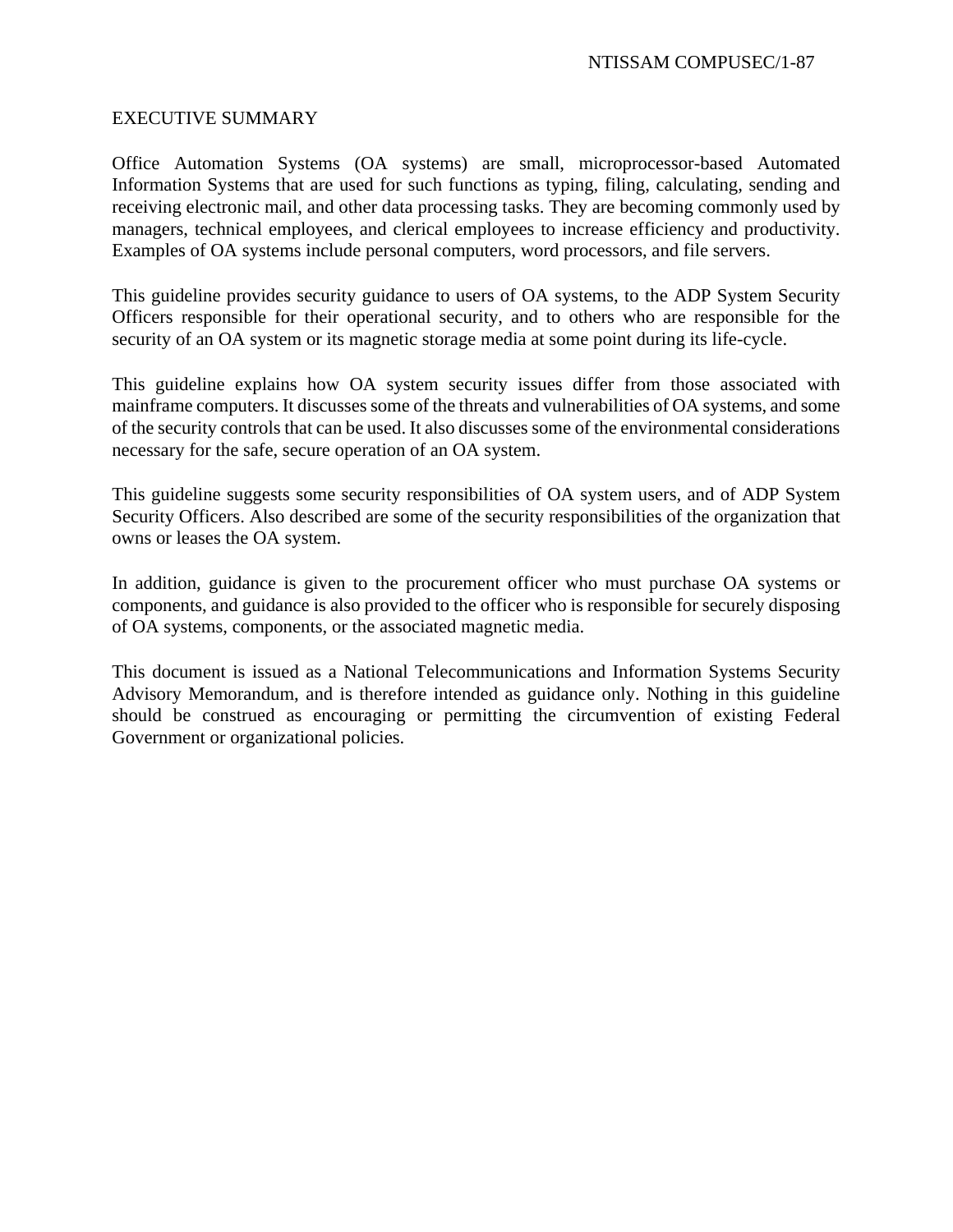# TABLE OF CONTENTS

# PART I: INTRODUCTION

| 1.0 |                                                        |                                                                   |  |  |  |
|-----|--------------------------------------------------------|-------------------------------------------------------------------|--|--|--|
|     | 1.1                                                    |                                                                   |  |  |  |
|     | 1.2                                                    |                                                                   |  |  |  |
| 2.0 |                                                        |                                                                   |  |  |  |
|     | 2.1                                                    |                                                                   |  |  |  |
|     | 2.2                                                    |                                                                   |  |  |  |
|     | 2.3                                                    | OA Systems With Fixed Media vs. OA Systems With Removable Media 7 |  |  |  |
|     | PART II:                                               | GUIDANCE FOR THE OFFICE AUTOMATION SYSTEM USER                    |  |  |  |
| 3.0 |                                                        |                                                                   |  |  |  |
| 4.0 | OPERATIONAL SECURITY FOR STAND-ALONE OFFICE AUTOMATION |                                                                   |  |  |  |
|     | 4.1                                                    |                                                                   |  |  |  |
|     | 4.2                                                    |                                                                   |  |  |  |
| 5.0 |                                                        | OPERATIONAL SECURITY FOR CONNECTED OFFICE AUTOMATION              |  |  |  |
|     | 5.1                                                    | Using an OA System as a Terminal Connected to Another Automated   |  |  |  |
|     | 5.2                                                    | .22<br>OA Systems Used as Hosts on Local Area Networks            |  |  |  |
|     |                                                        | PART III:<br>GUIDANCE FOR ADP SYSTEM SECURITY OFFICERS            |  |  |  |
| 6.0 |                                                        |                                                                   |  |  |  |
| 7.0 |                                                        |                                                                   |  |  |  |
|     | 7.1                                                    | Threats, Vulnerabilities, and Controls: an Overview28             |  |  |  |
|     | 7.2                                                    |                                                                   |  |  |  |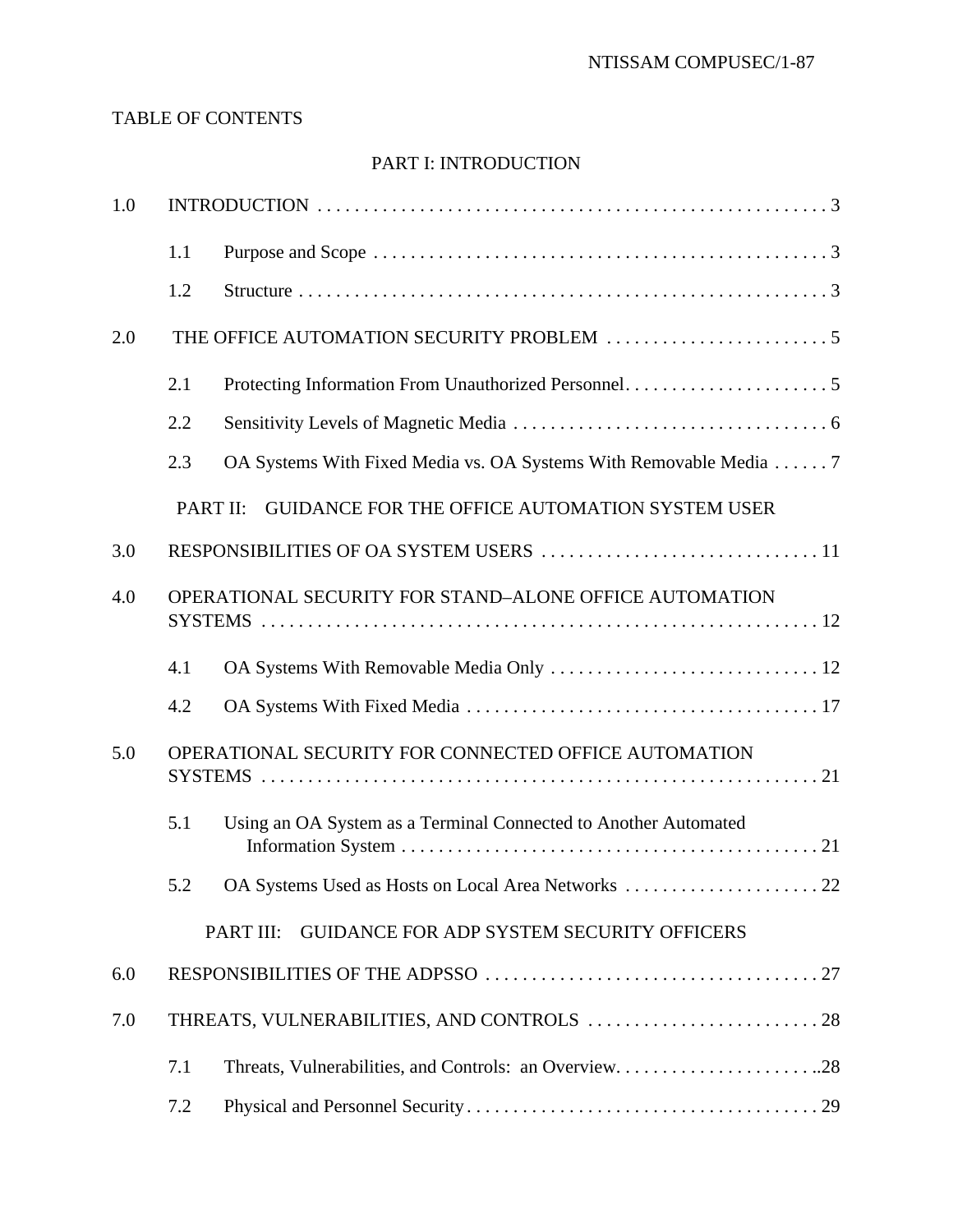# NTISSAM COMPUSEC/1-87

|                                                         | 7.3                                                         |                                                                                      |  |
|---------------------------------------------------------|-------------------------------------------------------------|--------------------------------------------------------------------------------------|--|
|                                                         | 7.4                                                         |                                                                                      |  |
|                                                         | 7.5                                                         |                                                                                      |  |
|                                                         | 7.6                                                         |                                                                                      |  |
|                                                         | 7.7                                                         |                                                                                      |  |
|                                                         | 7.8                                                         |                                                                                      |  |
|                                                         |                                                             | PART IV: GUIDANCE FOR OTHERS                                                         |  |
| 8.0                                                     | RESPONSIBILITIES OF THE ORGANIZATION OWNING THE OA SYSTEM41 |                                                                                      |  |
| 9.0                                                     | REQUIRING SECURITY IN THE PROCUREMENT OF OFFICE AUTOMATION  |                                                                                      |  |
|                                                         | 9.1                                                         | Processing Classified Information: Policy Requirements 43                            |  |
|                                                         | 9.2                                                         |                                                                                      |  |
|                                                         | 9.3                                                         |                                                                                      |  |
|                                                         | 9.4                                                         |                                                                                      |  |
|                                                         | 9.5                                                         |                                                                                      |  |
| SECURE DISPOSAL OF OFFICE AUTOMATION SYSTEMS 47<br>10.0 |                                                             |                                                                                      |  |
|                                                         | 10.1                                                        |                                                                                      |  |
|                                                         |                                                             |                                                                                      |  |
|                                                         | 10.3                                                        |                                                                                      |  |
|                                                         |                                                             | APPENDIX: A Guideline on Sensitivity Marking of the Office Automation System and Its |  |
|                                                         |                                                             |                                                                                      |  |
|                                                         |                                                             |                                                                                      |  |
|                                                         |                                                             |                                                                                      |  |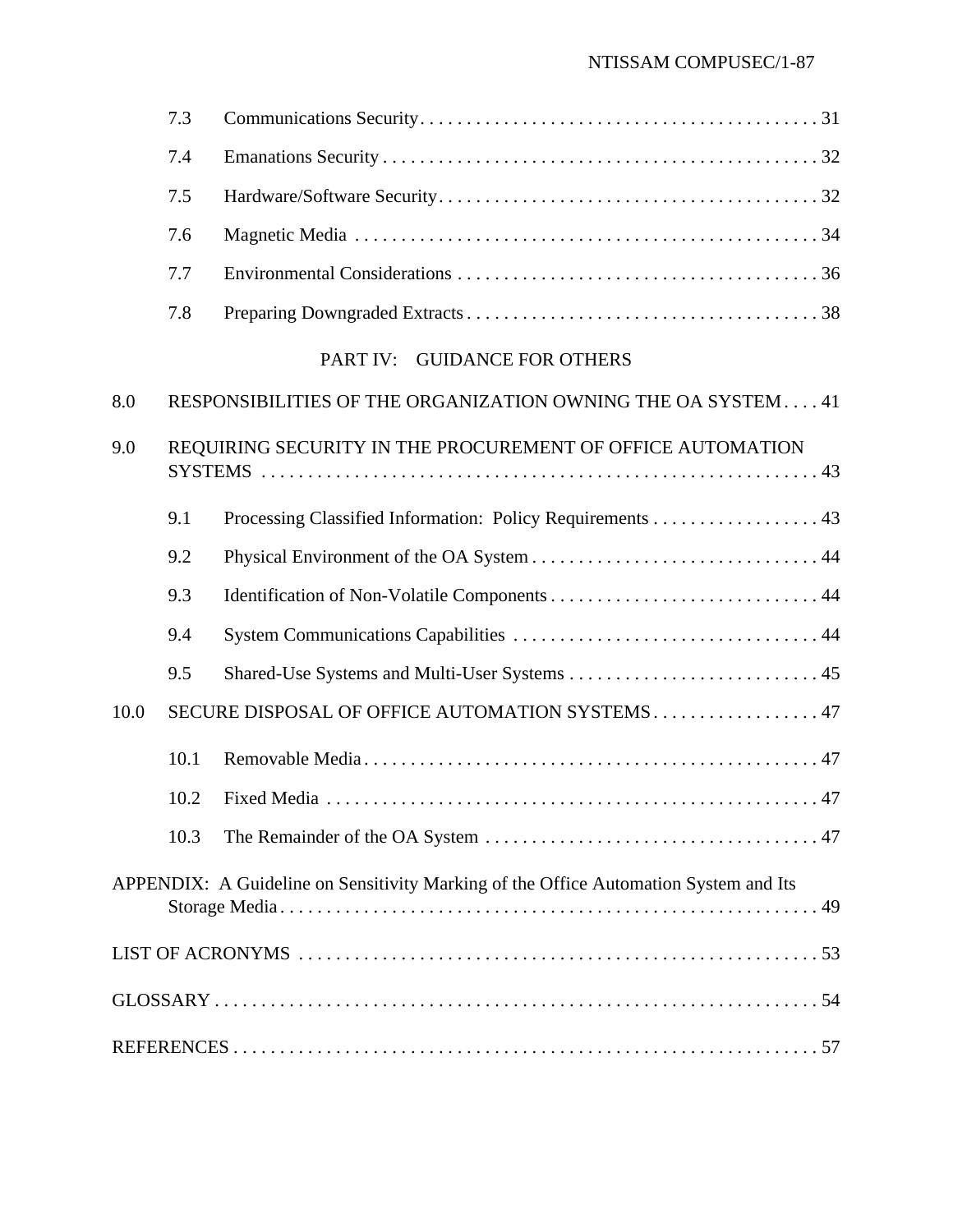PART I:

# INTRODUCTION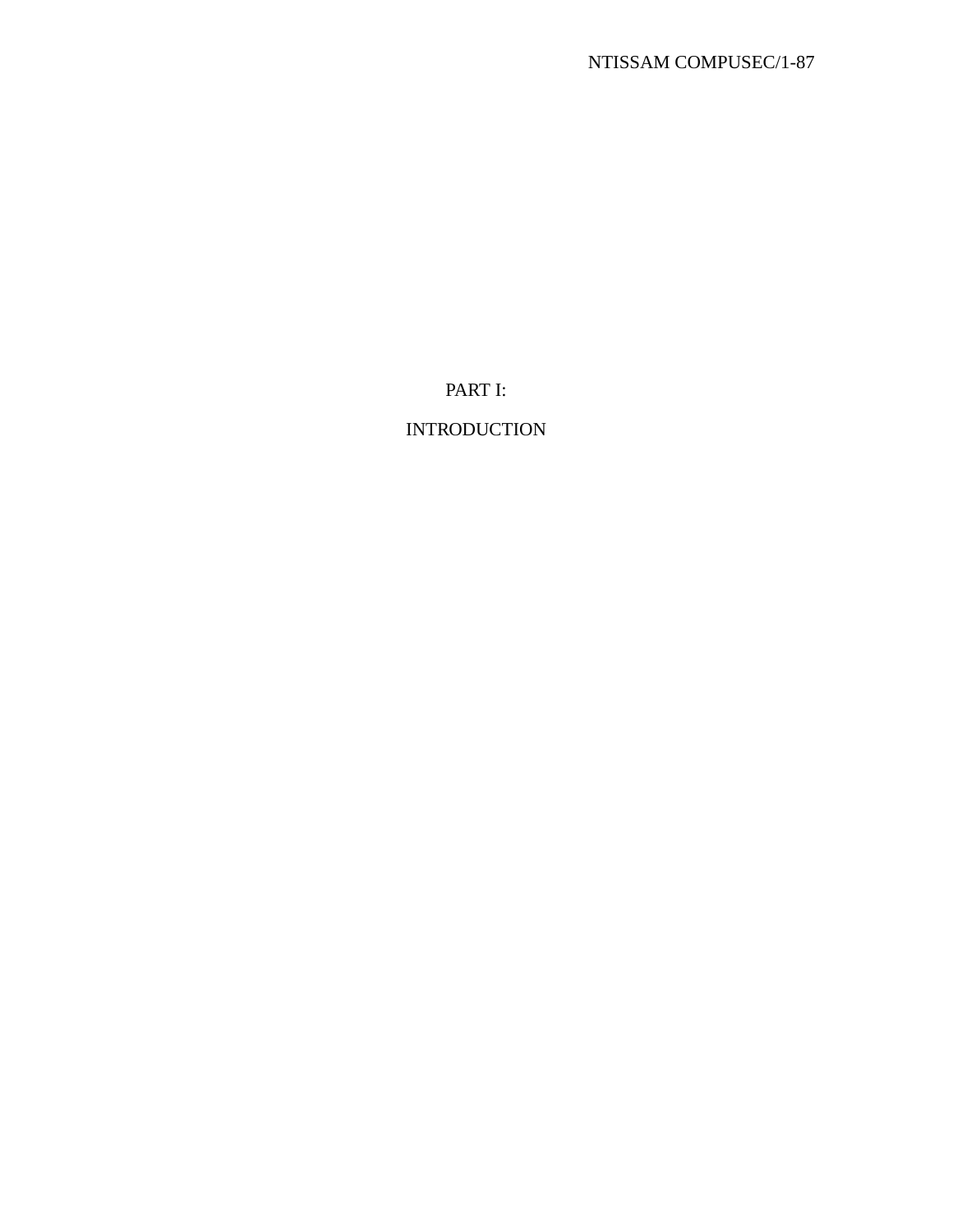# **1.0 INTRODUCTION**

In recent years, there has been a tremendous increase in the number of Federal Government personnel using Automated Information Systems (AIS) to help with their jobs. In a large number of cases, the AIS involved are small, microprocessor-based systems referred to as "Office Automation Systems," or "OA Systems," for short. These OA Systems can increase efficiency and productivity of those whose jobs include such functions as typing, filing, calculating, and sending and receiving electronic mail. In addition, these systems can be used by technical and other personnel to performs functions such as computing and data processing.

When used wisely, OA Systems can be a boon to the office worker and the engineer alike, helping to get more work done in less time. Not using them in a secure manner, however, can result in the compromise, improper modification, or destruction of classified or sensitive, but unclassified, information (as defined in NTISSP No. 2 [18]). It is therefore necessary that OA System users be made aware of: (1) procedures and practices which will aid in the secure usage of these systems, and (2) the consequences of not employing security measures. The objective of this guideline is to address these two issues in the context of protecting classified or sensitive, but unclassified, information.

# **1.1 Purpose and scope**

This document provides guidance to users, managers, security officers, and procurement officers of Office Automation Systems. Areas addressed include: physical security, personnel security, procedural security, hardware/software security, emanations security (TEMPEST), and communications security for stand-alone OA Systems, OA Systems used as terminals connected to mainframe computer systems, and OA Systems used as hosts in a Local Area Network (LAN). Differentiation is made between those Office Automation Systems equipped with removable storage media only (e.g., floppy disks, cassette tapes, removable hard disks) and those Office Automation Systems equipped with fixed media (e.g., Winchester disks).

# **1.2 Structure**

This guideline is divided into four parts, which are further subdivided into a total of ten chapters. Part I is the introductory part of this guideline. Chapter 1 gives an introduction, while Chapter 2 discusses the Office Automation security problem and why it is different from security problems involving larger Automated Information Systems.

Part II provides guidance to the users of OA Systems. Chapter 3 details some security responsibilities of all OA System users. Chapter 4 provides guidance to users of stand-alone OA Systems, while Chapter 5 provides guidance to users of connected OA Systems.

Part III provides guidance to those ADP System Security Officers (ADPSSO) who are responsible for the security of OA systems. (Note: throughout this document, the term "security officer" will be used to mean ADPSSO.) Chapter 6 describes some of the responsibilities of security officers. Chapter 7 details some of the threats, vulnerabilities and security controls associated with Office Automation Systems.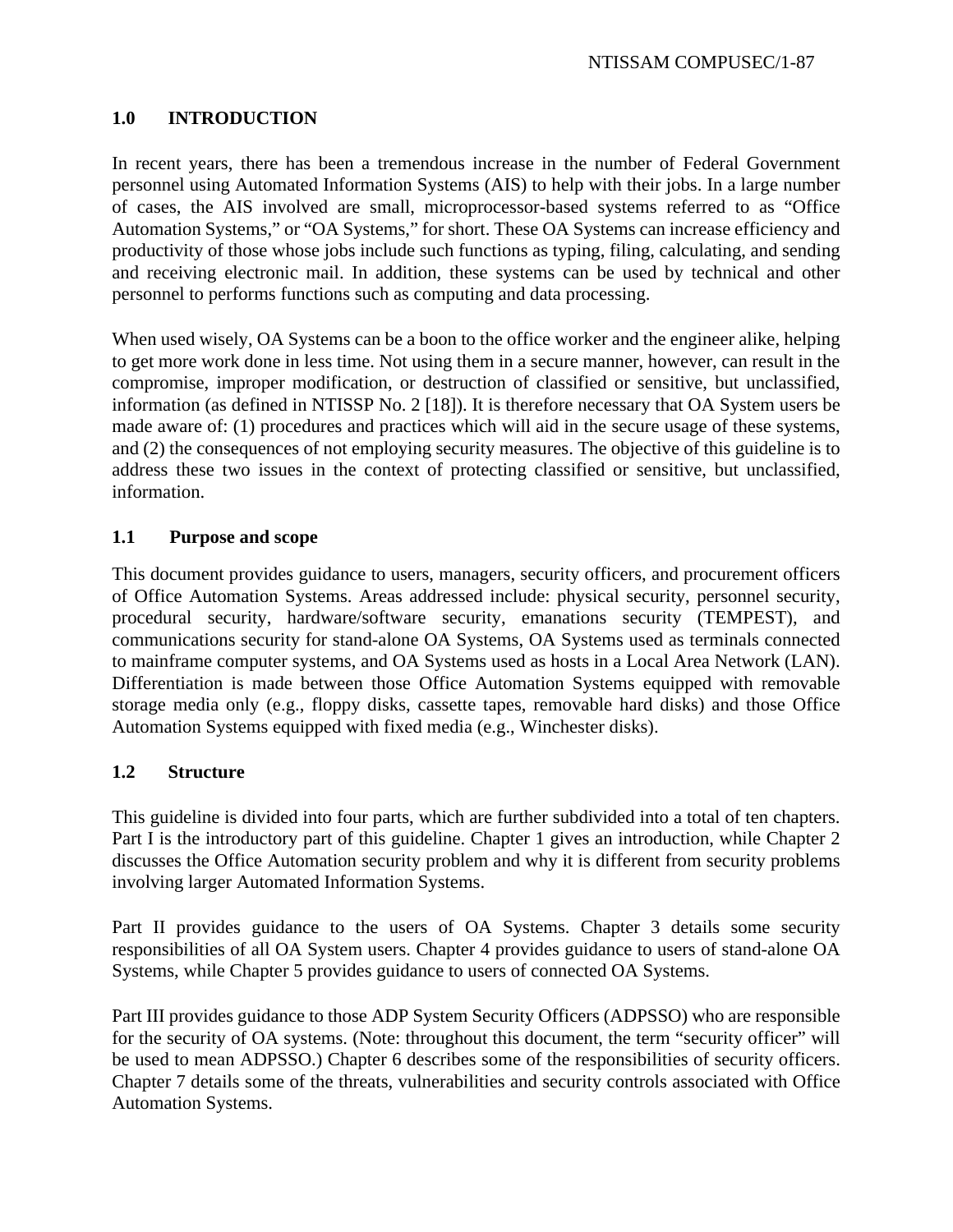Part IV provides guidance to others associated with OA Systems. Chapter 8 is a discussion of some of the security responsibilities incumbent upon the organization that owns an OA System. Chapter 9 provides guidance to procurement officers about addressing security during the procurement phase of the OA System life-cycle. Chapter 10 provides guidance concerning the disposal of Office Automation Systems and/or their components.

There is an Appendix that discusses security markings for the OA System and media used in it, a List of Acronyms that gives expansions for acronyms used in this guideline, and a Glossary that defines terms used in this document.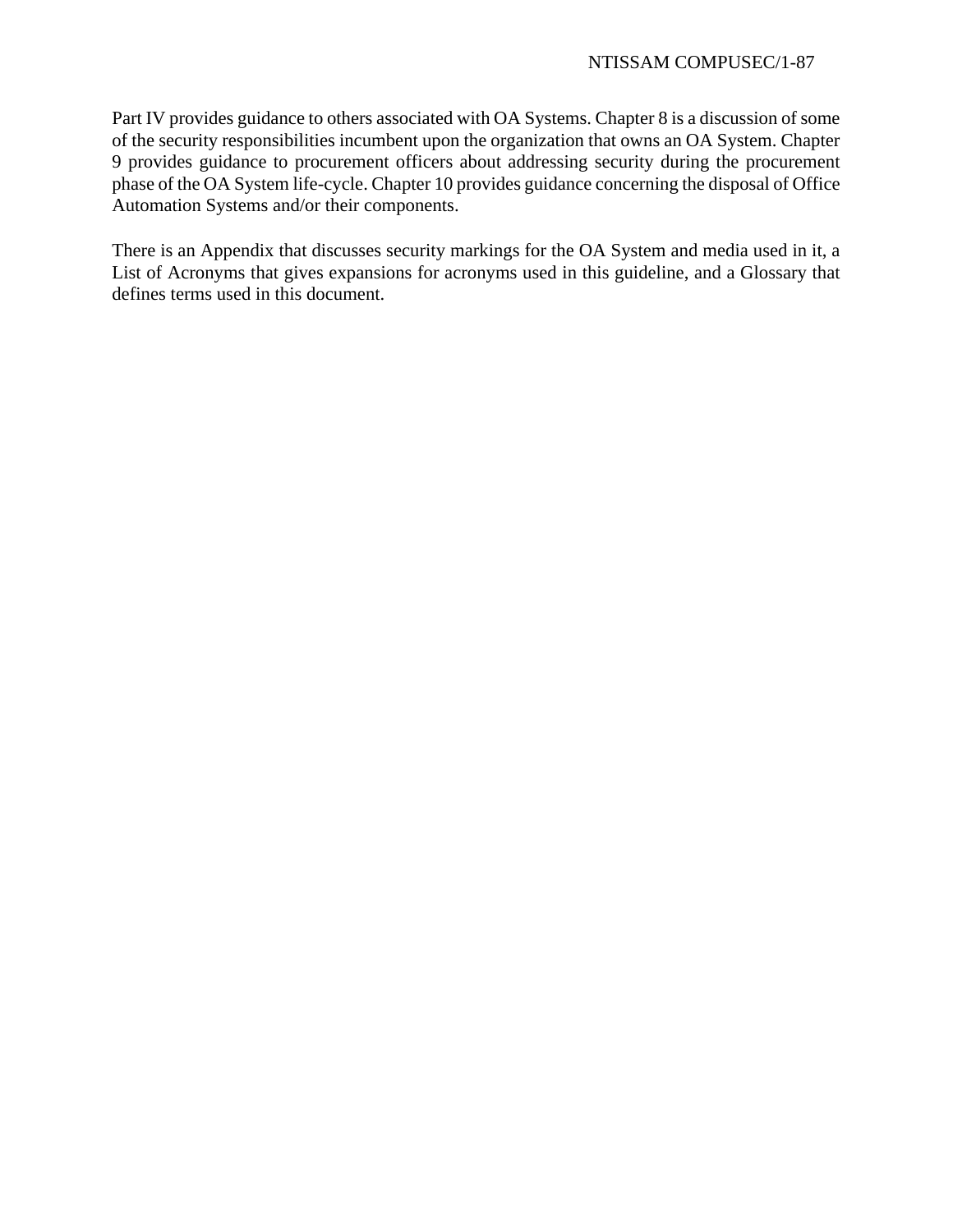# 2.0 THE OFFICE AUTOMATION SECURITY PROBLEM

There are three major points to remember about Office Automation Systems when considering security of these systems throughout their life-cycle. These points are:

(1) Most current Office Automation Systems do not provide the hardware/software controls necessary to protect information from anyone who gains physical access to the system. Therefore, the most effective security measures to be used with these systems are appropriate physical, personnel, and procedural controls.

(2) All information stored on a volume of magnetic media (e.g., floppy disk, cassette tape, fixed disk) should be considered to have the same sensitivity level. This level should be at least as restrictive as the highest sensitivity level of any information contained on the volume of media.

(3) There are different security considerations for OA Systems with fixed media versus those with removable-media-only.

# **2.1 Protecting Information From Unauthorized Personnel**

United States Government policy requires that classified information not be given to an individual unless he or she has the required clearance and needs the information for the performance of the iob<sup>\*</sup> [6, 20]. For sensitive, but unclassified, information, no clearance is required; therefore, all access is based solely on need-to-know [20]. These policies must be enforced for information contained within OA Systems as well as for all other information. Therefore, information contained in OA Systems must be protected from compromise, unauthorized modification, and destruction.

Most current Office Automation Systems processing classified or sensitive, but unclassified, information do not provide sufficient hardware/software security controls to prevent a user from accessing information stored anywhere in the system. Simply put, most current OA Systems are based on microprocessors that do not support multiple hardware states. In almost all cases, multiple hardware states are necessary to identify users, limit their actions, or keep them from accessing information for which they are not authorized. (See Section 7.5 of this document for a detailed discussion of this problem.)

In fact, at the time of this writing, no Office Automation Systems have been certified as meeting even the class C1 requirements listed in the Department of Defense Trusted Computer System Evaluation Criteria [2], (hereafter known as the TCSEC).

Because of the lack of adequate hardware/software security, proper physical, procedural, and personnel access controls must be used to prevent personnel from accessing the system while it contains any information (either in memory or on resident media) for which they are not authorized.

<sup>\*</sup> Bracketed numbers correspond to References, p.57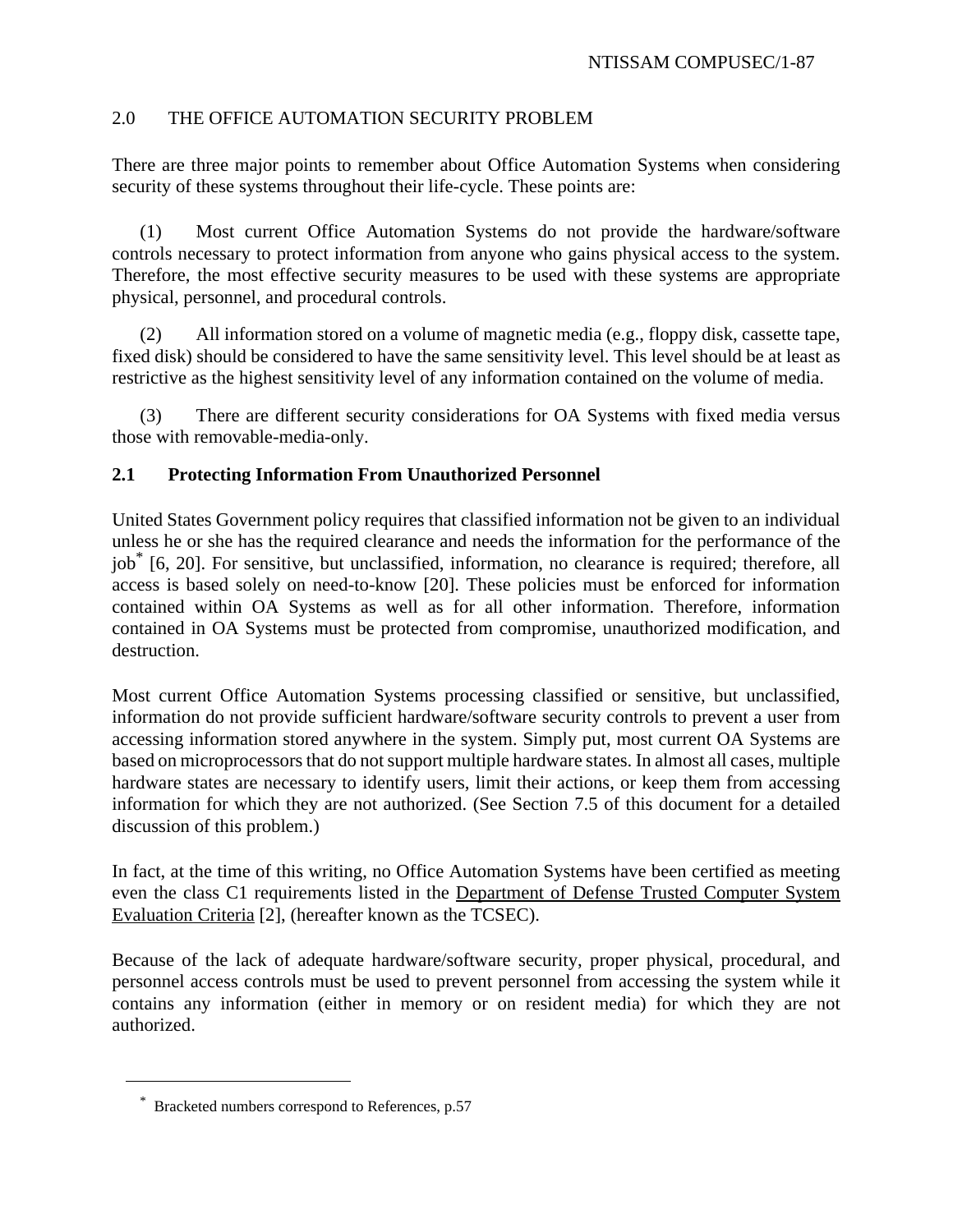# **2.2 Sensitivity Levels of Magnetic Media**

All information contained on a volume of magnetic storage media should be considered to have the same sensitivity level. This sensitivity level should be at least as restrictive as the highest sensitivity level of any information contained on the media.

The reason for this requirement is simple: under ordinary circumstances, a user of an OA System has no way of knowing exactly what is written where on a volume of media. It is possible that there have been errors made in writing on the disk that result in parts of various files being combined without the user's knowledge.

> Example: On most magnetic disks, there is a file allocation table with entries pointing to where on the disk each file is stored. Compromise of data can occur if there is a crosslink; that is, if an entry in the file allocation table for one file actually points to part of another file. As files are accessed and modified, it is often not possible to write the entire file in a contiguous set of storage locations. Therefore, the file becomes fragmented. The more a disk is used, the more fragmented the files become, and the greater the probability of a cross-link. In order to guard against compromise of information due to a cross-link, all information on the disk is considered to have the same sensitivity.

It is also likely that classified or sensitive, but unclassified, information that has been "deleted" from the system is still resident on the media, unless it has been completely written over in an approved manner. (See Reference 4 for guidance on overwriting media.) Therefore, the media and all information on the media should be regarded as having a single sensitivity level.

It is certainly permissible to have some information on a volume of magnetic media that is actually less sensitive than the sensitivity level of the volume; however, due to the fact that it is impossible for the average user of an OA System to tell exactly what is written where, security dictates that this information be treated as having the higher sensitivity level.

> Example: Suppose that a floppy disk is marked "Personnel privileged information," and there is a file on this disk that contains only unsensitive information, such as the General Schedule salary tables. While this unsensitive file is on the sensitive disk, it must be treated as sensitive, because bad pointers or other problems could cause the file to actually contain sensitive information. Further, this file CANNOT be copied to another floppy disk unless the second floppy disk is also considered to be sensitive, due to the possibility of "Personnel privileged information" unintentionally being copied.

If there is a file that is believed to be unsensitive that is stored on a sensitive disk, it is permissible to have a copy of that file printed, manually reviewed, and determined to be unsensitive. This paper copy can then be treated as unsensitive; however, the disk itself should still be considered to be sensitive. This applies to classified information as much as it does to sensitive, but unclassified, information.

# **2.3 OA Systems With Fixed Media vs. OA systems With Removable Media**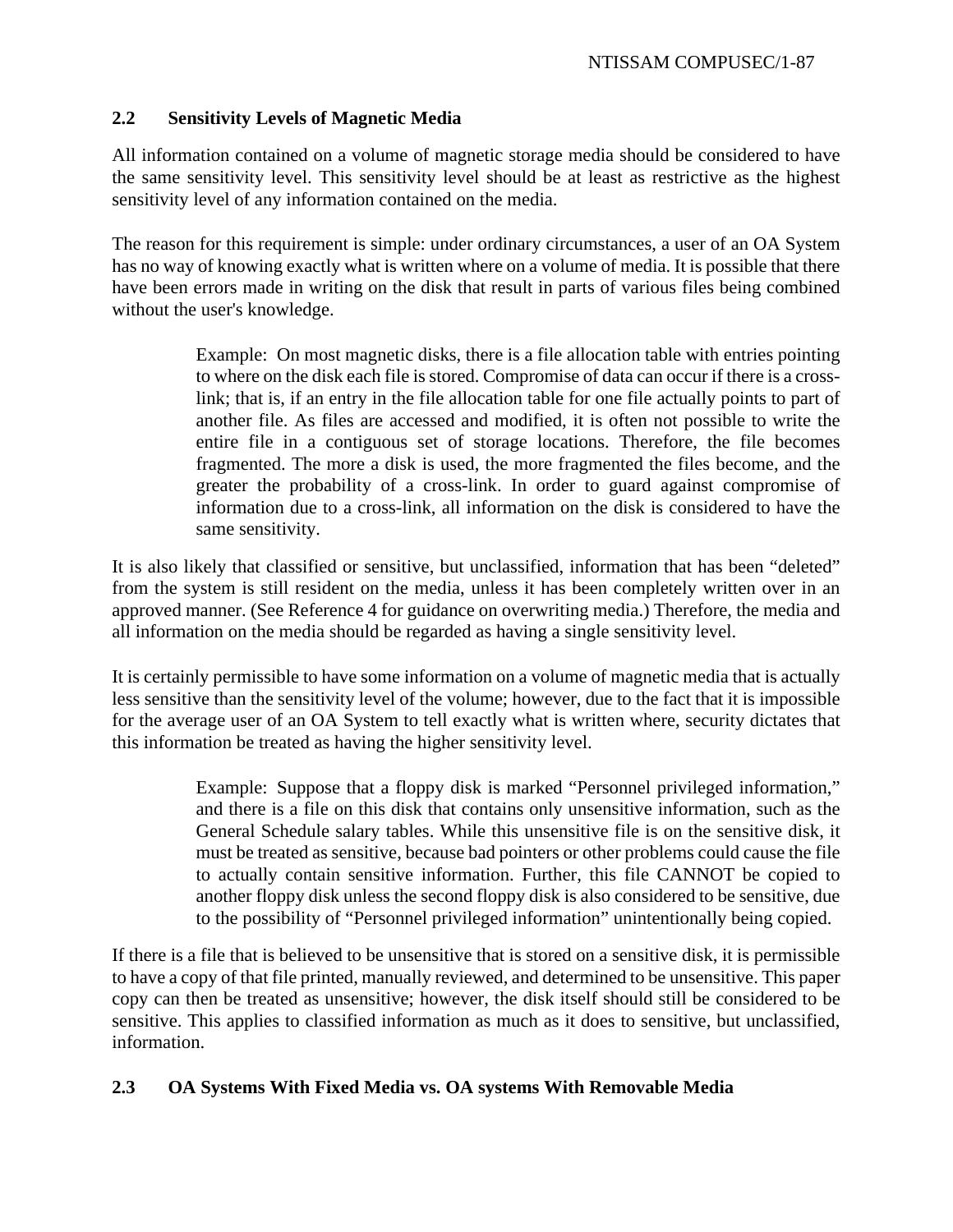"Removable media" are any magnetic storage media that are meant to be frequently and easily removed from the OA System by a user. Examples of removable media include floppy disks, cassette tapes, and removable hard disks.

"Fixed media" are any magnetic storage media that are not meant to be removed from the system by a user. Examples of fixed media include fixed disks and nonvolatile memory expansion boards.

An OA System with removable-media-only is one which meets both of the following criteria: (1) the system does not currently use fixed media (e.g., Winchester disks) to store or process information; and (2) other than removable media such as floppy disks or cassette tapes, the OA System must have only volatile memory. (In determining whether or not the OA System contains fixed media, any read-only memory (ROM) the system contains can be ignored.) If either condition is not met, the system should be regarded as containing fixed media.

The sensitivity level of an OA System with removable-media-only can be easily changed, because all classified and sensitive, but unclassified, information can be removed from the system after each use. This is not true of an OA System with fixed media--the sensitivity level of the system cannot be lowered without a great deal of effort, because it is virtually impossible to remove all classified and sensitive, but unclassified, information from the system. Therefore, if it is desired that the OA System be used to process information of several different sensitivity levels, or that it be used by personnel with different levels of clearances, an OA System with removable-mediaonly should be used. (See Sections 4.1.2.2 and 4.2.2.2 of this guideline for guidance on changing the sensitivity levels of OA Systems.)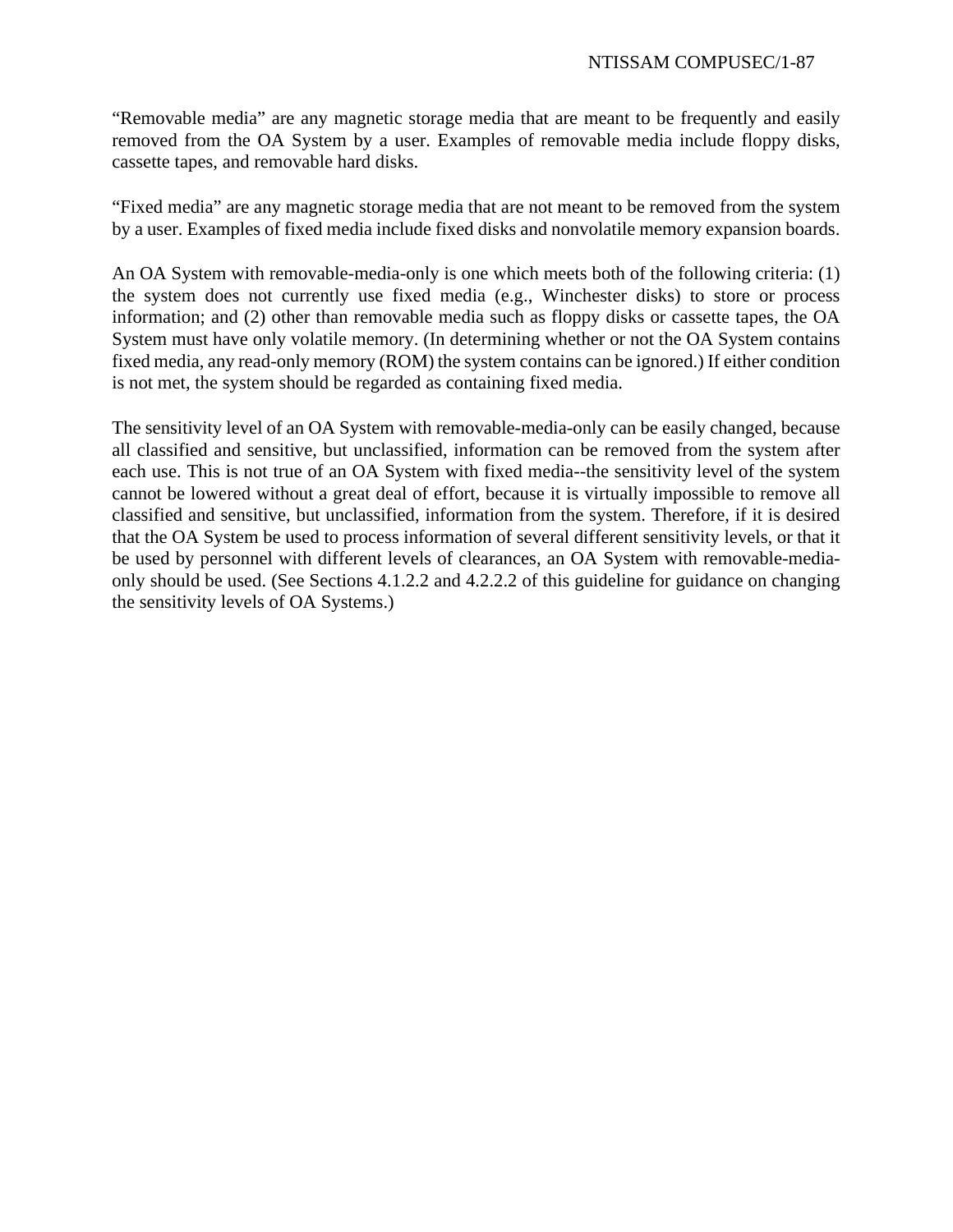PART II:

GUIDANCE FOR THE OFFICE AUTOMATION SYSTEM USER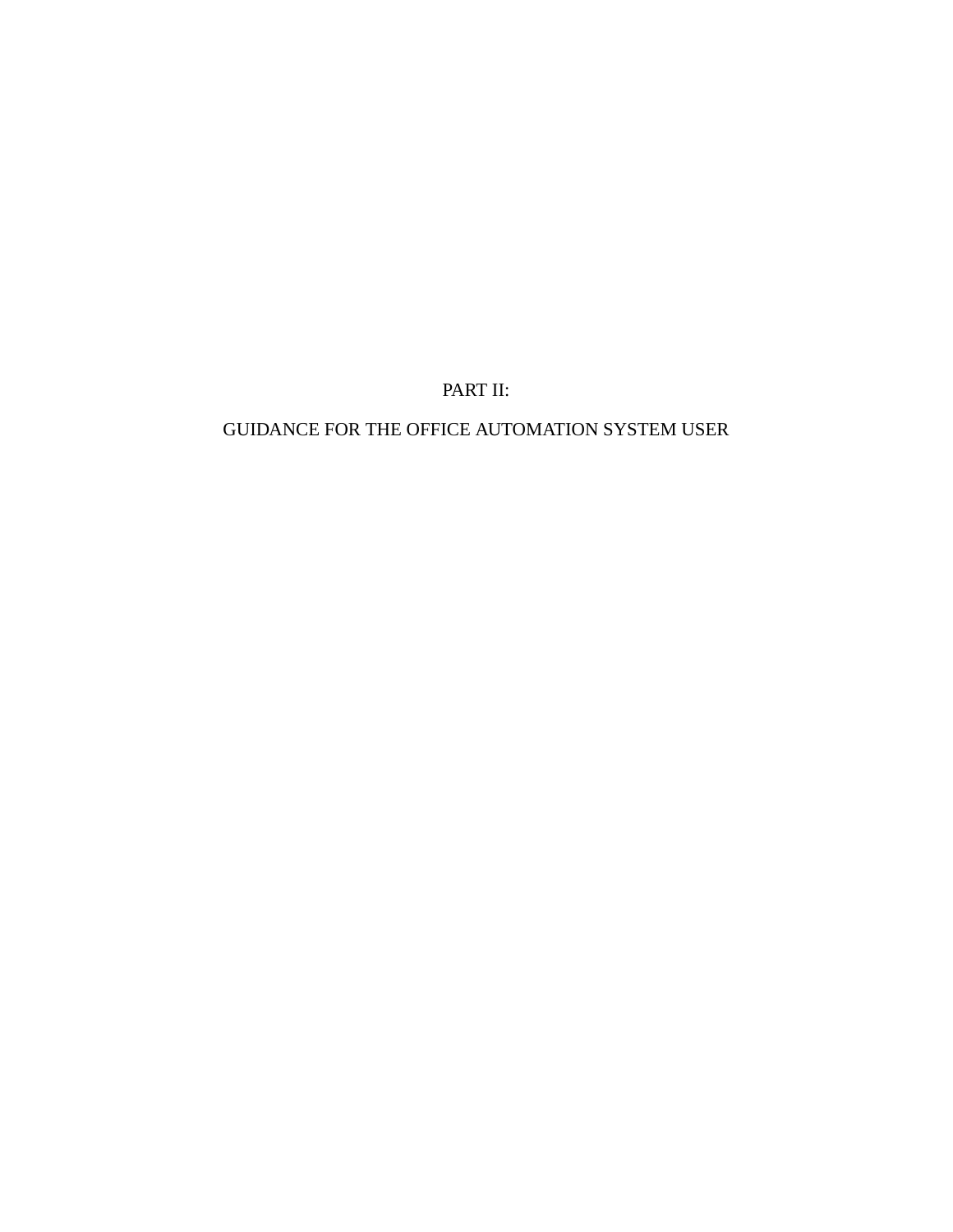# 3.0 RESPONSIBILITIES OF OA SYSTEM USERS

One of the most common problems in Information Security is determining exactly who is responsible for what. This is a particularly important issue when Office Automation Systems are involved, since there is much less opportunity for oversight of "average users" by "professional security people." Therefore, it is incumbent upon each person to do his or her part to prevent the compromise of information.

The "average user" of an Office Automation System is the most important person in maintaining OA System security. If security is to be maintained, the user must develop a "security mindset" [16]. In view of this, the following general responsibilities of all OA System users are described. It should be remembered that responsibilities discussed in this section apply equally to each user of an OA System, regardless of whether or not that person has been formally designated as the security officer for that OA System.

(1) Each user of an OA System should know who the security officer for that system is, and how to contact that person.

(2) Each user of an OA System should have an awareness of the applicable security guidelines [5, 11,16, 23]. Users should follow the applicable guidelines. If it is necessary in an emergency to deviate from the security guidelines, the user should report this deviation to a security officer as soon as possible, so that the security officer can take appropriate action.

(3) In addition to violations of security procedures, each user should report suspected or known compromise of information and/or theft of property to a security officer [5, 23]. If a user believes that a part of the OA System (including software and magnetic media) is missing or damaged, or has been changed, and the user is unable to determine why and by whom the change was made, then the problem should be reported to the ADPSSO at once. Similarly, if a user has reason to believe that information may have been copied, modified, or destroyed improperly, the security officer should immediately be notified.

(4) It is the responsibility of each user not to use software provided by an unauthorized source. The user should not violate any copyrights or other license agreements, and is responsible for reporting any known violations to the security officer. Further, the user should not use any software which he has obtained without ensuring that it has first been thoroughly tested in an environment in which no operational information can be compromised or damaged.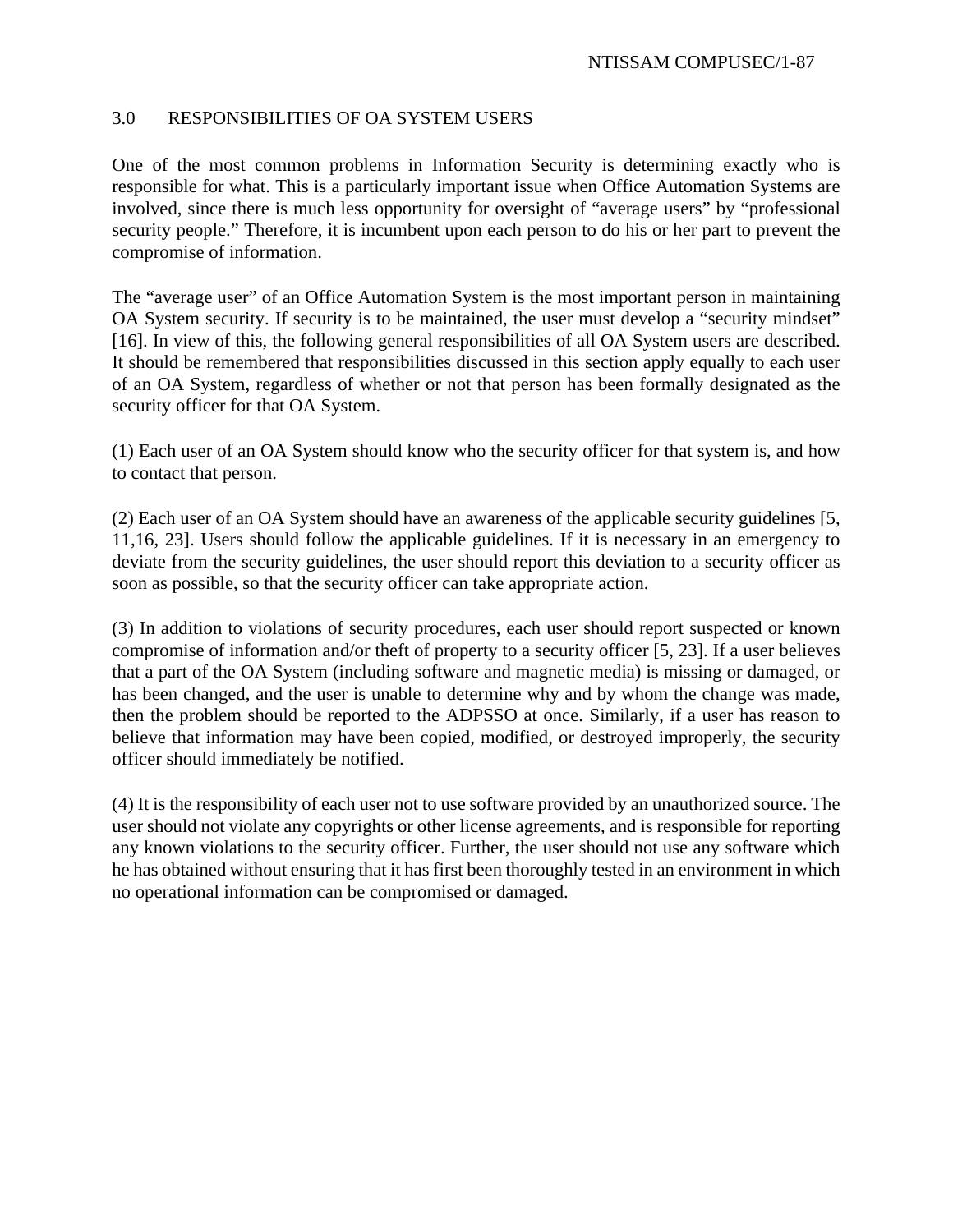# 4.0 OPERATIONAL SECURITY FOR STAND–ALONE OFFICE AUTOMATION **SYSTEMS**

# **4.1 OA Systems With Removable-Media-Only**

# 4.1.1 Physical Access to Systems and Media

Physical access to the OA System at any given time should be limited to those with clearance and need-to-know for all information then contained in the system. It may be necessary to keep the OA System in a separate room or part of a room to keep unauthorized personnel from being able to read information displayed on the screen or on a printer. If the OA System is not in a protected area, special care should be taken to ensure that unauthorized personnel cannot gain access to sensitive, but unclassified, or classified information.

> Example: Kelly, who is in charge of office personnel affairs, must process the quarterly promotion list, which contains personnel information that must be protected under the Privacy Act of 1974 [20]. The OA System on which he must work, however, is located in the middle of the office, where several people who are not authorized to see the information can see what he is doing. Kelly should therefore take care to ensure that none of his co-workers can see the information he is processing. One way he might do this is to use partitions to surround the OA System and block the view of other employees. A second way is to position the CRT screen and printer in such a way that no one else in the office can see them, and then to ensure that no one is watching what he is doing. A third way is to make sure that the room is empty before doing his work.

It is important to emphasize that these rules also apply for personnel performing maintenance on the OA System. Maintenance, regardless of whether preventive or corrective, should only be done by authorized persons. Maintenance personnel should not be allowed physical access to the OA System until all classified and sensitive, but unclassified, information for which they do not have a clearance and need-to-know has been removed.

# 4.1.2 Using the Stand-Alone OA System With Removable Media Only

4.1.2.1 Normal Operation

The following procedures should be followed at all times during normal operation of the OA System:

- (1) Monitor screens, printers, and other devices that produce human-readable output should be placed away from doors and windows. This helps ensure that casual passersby cannot read information from them [5, 8, 11, 19, 23].
- (2) Never leave an OA System running unattended while it contains information that should not be seen by everyone with physical access to it. Especially, do not leave an OA System unattended while classified or sensitive, but unclassified, information is displayed on the screen. If a user must leave an OA System, he/she should follow the procedures outlined in Section 4.1.2.4 of this Guideline.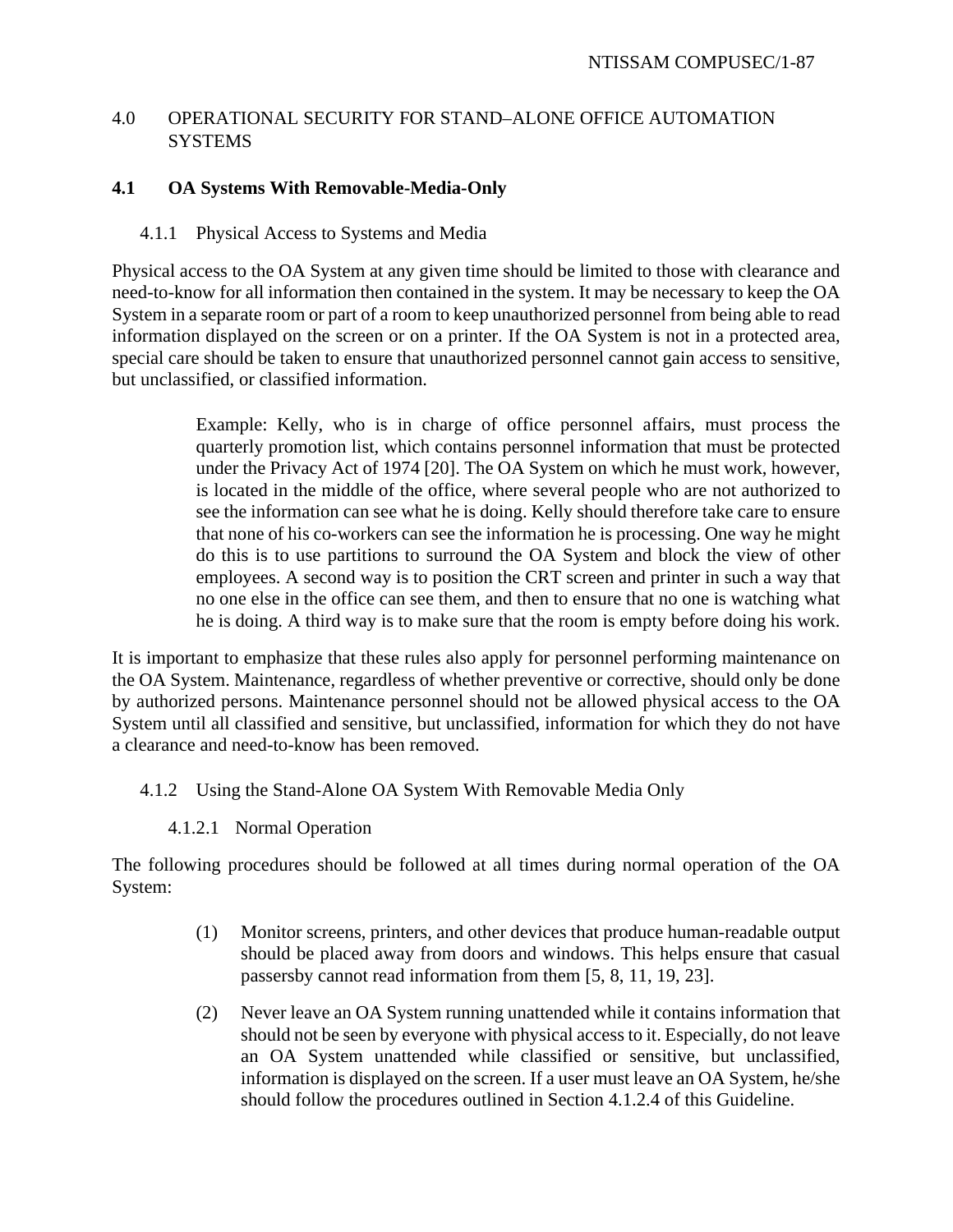Example: Suppose that Tom edits a large data file containing personnel records on an OA System. When he is finished, he saves the edited file. Since writing the new file over the old one will take some time, Tom leaves the OA System to run an errand. Sue sees that the OA System is unattended, and accesses and modifies the personnel file, destroying its integrity.

- (3) Electronic labels attached by the OA System to information on magnetic storage media should not be trusted to be accurate unless the OA System has been evaluated by the National Computer Security Center and has been found to be a B1 or higher trusted system. While it is a good practice to indicate the apparent sensitivity of information by an electronic label of some sort (e.g., by a character string in the file name or directory name, or by the value of the first byte in the file), these labels should not be trusted to be accurate. Therefore, all data on the media should be treated as being at a single sensitivity level--that which is indicated by the physical label attached to the media.
- (4) It is not normally permissible to have a classified or sensitive, but unclassified, volume of magnetic storage media on line at the same time as a volume with a lower sensitivity level, unless the sensitivity level of the latter volume is immediately raised. (The exception to this is discussed Section 4.1.2.3.)

Example: Suppose that Terry has a file that she believes to contain only Unclassified information, but that is stored on a TOP SECRET floppy disk. Terry therefore copies the file to an Unclassified disk. The previously Unclassified disk should then become TOP SECRET. The reason for this is that there is no way for a user to determine exactly what has been written onto the disk; there is a chance that an error caused TOP SECRET information to be written onto the disk.

(5) Printers should not be left unattended while classified or sensitive, but unclassified, information is being printed unless the area in which it is located provides a level of physical security adequate to protect the printout from being read, copied, or stolen by an unauthorized individual.

(6) Any user who prints out classified or sensitive, but unclassified, information should remove that printout from the printer and/or printer area at the earliest possible time. If this is not done, classified or sensitive, but unclassified, information could be compromised by an unauthorized person reading, copying, or stealing a printout. (Note: this is particularly true if the printer is shared, and/or is not collocated with the rest of the OA System. Even if adequate physical security can be provided, it is good practice to remove the printout from the printer area at the earliest possible time.)

Example: Suppose that Pat is John's supervisor, and prints out John's personnel records on a printer. Pat then leaves the printout next to the printer, and leaves the room to attend a meeting. While Pat is gone, John's co-worker George walks into the room, notices the printout, and reads John's personnel records. This is a compromise of information, and is a violation of the Privacy Act of 1974 [20].

(7) The user should ensure that all printouts have appropriate sensitivity markings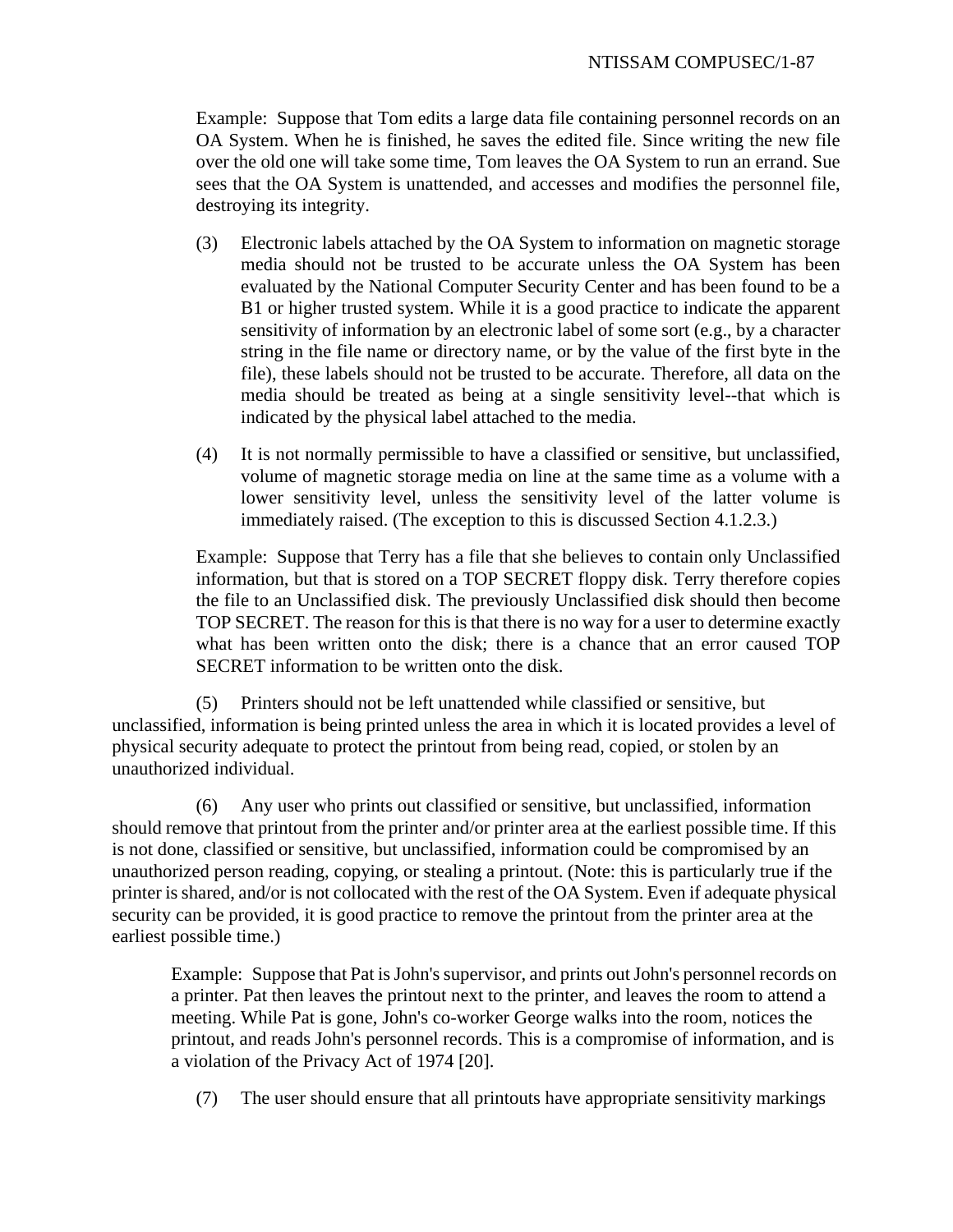(e.g., "Personnel Privileged Information," "Proprietary," "Confidential," etc.) at the top and bottom.

- (8) If the printer ribbon is used to print classified information, it should be marked at the highest classification level it was used for, removed from the printer when not in use and stored and otherwise protected and disposed of as any other classified item.
- (9) Use only software that has been obtained from authorized sources. Do not pirate software yourself, and do not use any software which has been obtained by violation of a copyright or license agreement. Furthermore, software should not be used unless it has been thoroughly tested by someone trustworthy (such as the organizational software distribution office, or the ADPSSO) for errors and malicious logic before it is exposed to operational information. (This is especially true for software obtained from the public domain.)
- (10) Do not eat, drink, or smoke while using the OA System. Any spillage could seriously damage the system and/or magnetic media.
- (11) Protect magnetic media from exposure to smoke, dust, magnetic fields, and liquids. Diskettes that get wet will generally warp or become otherwise deformed. If a diskette or other volume of media does get wet, do not attempt to use it in an OA System, as doing so could result in damage to the system.
- (12) If a manual audit log is kept for the system, record in it all necessary information.
- (13) No information should be processed or stored on any OA System until a risk analysis has been completed and appropriate countermeasures have been determined.
- (14) No classified information should be processed or stored on any OA System unless that system has been TEMPEST-approved for the zone in which it is operating [14, 15].
- 4.1.2.2 Changing the Sensitivity Level of Information the OA System is Processing

OA Systems using removable-media-only contain no fixed media, and therefore can be used to process information of different sensitivity levels. In some instances it may be more cost effective to simply process all information as being at the system high level, and then manually review all output for the proper sensitivity. However, if this is impractical, then the sensitivity level of the OA System may be changed. When a change in the sensitivity level is desired, the following steps should be taken:

(l) Remove all storage media from the system (this includes media containing both applications and systems programs).

(2) Power off the system, preferably for at least one minute. (This will allow any latent capacitance to bleed off, and ensure that memory is cleared. Again, the exact time required depends on the particular system used, and the system security officer should specify an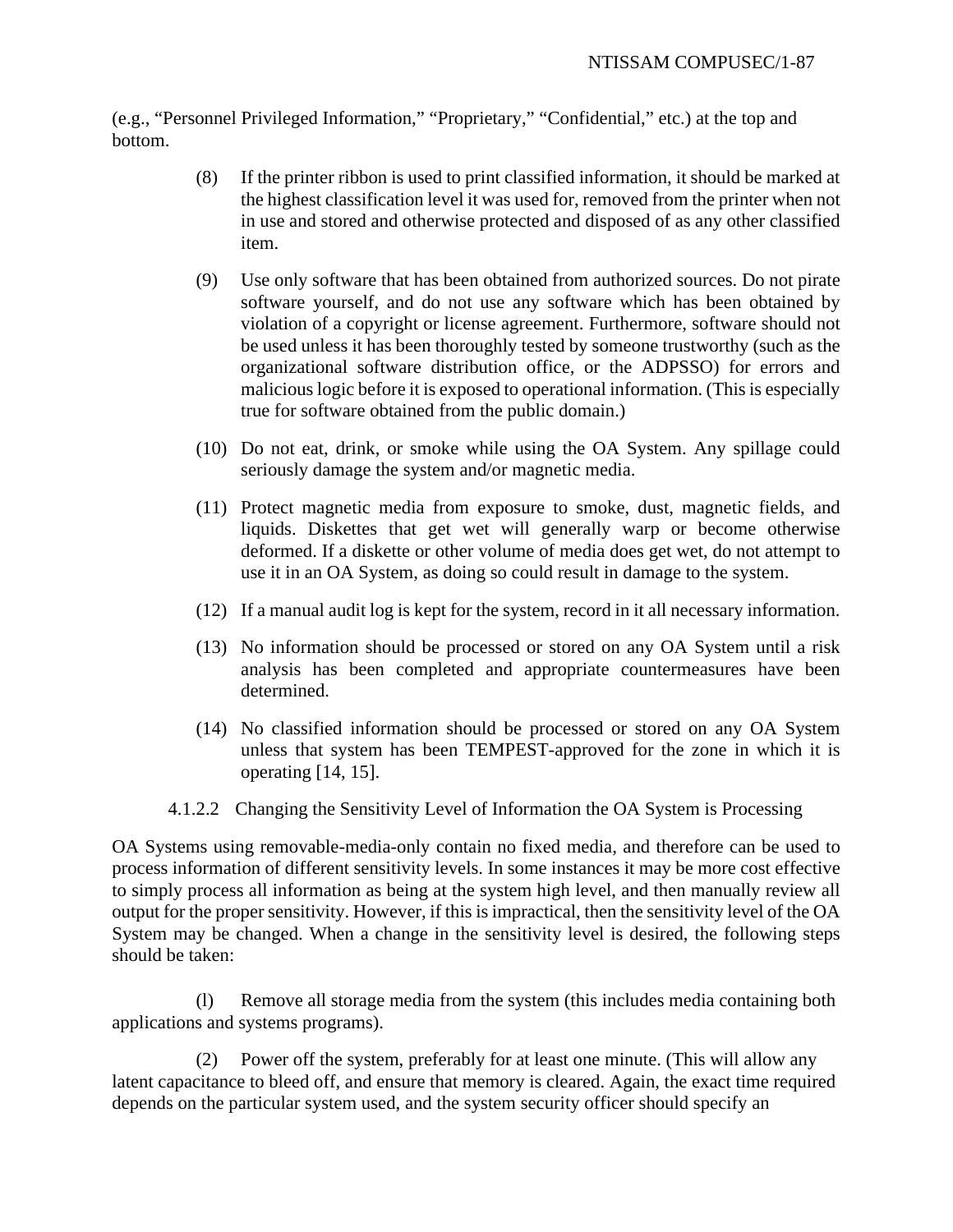appropriate minimum time for systems under his/her control.)

(3) Power on and reboot the system with the copy of the operating system that is at the proper sensitivity level.

(4) Insert the applications media for the new sensitivity level into the system. There should be a different copy of the operating system, and of each applications package (e.g., a word processing package) for each classification of information the system processes (e.g., an Unclassified copy, a SECRET copy). It is recommended that there also be a different copy of the operating system for each sensitivity level of information the OA System processes (e.g., a "Personnel Privileged" copy, a "Company X Proprietary" copy). Each copy should be protected to a level appropriate for the sensitivity of information it is used to process.

There is one exception to this guidance. To use only one copy of an operating system or applications package for all sensitivity levels, the procedure is: first, boot the system or load the package with no classified or sensitive, but unclassified, information in the system. Then, remove the diskette or tape containing the software BEFORE any classified or sensitive, but unclassified, information is introduced into the system. DO NOT reinsert the software into the system until the sensitivity level of the system has been changed using the procedures described in Section 4.1.2.2

(5) The ribbon used to print classified or sensitive, but unclassified, information should be replaced by one used to print information of the new sensitivity level. The sensitive (or classified) ribbon should be either securely stored or disposed of, as appropriate.

4.1.2.3 Preparing Downgraded Extracts

In some instances, it may be necessary to copy some information from a volume of media at one sensitivity level to another volume that is at a lower sensitivity level (e.g., copy a file from a SECRET disk to an Unclassified disk). This is an extremely dangerous practice, and should only be done following the procedures that have been set by the security officer. Users should contact their system's security officer for specific guidance on preparing downgraded extracts of classified or sensitive, but unclassified, information.

# 4.1.2.4 When a User is Finished Using the OA System

When a user is through using the OA System, remove all removable media from the system and store it in a manner commensurate with information of that sensitivity. Record any audit trail information that may be required. If the system is used by more than one person at different times, it is advisable to power the system off at the conclusion of each person's use.

## 4.1.2.5 At the End of the Shift

At the end of the shift or workday, the following steps should be taken before leaving.

(1) Remove all removable media from the OA System.

(2) Overwrite each location in the system's memory with some pattern (e.g., all zeros, then all ones, then a random pattern) before the system is powered off.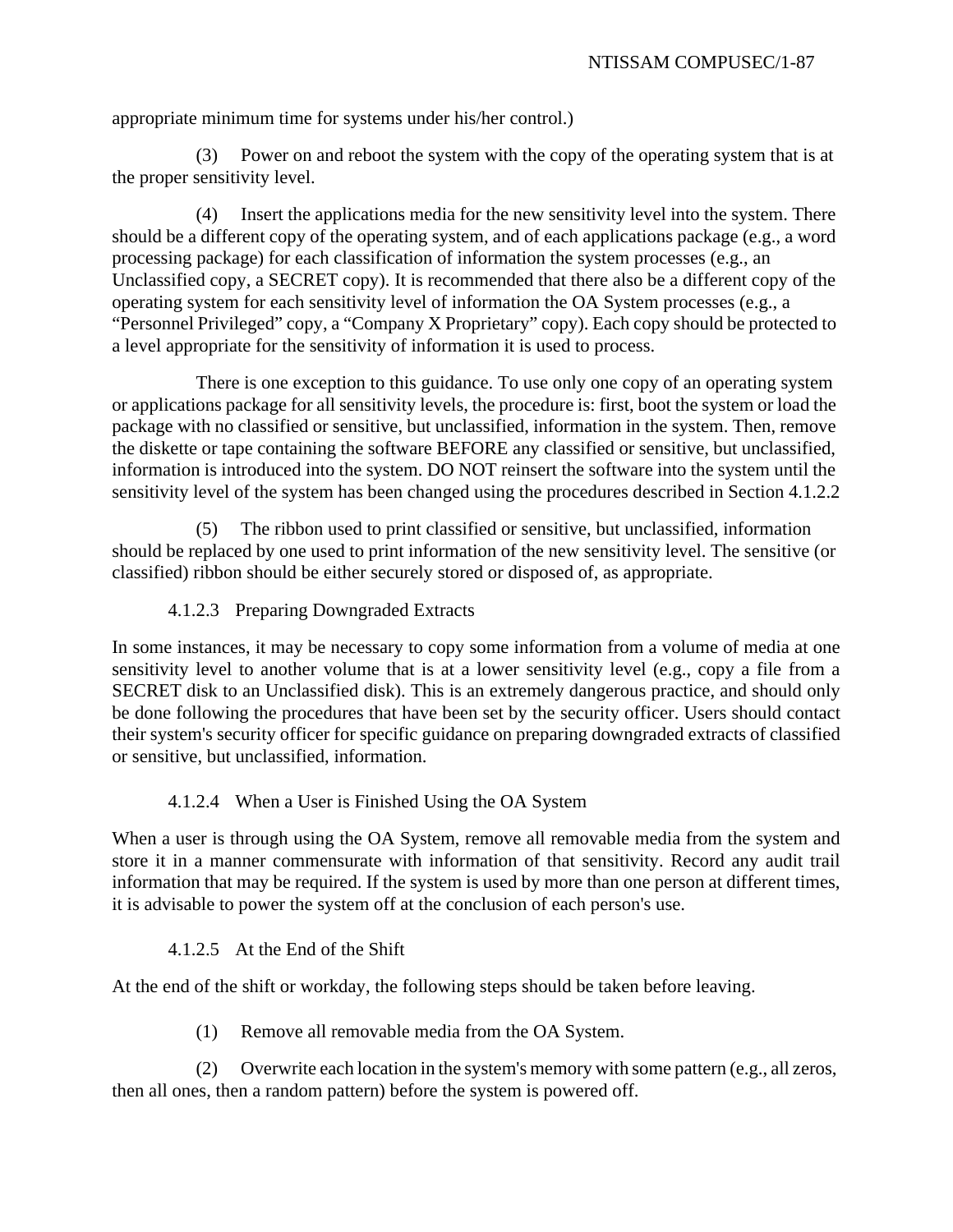(3) Power off the system. If there is a key, it should be stored in a secure place until the next shift or working day.

(4) Any printer ribbon that has been used to print classified or sensitive but unclassified, information should be removed, and either securely stored or properly disposed of.

The OA System should remain powered off during non-duty hours.

A checklist should be maintained that is signed or initialed at the end of each day to verify that the OA System has been properly shut down and removable media have been removed. This will assist in determining accountability for a discovered security problem.

# **4.2 OA systems With Fixed Media**

4.2.1 Physical Access to Systems and Media

Physical access to the system should be restricted to those who are authorized access for all data currently being stored on the system. In addition, these users should be authorized access for all data that has been stored on the system since the system was last declassified. (See Reference 4 for declassification procedures.)

# 4.2.2 Using the Stand-Alone OA System with Fixed Media

# 4.2.2.1 Normal Operation

During normal operation of a stand-alone OA System with fixed media, all recommendations given in Section 4.1.2.1 which apply to the operation of an OA System with removable media are still applicable. However, additional vulnerabilities exist with OA Systems containing fixed media and therefore additional precautions must be taken.

Even though only one user can directly access the system at a time, it is likely that information originated by more than one user will be stored on the fixed media. Access to any classified information by a user not possessing a clearance or need-to-know for it is a violation of Executive Order 12356[6]. Access to certain other types of sensitive, but unclassified, information is contrary to the provisions of Section 3 of the Privacy Act of 1974 [20]. Systems which do not meet the requirements of at least class C2 cannot provide assurance of protection of information from anyone who gains physical access to the system. Therefore, if the OA System has been evaluated and found to be a class C2 or higher system, then the guidelines detailed in Reference 3 apply. Otherwise, all users should have proper clearance and need-to-know for all data that is stored or processed on the system.

Any removable media which is placed in the OA System automatically acquires the same sensitivity level as the system. However, if the original sensitivity level of the removable media is more restrictive than that of the OA System, the OA System and its fixed media acquire the more restrictive sensitivity level, and should be marked as such.

Example: Suppose that there is an OA System with one fixed disk and one floppy disk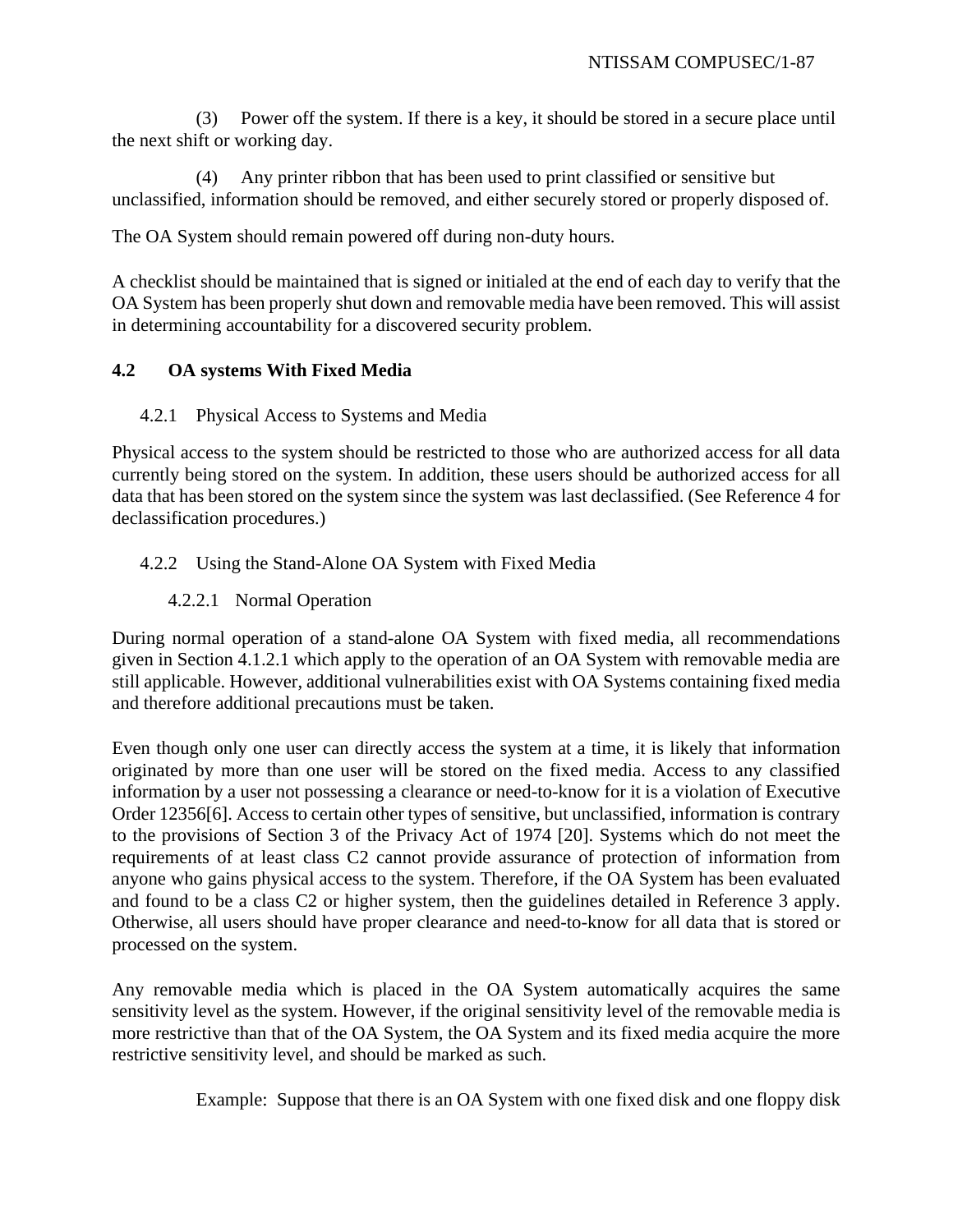drive. The system and its fixed disk are classified SECRET. A previously Unclassified floppy disk placed in the system's floppy disk drive becomes classified SECRET. If a TOP SECRET floppy disk is placed in the floppy disk drive, however, the entire OA System and its fixed disk become classified TOP SECRET.

It should not normally be permissible to copy a file from a classified or sensitive, but unclassified, volume of removable storage media to a volume of fixed media with a lower sensitivity level, unless the sensitivity level of fixed media, and of the entire OA System, is immediately raised to the level of the removable media. (The exception to this is discussed in Section 4.2.2.3.)

> Example: Suppose that there is a file that is apparently Unclassified, yet it currently resides on a TOP SECRET diskette. If this file is copied to an Unclassified fixed disk, the sensitivity level of the previously Unclassified disk should now be TOP SECRET. The reason for this requirement is that we have no way of being sure exactly what is being copied; therefore, we must assume the worst case: that some TOP SECRET information may be inadvertently copied onto the Winchester disk. Therefore, the sensitivity level of this previously Unclassified disk should be raised.

Furthermore, it should not be permissible to copy a file from a classified or sensitive, but unclassified, volume of fixed media to a volume of removable media with a lower sensitivity. If this does occur, the sensitivity of the removable media should be immediately raised.

Information that individual users wish to protect from other users of the OA System should be stored on removable media. This removable media can then be appropriately protected when it is not in use. This recommendation stems from the fact that OA Systems that do not meet the TCSEC requirements for at least class C1 cannot prevent any system user from gaining access to any location in the system's memory, to include the locations where the hardware/software controls themselves are stored. If the information is removed from the system along with the media it resides on, however, it cannot be accessed by others. (However, users should be very careful, as quite often information is left on the fixed media in the form of scratch files or backup files.) Users should make sure that media they remove from the OA System are properly secured. For example, if a floppy disk is removed, it should be locked away, not left lying on top of a desk or put in an unlocked container. One of the conditions for security is that adequate physical protection must be provided; if it is not, then all information is vulnerable.

4.2.2.2 Changing the Sensitivity Level of Information the OA System Is Processing

It is not permissible to lower the sensitivity level of the OA System unless it has been declassified using the procedures described in Reference 4.

Unless the OA System meets the requirements of at least class B1 when evaluated against the TCSEC, it should not be used to process multiple sensitivity levels of information simultaneously. In this case, it is not permissible to change the sensitivity level of the information the OA System is processing. Any information which is being processed by the OA System must be regarded as having the same sensitivity level as the system itself, regardless of its apparent sensitivity.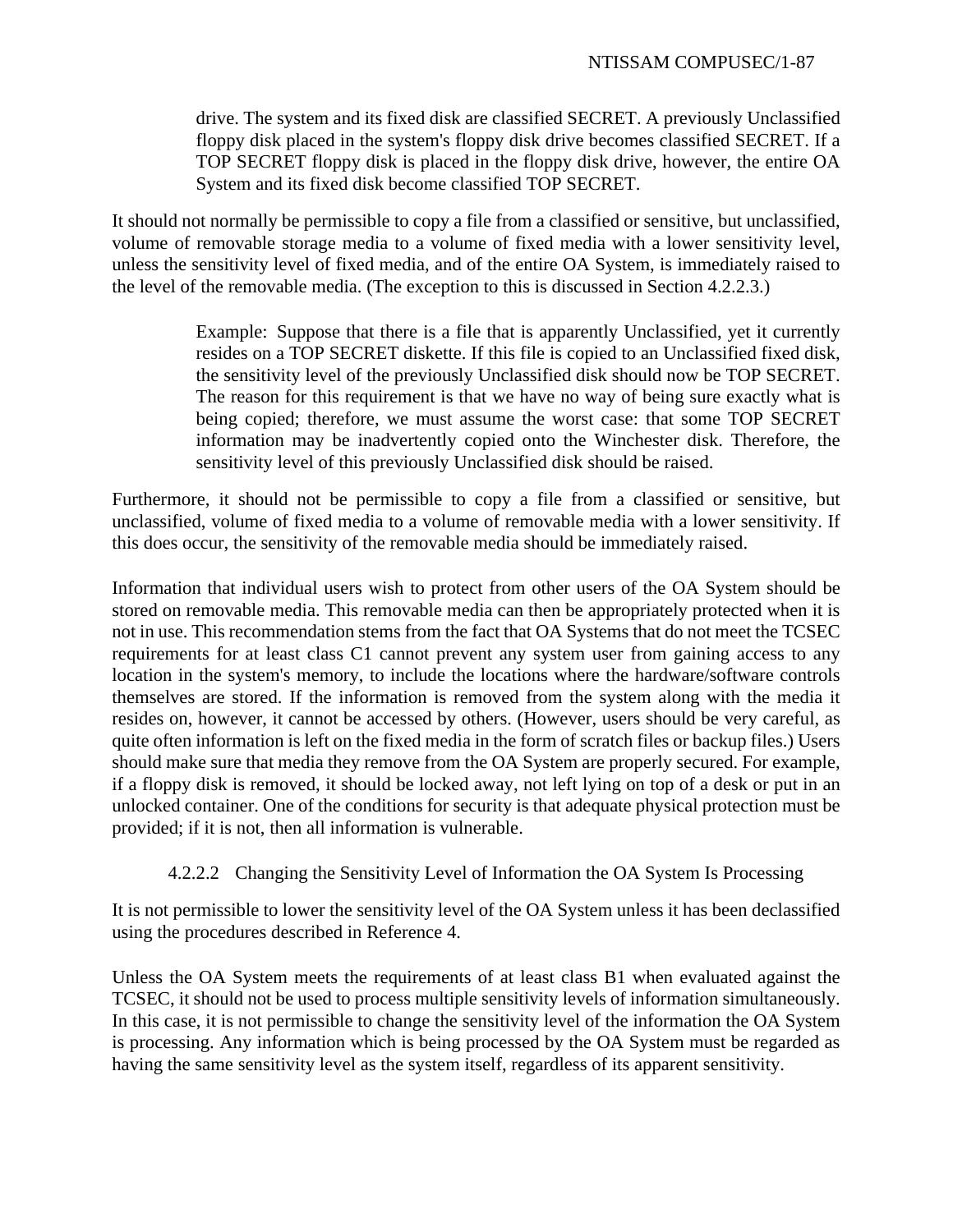# 4.2.2.3 Preparing Downgraded Extracts

In some instances, it may be necessary to copy some information from a volume of media at one sensitivity level to another volume that is at a lower sensitivity level (e.g., copy a file from a SECRET disk to an Unclassified disk). This should only be done following the procedures that have been set by the security officer. Users should contact their ADPSSO for specific guidance on preparing downgraded extracts of classified or sensitive, but unclassified, information.

# 4.2.2.4 When a User is Finished Using the OA System

If there are any classified or sensitive, but unclassified, files stored on the fixed media that other users of the system should not be able to access, they should be removed from the system[8,9]. First, copy the files to a volume of removable media. Then, remove the information contained in these files from the fixed media by overwriting each location that contained these files with some pattern (e.g., all zeros, then all ones, then a random pattern) [8, 9]. The software that is used to do the overwrite should be trusted to a level commensurate with the OA system level of sensitivity.

# 4.2.2.5 At the End of the Shift

See Section 4.1.2.4. All safeguards described there are equally applicable to OA Systems with fixed media.

In addition, the OA system itself should be physically secured in some way. If the room containing the OA system is approved for open storage of classified information at the highest level of information contained on the OA System, it may be sufficient to secure the room in the appropriate manner. If the room is not approved for open storage of classified information, then the OA System itself should be secured by locking it in an approved cabinet.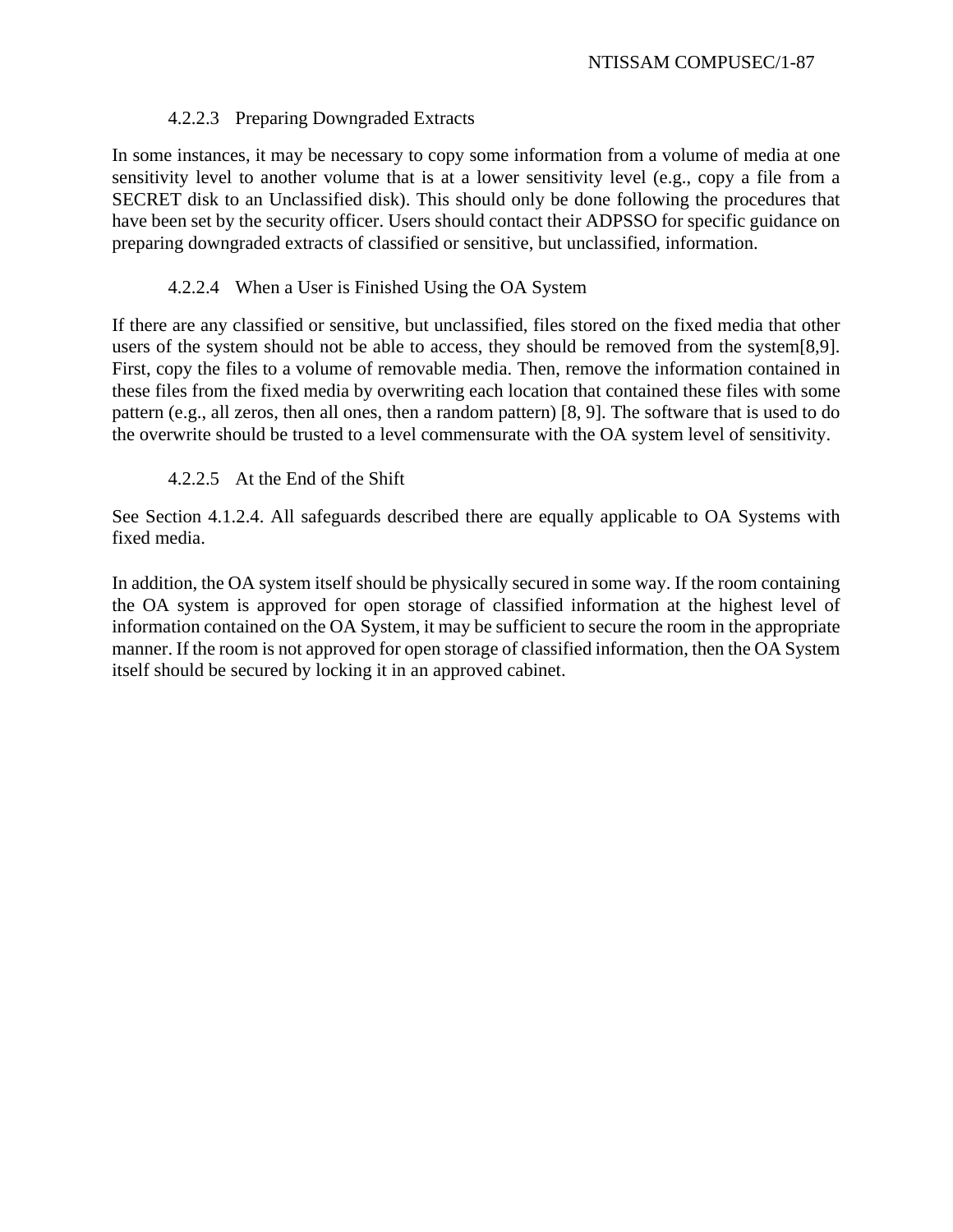# 5.0 OPERATIONAL SECURITY FOR CONNECTED OFFICE AUTOMATION SYSTEMS

# **(Note: In addition to the guidance given in this section, all guidance given in Chapter 4 of this guideline is also applicable, and should be followed whenever the OA system is used.)**

# **5.1 Using an OA system as a Terminal connected to Another Automated Information system**

When an OA System is used as a terminal, all of the normal rules for connecting terminals to AIS should apply[10]. For example, these rules should include never leaving the OA System unattended while it is connected to another AIS, unless a software locking mechanism is used which prevents anyone, not passing an authentication check, from interacting with the remote AIS.

## 5.1.1 Office Automation Systems Versus "Dumb Terminals"

Office Automation Systems used as terminals can cause security problems that do not occur when "dumb terminals" (i.e., those that are not programmable) are used. Among these are the possibility of malicious communications software in the OA System, and the ability of the OA System to store such things as passwords.

Users of OA Systems should be wary of untested communications software. The organization owning the OA System should take any steps practicable to ensure that communications software used with their systems does exactly what its documentation claims, and nothing else. In general, at least one copy of the software should be tested, either by someone within the organization or by someone outside of the organization who can adequately test software.

If communications software is used that contains malicious code, the communications software can cause information (including the user's password) to be compromised, can corrupt information flowing between the OA System and other AIS, or can cause service to be denied completely. Worse still, it can do much of this without the knowledge of the person using the software. Therefore, it is very important not to use communications software packages that have not been approved for use by a responsible security officer.

Under no circumstances should a user's password for any remote AIS ever be stored in an OA System [11]. While it may seem convenient to program the OA System to execute the login routine on a mainframe computer system for you, it is important to remember that the OA System can also execute the same routine for someone else. This can result in another user of the OA System being logged into a remote AIS as you!

> Example: Suppose that Janet programs her personal computer so that when she is communicating with the AIS called MAINFRAME and presses the CONTROL and BREAK keys at the same time, her PC sends out her user-identifier and password to MAINFRAME. In other words, the PC executes Janet's login routine on MAINFRAME for her. She thus saves the keystrokes involved in typing the information each time she logs in, and doesn't even have to remember her password!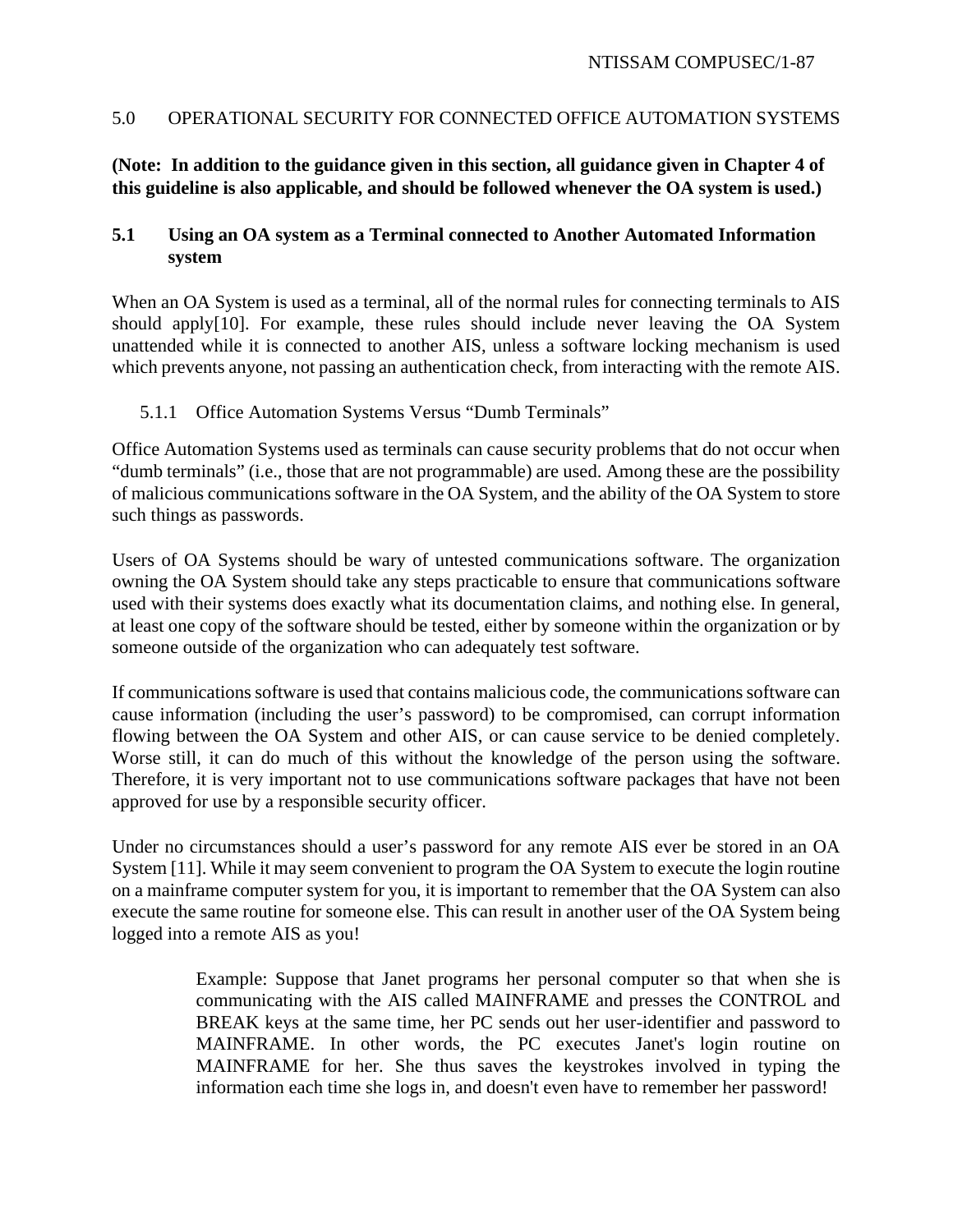The problem occurs when Pat sees what Janet does, and decides to take advantage of this "user-friendliness." When Joe is not around, Pat simply connects Janet's PC to MAINFRAME, presses the CONTROL and BREAK keys simultaneously, and is now logged onto MAINFRAME as Janet. Once this happens, there is no way to prevent the compromise of information, since MAINFRAME has no way of knowing that it is not really Janet at the other end of the terminal!

In summary, storing a password in an OA System is the same as writing it down on a piece of paper--if anyone ever finds it, the security that was to be provided by that password has been defeated.

# 5.1.2 Consequences of Removable Media vs. Fixed Media

Because the sensitivity level of an OA System with fixed media cannot be easily changed, it is difficult to use one of these systems as a terminal to a wide variety of other AIS, particularly if each of these remote AIS is processing information of different sensitivity levels. Therefore, once an OA System with fixed media is connected to an AIS processing classified information, that OA System should be considered to be classified. It should NOT be connected at a later time as a terminal to an AIS that is not approved to process information classified at the same or a higher level.

An AIS with removable-media-only, however, can more easily be used as a terminal to, for example, a SECRET host at 2:00 pm and an Unclassified host at 4:30 pm, because its sensitivity level can be changed. If you are using an OA System with removable-media-only, and it is necessary to connect to an AIS that is processing a different sensitivity level of information than the last AIS that the OA System was connected to, the sensitivity level of your OA System should be changed in accordance with Section 4.1.2.2 of this guideline.

# **5.2 OA systems Used as Hosts on Local Area Networks**

Suppose that there is an OA System attached to a Local Area Network (LAN). It is important for both the user and the security officer to understand that, as a general rule, any person who can access any other component of that LAN can access any information contained in that OA System. This includes any information that is stored on both fixed and removable media that are currently contained in the system, and applies regardless of whether the person is accessing the OA System from its keyboard or over a network. Therefore, the problem of compromise of information to an unauthorized individual is greatly increased any time an OA System is connected to a network. For this reason, the user should NEVER leave the OA System while it is logged in to the LAN.

# 5.2.1 Consequences of Removable Media vs. Fixed Media

If some information in the OA System is stored on removable media, those media can be removed from the system so that the information cannot be accessed by a remote user. If the information is stored on fixed media, it cannot be easily removed from the system, and the owner of the information should be aware of its vulnerability to compromise.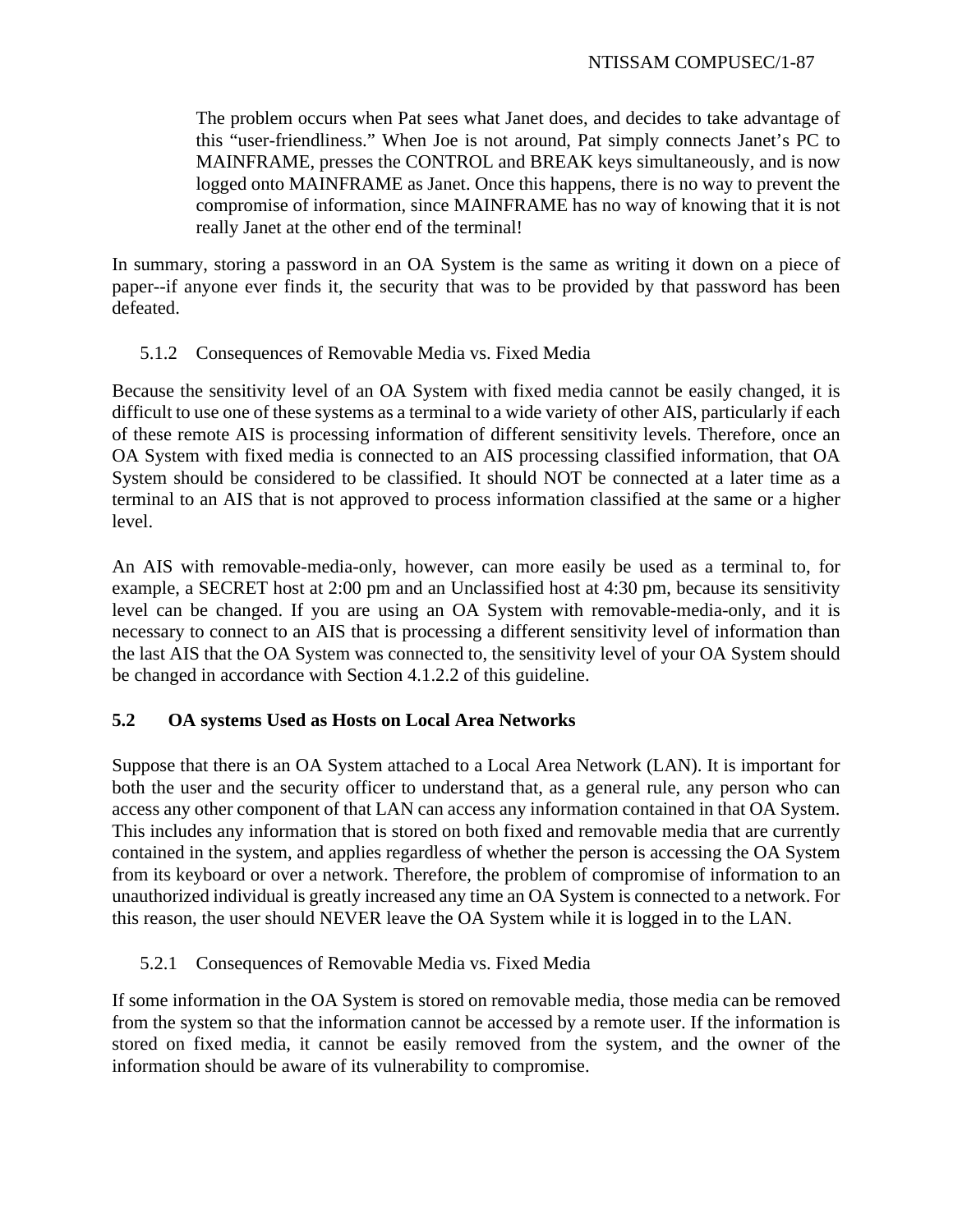Suppose that there is an OA System that does not meet the class B1 requirements and that is used as a LAN host. Any information that should not be shared with every user of the LAN should be stored on removable media, and these media kept out of the OA System when this information is not needed.

If the OA System meets the requirements of class B1 or higher, then these media may be left in the system.

# 5.2.2 Controlling Access to System Resources

In order to prevent the compromise of information, access to the resources of the LAN and of each OA System connected to it should be controlled. These controls may include physical, procedural, and hardware/software features, or some combination thereof.

One way to ensure that information is not compromised is to provide such hardware/software features as access control, identification and authentication, and audit. If these features are provided, and the network as a whole can be trusted to prevent users from gaining access to information for which they are not authorized, then the other controls needed for security (e.g., procedural controls, physical access controls) are similar to those required for stand-alone OA Systems.

However, since the hardware/software controls necessary to provide security in a LAN are often unavailable, procedural controls should be implemented. These include:

(1) Have all OA Systems connected to the LAN operate at the same sensitivity level. That is, there should be no information processed anywhere on the LAN that some user of the LAN does not have a clearance, formal access approval, and need-to-know. Users should make certain that they remove from their OA Systems any media containing information that they do not want to share with each other user in the LAN.

(2) Provide specific LAN-oriented physical access controls. Instead of keeping unauthorized personnel away from a single OA System, it is now necessary to keep them away from all OA Systems that are connected to the LAN. Some of these OA systems may be located or may have peripheral devices (e.g., shared laser printers) that are located in public areas. Therefore, each user must help to ensure that no one is using any part of the LAN without authorization. Further, each user should pick up any human-readable output from any shared devices as soon as possible. For example, printouts should not be left in the printer room for six or eight hours if the room is not sufficiently protected to keep unauthorized personnel from gaining access to classified or sensitive, but unclassified, information. A good rule of thumb is, if you don't want others to read a sensitive file, do not leave it where it can be seen.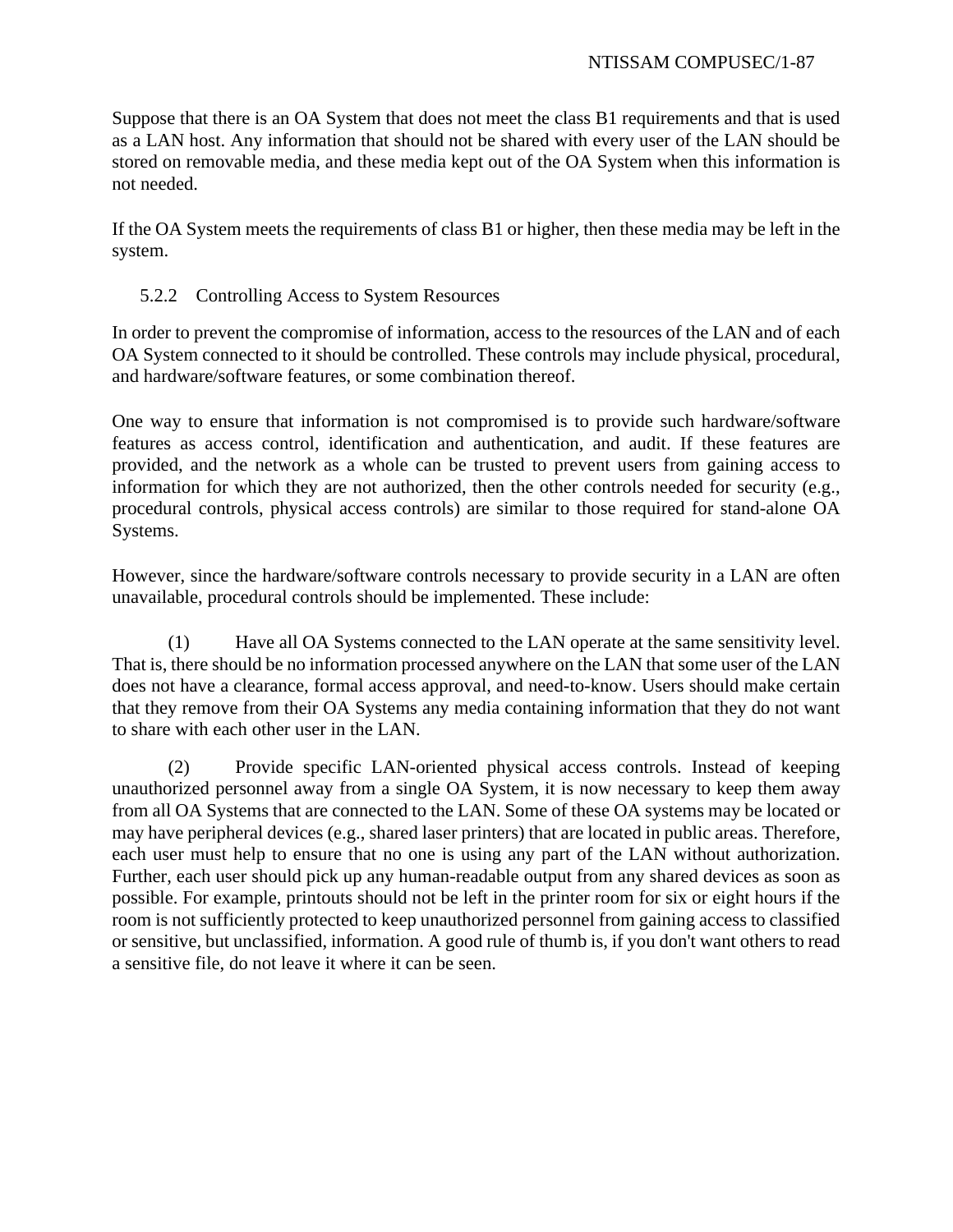PART III:

# GUIDANCE FOR ADP SYSTEM SECURITY OFFICERS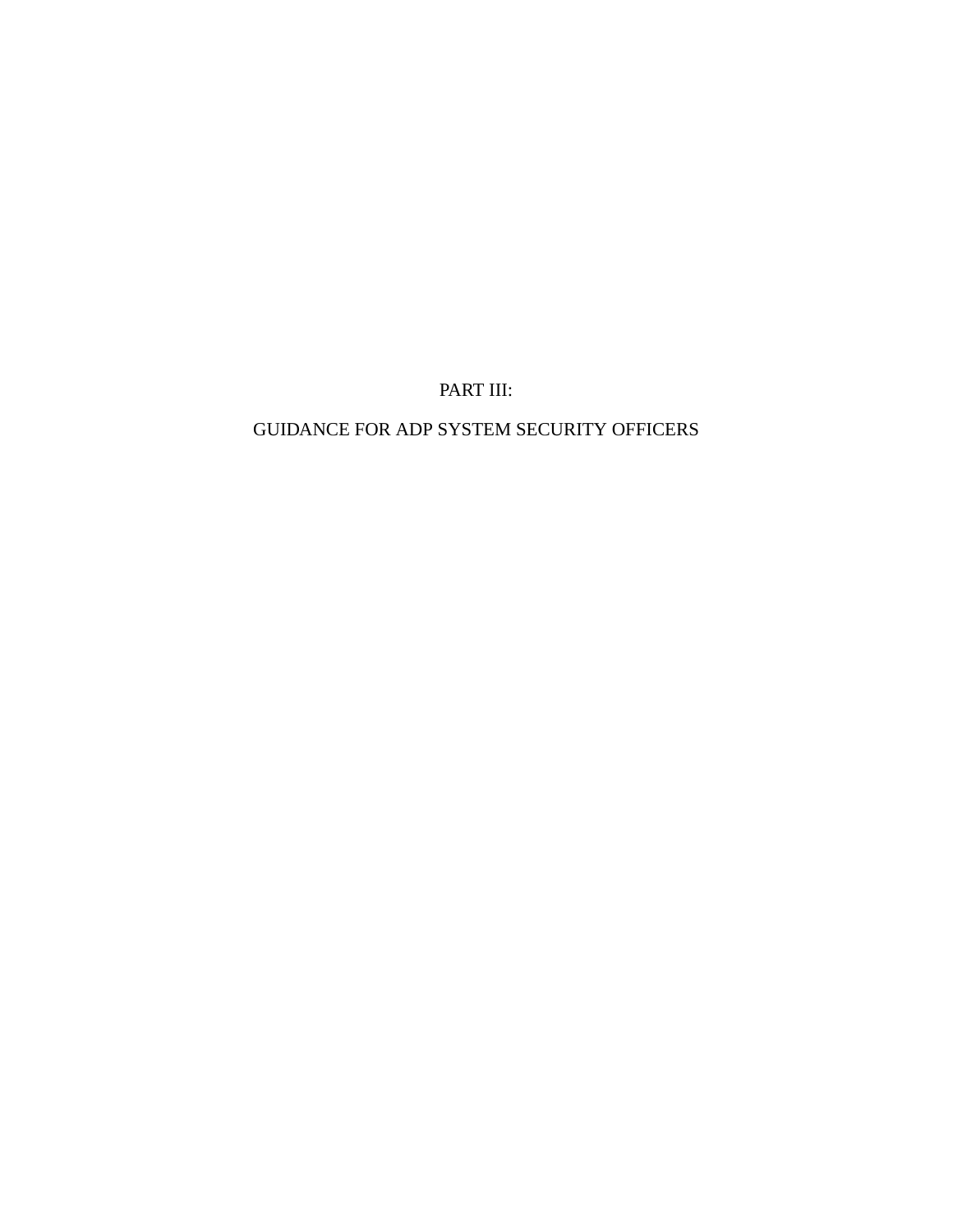## 6.0 RESPONSIBILITIES OF THE ADPSSO

There should be one individual who is responsible for the security of each Office Automation System [5,11]. This individual may be one of the users of the system itself, or he/she may be a person who has responsibility for the security of all OA Systems within the organization. (It should not be the OA System manager, due to the potential lack of accountability.) Regardless of who the individual is, the ADPSSO has certain responsibilities which must be carried out in order to ensure that the OA security policy is enforced. These include:

(1) Ensuring that each OA System is certified and accredited, if required by organization policy.

(2) Ensuring that all users of the system are aware of the security requirements, and assuring that all procedures are being followed.

(3) Investigating all reported or suspected security violations, and determining (to the best of his/her ability) what has happened.

(4) Reporting violations to appropriate authorities (e.g., top management, agency security officers, etc.).

(5) Ensuring that the configuration management program is followed. He/she should approve maintenance before it is done, and ensure that no changes are made to either the hardware or software of the system without approval.

(6) Reviewing the audit logs for anomalies (if audit logs are used).

(7) Enforcing (and possibly also developing) procedures by which downgrading of information contained on magnetic media can be done, if the organization permits such downgrading.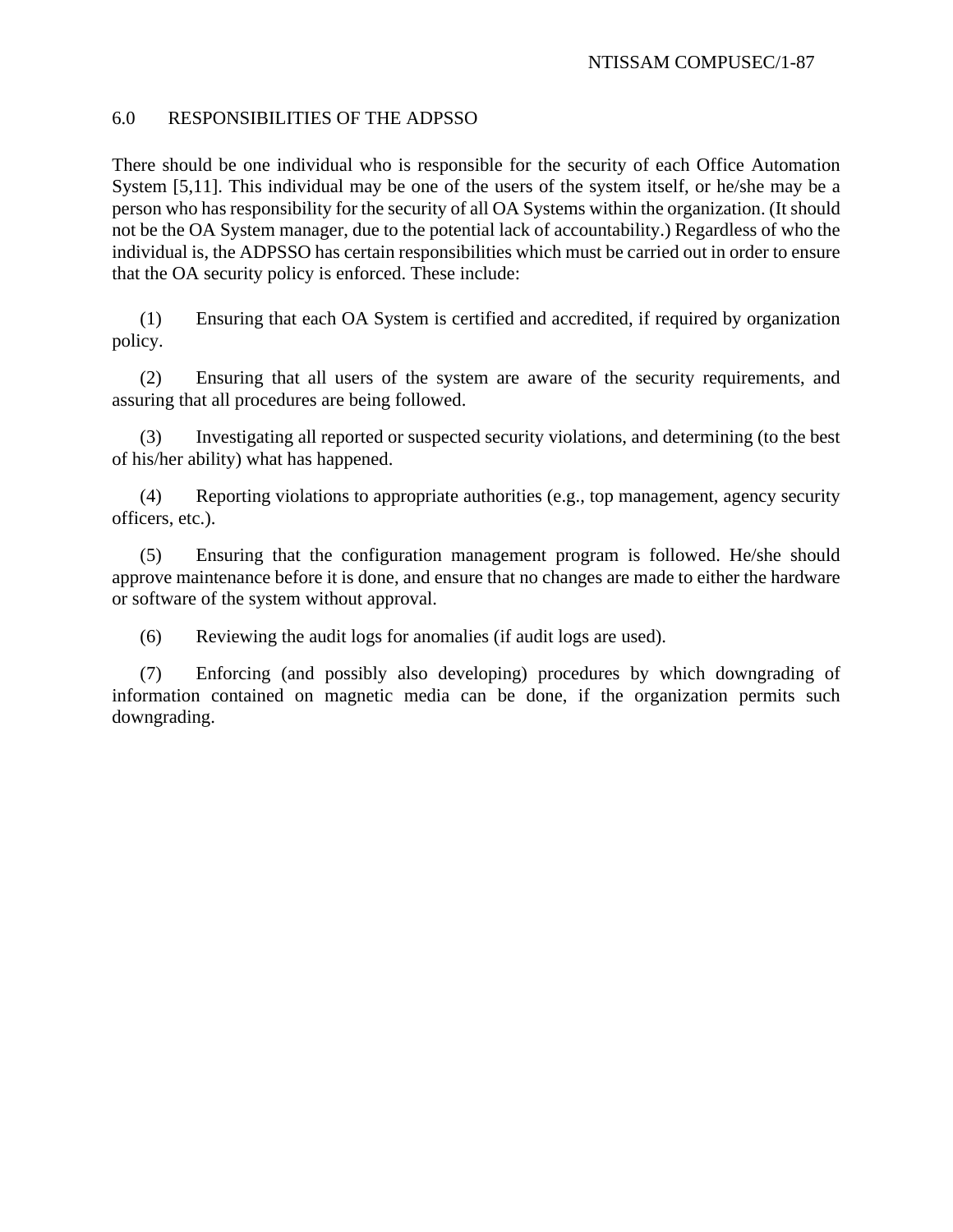# 7.0 THREATS, VULNERABILITIES AND CONTROLS

# **7.1 Threats, Vulnerabilities, and Controls: an Overview**

The security officer of any OA System should have a familiarity with some of the security issues involved with that system. This chapter will give the security officer that familiarity.

In computer security terminology, a threat is a person, thing, or event that can exploit a vulnerability of the system. Examples of threats include a maintenance man who wants information to sell, a wiretapper, or a business competitor.

A vulnerability is an area in which an attack, if made, is likely to be successful. Examples of vulnerabilities include lack of identification and authentication schemes, lack of physical access controls, and lack of communications security controls.

If a threat and a vulnerability coincide, then a penetrator can cause a violation of the system's security policy. For example, suppose that there is a maintenance person (the threat) who is secretly working for an unscrupulous contractor. In addition, there is a vulnerability in that lack of physical access controls allows maintenance personnel to work on the OA System without supervision. In this case, information may be corrupted, causing a disruption in the normal work routine.

A security control is a step that is taken in an attempt to reduce the probability of exploitation of a vulnerability. This control may take one of many forms: an operational procedure, a hardware/ software security feature, the use of encryption, or several others.

There are many possible threats to the information being stored by an Office Automation System, as well as to the system itself. The system may be stolen or destroyed. Information stored on the system may be compromised; that is, it may be exposed to a user or process that does not have proper authorization to see it. Information may also be corrupted or destroyed altogether by a malicious user. Another threat might be the interference with the system's ability to process information correctly. It is the purpose of this document to educate the security officer and the user as to the proper defenses against each of these threats. The following is a breakdown of some of the security issues involved in combating each of several types of threats.

# **7.2 Physical and Personnel Security**

## 7.2.1 Physical and Personnel Security Threats and Vulnerabilities

In many instances, there is a danger that classified or other sensitive, but unclassified, data being processed in an OA System will be exposed to someone without a proper clearance or authorization for it. This is particularly true if the OA System is not physically located in an appropriate area, or if an OA System is directly accessible to external users by a communications line.

(An "appropriate area" is one that is approved for the highest level of information that has ever been processed or stored on the OA System.)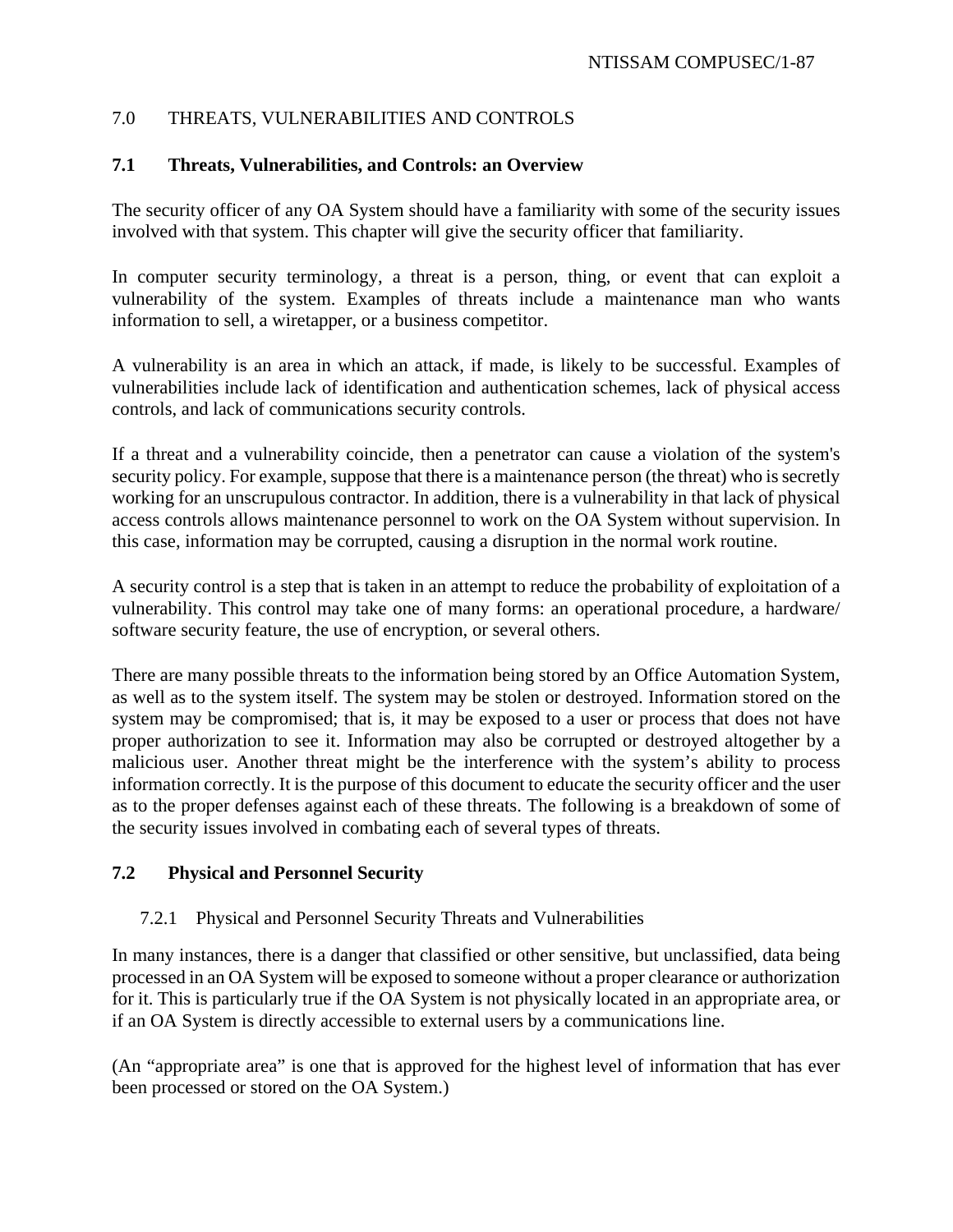For the purposes of determining the level of security needed for an OA System, the following rule should be used:

> Any information that can be accessed using the communications capability of an OA System should be regarded as being processed by that OA System.

This may mean that a more stringently controlled area is needed for a particular OA System, or that certain communications should not be allowed.

> Example: Suppose that there is an OA System physically located in an area that is approved for no higher than SECRET information. If the OA System is connected to another AIS that contains TOP SECRET information, and the remote AIS is not trusted to separate TOP SECRET and SECRET information, then the OA System should be regarded as processing TOP SECRET information. In this case, there are two things that can be done: not allow the connection of the OA System to the remote AIS, or upgrade the physical surroundings of the OA System so that TOP SECRET information may be stored there, and institute physical and procedural controls to ensure that only personnel with TOP SECRET clearances can gain physical access to the OA System.

Regardless of the physical area in which the OA System is located, it is possible that all or part of the machine can be stolen or modified. The theft of a hardware part of the system may result in damage being done to the owning organization, since many times it is possible to recover residual information directly from the hardware

# 7.2.2 Physical Access Controls

The OA System should be located in an area that is approved for data as sensitive as the highest level of information it has stored or processed since all of its fixed media and semiconductor media were last declassified. Further, any other AIS or AIS component that can access the OA System should also be located in an area that is approved for this highest sensitivity of information.

> Example: Suppose that an OA System is used to process TOP SECRET data. This system should be stored in an area that is approved to store at least TOP SECRET material. (This requirement holds even if some or most of the information processed on the system is classified at a lower level than TOP SECRET.) Any other AIS or AIS component that is logically connected to this OA System must also be kept in an area that is approved for TOP SECRET data.

Regardless of the physical area in which it is located, the OA System should be marked with the most restrictive sensitivity of information that may be processed on it. (See the Appendix of this Guideline for detailed guidance on the marking of OA Systems.)

The OA System itself should be protected in such a way that sufficient protection is provided against theft or destruction of the system or its components. Possible precautions that can be taken include locking the OA System and its peripheral devices to a table, locking it in a cabinet, or keeping it in a locked room or vault. Any apparent theft or destruction of the OA System or any of its components (to include software) should be reported immediately to the security officer.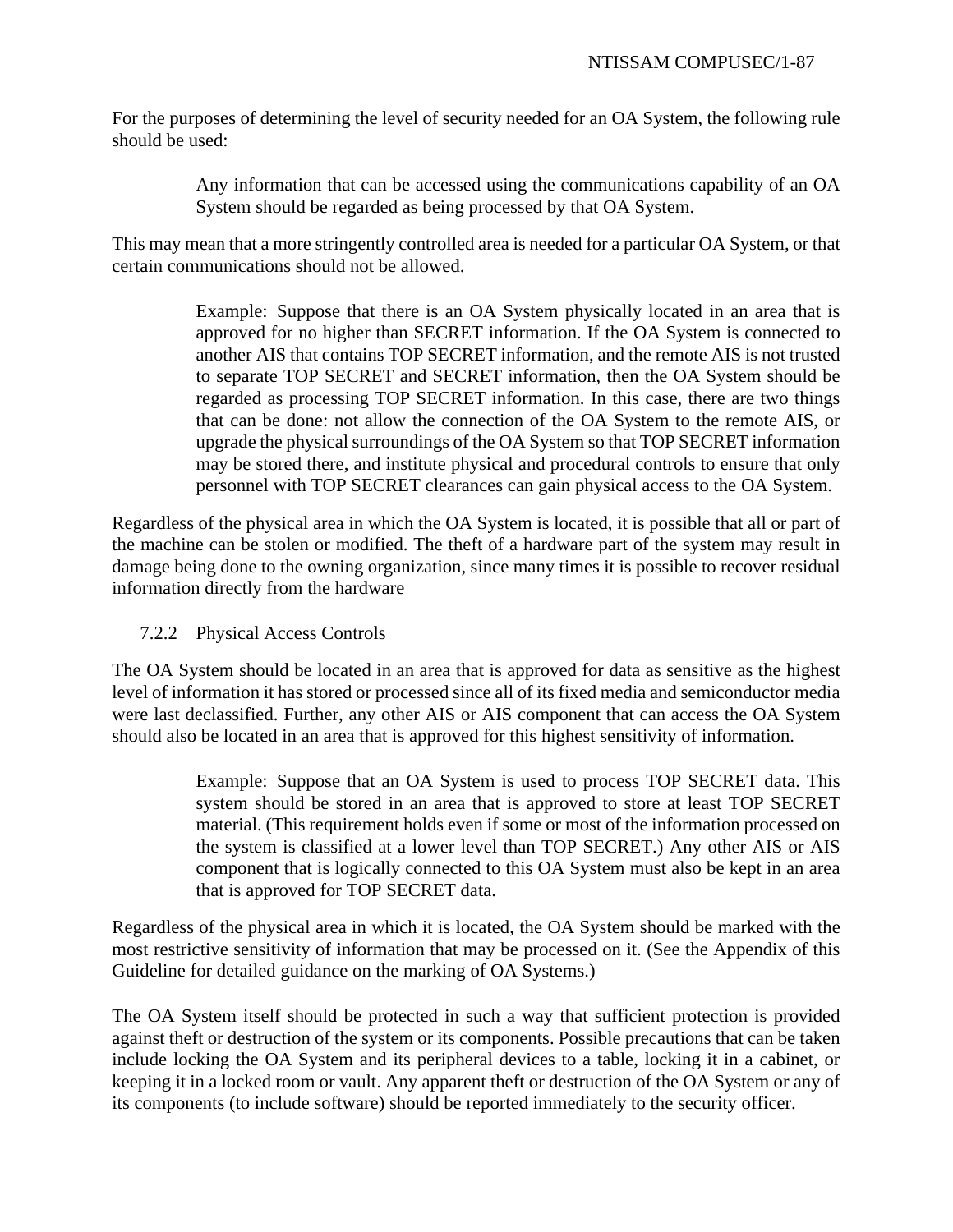## 7.2.3 Personnel Security Controls

Executive Order 12356 states that "A person is eligible for access to classified information provided that a determination of trustworthiness has been made by agency heads or designated officials and provided that such access is essential to the accomplishment of lawful and authorized Government purposes" [6]. The Privacy Act of 1974 states that no agency may disclose privacy information to any person without the prior written consent of the person to whom the information pertains, except for a limited set of purposes[20]. In order to meet these and other policy-based requirements, only personnel who possess the proper clearances, formal access approvals, and need-to-know for all information then contained in the OA system should be allowed physical access to the system. Under ideal circumstances, maintenance or configuration changes that must be done by vendor or support personnel should only be done by personnel who are cleared for and have a need-to-know for all information then contained in the system. If this is not possible, then vendor or support personnel should be escorted by someone who is cleared and has a need-to-know for all information on the system. If the OA system or parts of it must be sent to another location for repair, care should be taken to ensure that no one without the proper clearances and need-toknow for information previously contained (or possibly contained) in the system at any given time has access to the OA System at that time.

# **7.3 Communications Security**

# 7.3.1 Communications Security Threats and Vulnerabilities

Communications Security vulnerabilities are those that can be exploited whenever an Office Automation system has the capability to electronically send information to or receive information from another AIS. These vulnerabilities exist primarily in two areas: (a) interception of information during transmission, and (b) non-detection of improper messages and message headers received by the OA System.

Whenever an OA System is used to electronically send information to or receive information from another computer system, there is a chance that the information will be compromised by being intercepted while en route. Therefore, steps should be taken to ensure that no information is compromised during transmittal.

In addition to the problem of compromise, an OA System receiving information from another system should have some amount of assurance that the message and its header are authentic--that is, the receiving OA System is not being tricked into believing a false header. The integrity of messages and control information is crucial to the secure operation of a network. If a message were to be received with a phony header that was not detected, it could cause the system or a human using that system to take some action that would violate the security policy. Therefore, any forged messages or message playback should be detected by the OA System or by the network it is connected to.

For additional information, please contact your organization's Computer Security Office. Additional information is available from NSA, 9800 Savage Road, Ft. George G. Meade, MD 20755–6000, Attention: DDI.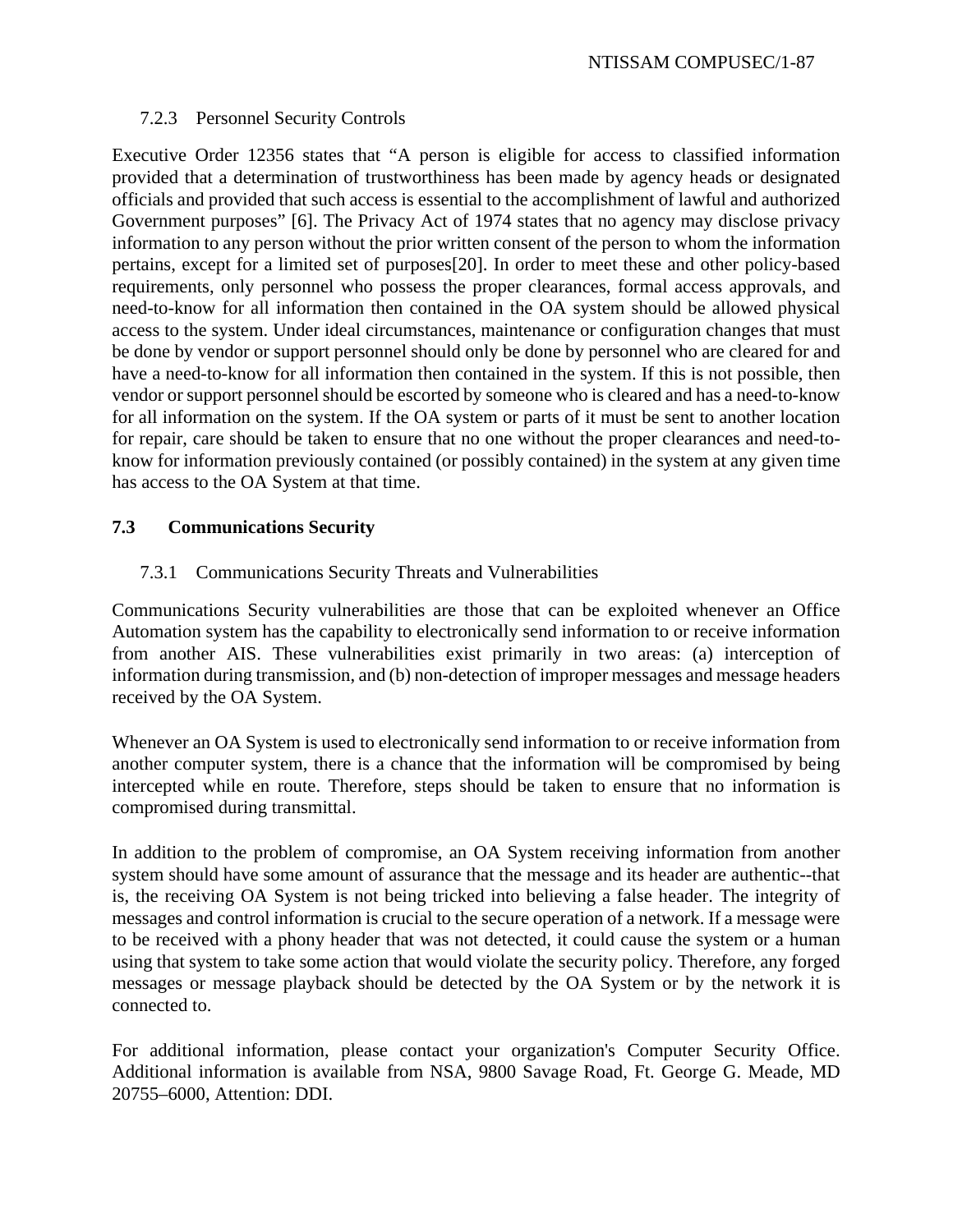# 7.3.2 Communications Security Controls

Regardless of whether the system is being used as a terminal attached to a mainframe or as a host attached to a local area network, either encryption or physically protected communications media should be used whenever the OA System is used for the communication of classified information. This protection must be sufficient for the highest classification of data that will be transmitted over the communications media.

Encryption should be used to protect information from being compromised any time it is not possible to physically protect the communications media. In addition, cryptographic techniques may be considered even when communications media can be physically protected only help prevent compromise of information by interception, it will also help prevent spoofing. Cryptographic checksums can be used to verify the integrity of the message and its sender.

The term "physically protected communications media" means that the media (e.g., the communications lines) cannot be accessed by a system penetrator (that is, they are immune to a hostile wiretap, either active or passive), and that TEMPEST considerations do not raise a significant problem in the specific environment. An example of physically protected communications lines is communication cables that are physically located within a secure area and are used to connect OA Systems in a LAN.

# **7.4 Emanations Security**

Under certain circumstances, it is possible to detect what information is being processed by a computer system by analyzing the electromagnetic emanations coming from the system. This could result in the compromise of classified or sensitive, but unclassified information. To prevent this OA Systems that process classified information must be protected in accordance with the National Policy on the Control of Compromising Emanations. For specific applications see NACSI 5004, "TEMPEST Countermeasures for Facilities Within the United States (U)" [14], and NASCI 5005, "TEMPEST Countermeasures for Facilities Outside the United States (U)" [15]. (Note: The **entire** OA System must be protected. Connecting a TEMPEST approved CPU, monitor, printer, and keyboard together with an unapproved cable or without due regard for proper RED/BLACK separation and installation criteria can result in the failure of the entire system to meet the TEMPEST requirements.)

## **7.5 Hardware/Software Security**

## 7.5.1 Hardware/Software Threats and Vulnerabilities

Hardware/Software vulnerabilities are those that can be exploited because of the inability of the OA System's hardware, software, and firmware to prevent users from accessing data in or controlled by the system.

The threats to exploit these vulnerabilities generally fall into one of three general categories: compromise of classified or sensitive, but unclassified, data; unauthorized modification or destruction of data; and denial of services to authorized users. More specifically, an unauthorized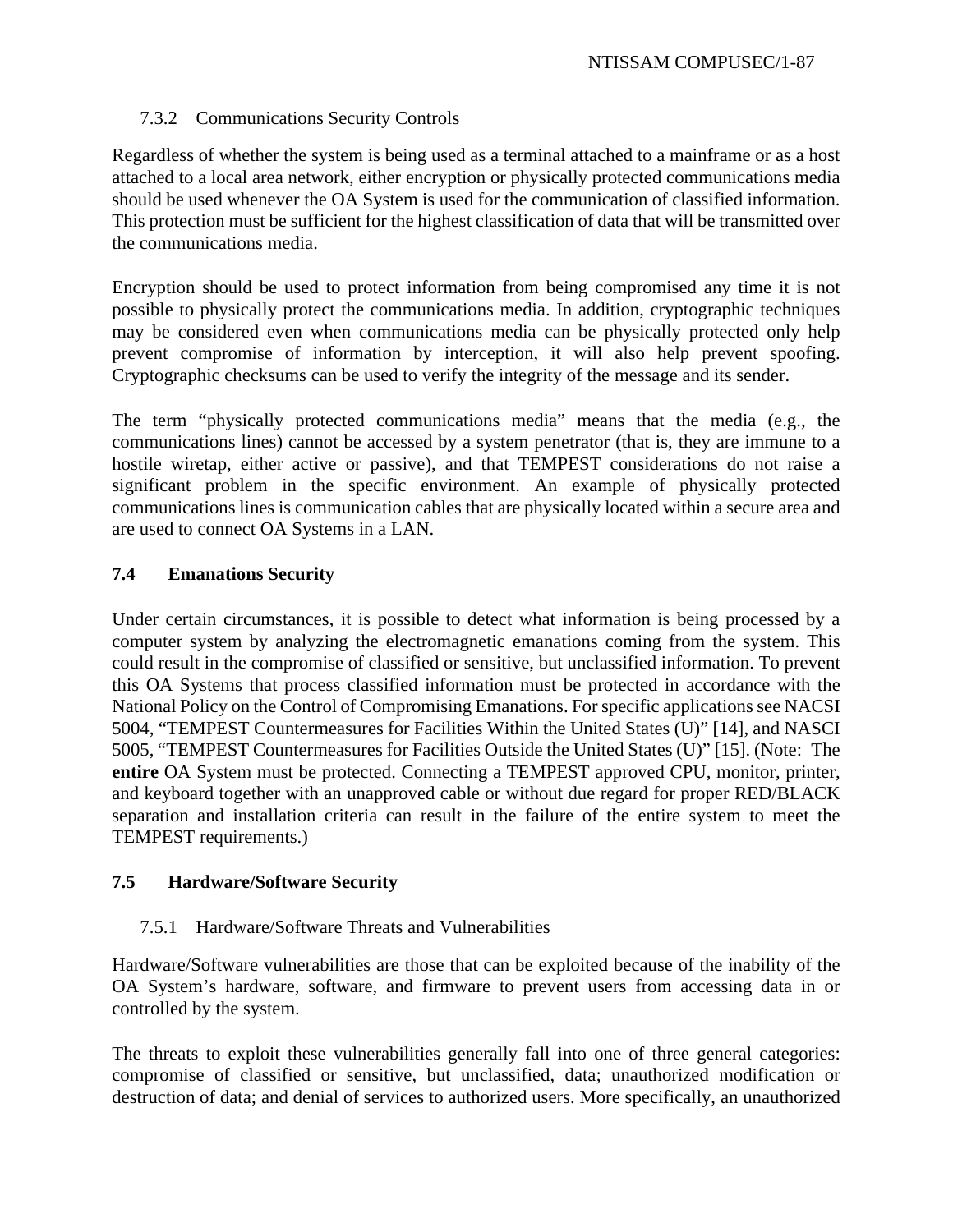user can access data, can modify data, or can deny use of the data or even the OA System itself to authorized users.

If an OA System is networked, the vulnerability of data is greatly increased. First, a user of one OA System may be able to access another AIS, and data that was previously inaccessible is vulnerable to attack. Second, an unauthorized user may be able to access the OA System from a remote location, and thus evade the physical and procedural controls that have been set up to protect the OA System locally.

# 7.5.2 Hardware/Software Controls

Most current OA System architectures do not provide the hardware features which are needed to implement separate address spaces (or "domains") for the operating system and applications programs. They also do not provide the privileged instructions that are necessary to prevent applications programs from directly performing security-relevant operations, nor do they provide memory protection features to prevent unauthorized access to sensitive parts of the system[16, 21,23].

The limitations of these single-state OA Systems prevent them from providing effective hardware/ software security features. For example, a knowledgeable user can access any memory location directly by using assembly language-type commands. (The memory locations which he/she can access in this manner include not only the system's own semiconductor memory, but also everything currently accessible to any part of the system, such as floppy disks, fixed disks, and cassette tapes.) In this manner, a user can read, modify, and/or destroy any information contained in the OA System--including security critical entities such as password files and encryption information. **The system cannot protect itself from an unauthorized user.**

There are currently a number of hardware and software packages available on the market that claim to provide security for data resident on the system. On all current OA Systems that support only a single processor state, it is easy to circumvent these packages. For example, a user may be able to bypass a security package by booting the system with a different copy of the operating system- one that does not have the security features on it [16,21]. A user may additionally be able to use one of the commercially-available utilities packages to bypass security controls [16,21].

Despite their weaknesses, some current hardware/software packages do have uses. Packages which provide such mechanisms as user identification and authentication, discretionary access controls, and audit trails can provide a degree of protection that is certainly better than that provided by an OA System without them. In addition, hardware/software controls can help to prevent accidents. If these controls are used, it is much less likely that a non-malicious user of the OA System will accidentally gain access to, modify, or delete information belonging to other users. A user will have to make a determined effort to gain access to information belonging to other users.

There are currently some microprocessors available that provide the hardware features necessary to support hardware/software security controls (e. g., multiple processor states). OA Systems that are based on these microprocessors and that have the necessary security mechanisms can be evaluated against the TCSEC [2]. With the proper hardware/software security features added on,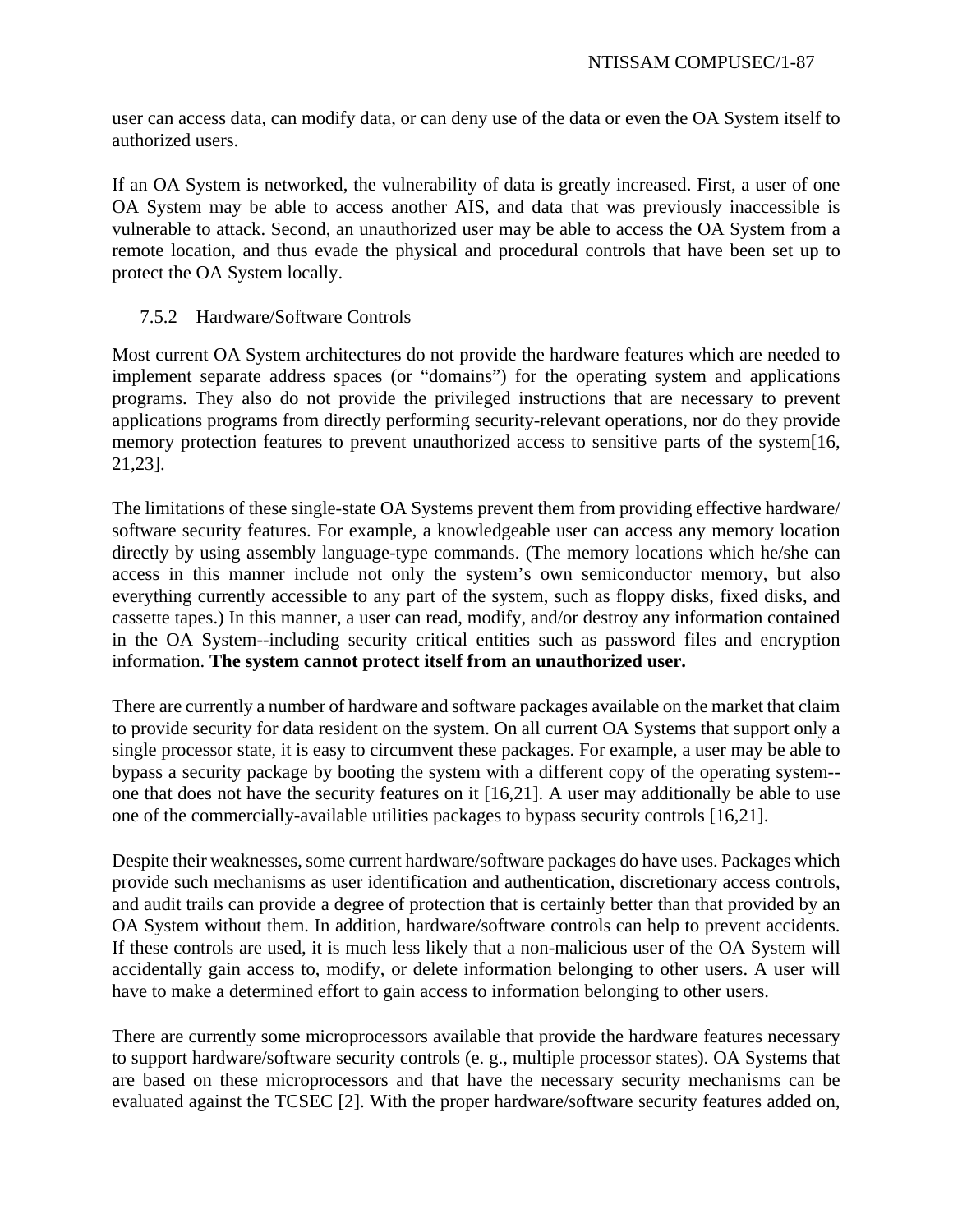it is possible for the OA System to reach the class B1 level, when evaluated against the TCSEC. In addition, if OA Systems are designed with hardware/software security as an initial consideration, they would be able to achieve any trust level defined by the TCSEC.

In summary, hardware/software controls should not be relied upon by themselves to provide separation of users from information in most current OA Systems. However, as long as these controls do not lull the user into a false sense of security, they will not harm and may assist in raising the overall level of Office Automation security.

# **7.6 Magnetic Media**

7.6.1 Magnetic Remanence: Threats, Vulnerabilities, and Controls

Magnetic remanence is the residue remaining on magnetic storage media after a file has been overwritten or the media have been degaussed. Many times, after a file has been overwritten or media have been degaussed, it is still possible for someone with physical possession of the media to recover the information that was formerly present. This magnetic remanence, therefore, is a major vulnerability of any OA System employing magnetic storage media. The threat corresponding to this vulnerability is that persons may come into possession of magnetic media which contain classified or sensitive, but unclassified, information for which they are not authorized. The general control to combat this is for all magnetic media to be properly cleared or declassified before being released for reuse. The following sections give general guidance in the areas of clearing and declassifying magnetic storage media. For more detailed guidance, please see the Department of Defense Magnetic Remanence Security Guideline [4].

# 7.6.2 Clearing and Declassification of Magnetic Media

Clearing of magnetic media refers to a procedure by which the classified information recorded on the media is removed, but the totality of declassification is lacking. Clearing is a procedure used when magnetic media will remain within the physical protection of the facility in which it was previously used. Declassification refers to a procedure by which all classified information recorded on magnetic media can be totally removed. Declassification is required when magnetic media which have ever contained classified data are to be released outside of a controlled environment.

# 7.6.2.1 Clearing of Magnetic Media

Certain types of removable media (e.g., magnetic tapes, floppy disks, cassettes, and magnetic cards) may be cleared by overwriting the entire media one time with any one character. Floppy disks may be cleared by applying a vendor's formatting program that overwrites each location with a given character.

Fixed media (e.g., Winchester disks) should be cleared by overwriting at least one time with any one character. One way to do this is by applying a vendor-supplied formatting program that overwrites each location on the disk with a given character, if it can be shown that this program actually works as advertised. The user should beware: some programs that purport to overwrite all locations do not actually do this.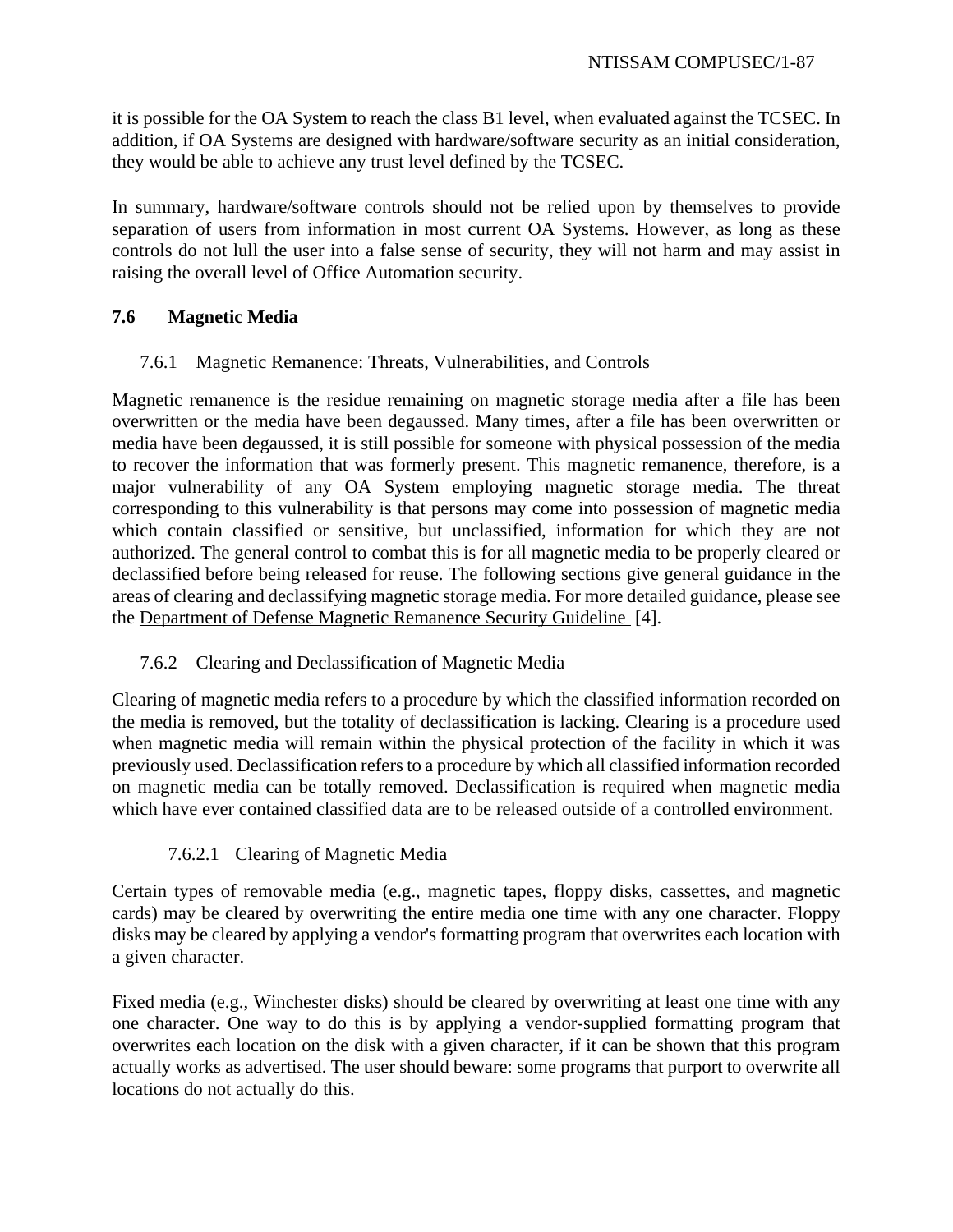Cleared media may be reused within the controlled facility or released for destruction; however, they should be marked and controlled at the level of the most restrictive sensitivity of information ever recorded.

# 7.6.2.2 Declassification of Magnetic Media

Certain types of removable media can be declassified using a degaussing device that has been approved for declassifying media of that type. (A list of approved devices is maintained by NSA.)

If a fixed medium (for example, a hard, or Winchester, disk) is operative, an approved method of declassifying the disk pack is to employ an overwrite procedure which must overwrite all addressable locations at least three times by writing any character, then its complement (e.g., binary ones and binary zeros) alternately.

When fixed media become inoperative, it is impossible to declassify the media by the overwrite method. In this case, there are two alternate procedures that may be used: (1) disassemble the disk pack, and degauss each platter with the appropriate approved degaussing equipment; and (2) courier the inoperative media to the vendor's facility, have the magnetic media (e.g., disk platters) removed in sight of the courier and returned to the courier for destruction at the secure site. The vendor can then install new platters and repair any other problems with the disk unit. See Reference 4 for a detailed discussion of each of these alternatives.

# 7.6.3 Destruction of Magnetic Media

Magnetic media that have contained classified or sensitive, but unclassified, information and are no longer useful should be destroyed. Prior to destruction, all labels or other markings that are indicative of classified or other sensitive, but unclassified, use should be removed.

Detailed methods for destruction of different types of magnetic media are given in Reference 4.

# 7.6.4 Media Encryption

Cryptography has important applications in an Office Automation environment, since in many cases it is impossible to physically protect magnetic media from all individuals who lack either the clearance or need-to-know for all information contained on the media [22]. (For example, if an OA System with fixed media is shared by two or more users, there quite often is information for which one user does not have a need-to-know that needs to be stored in the system.) In these cases, the use of cryptography to help prevent compromise of classified or sensitive, but unclassified, information should be considered.

In many cases, information security can be enhanced if the information is stored on the media in encrypted form. There are two strategies which can be used: bulk file encryption and integral file encryption. Each of these strategies has its advantages and disadvantages; see Reference 23 for a description of each.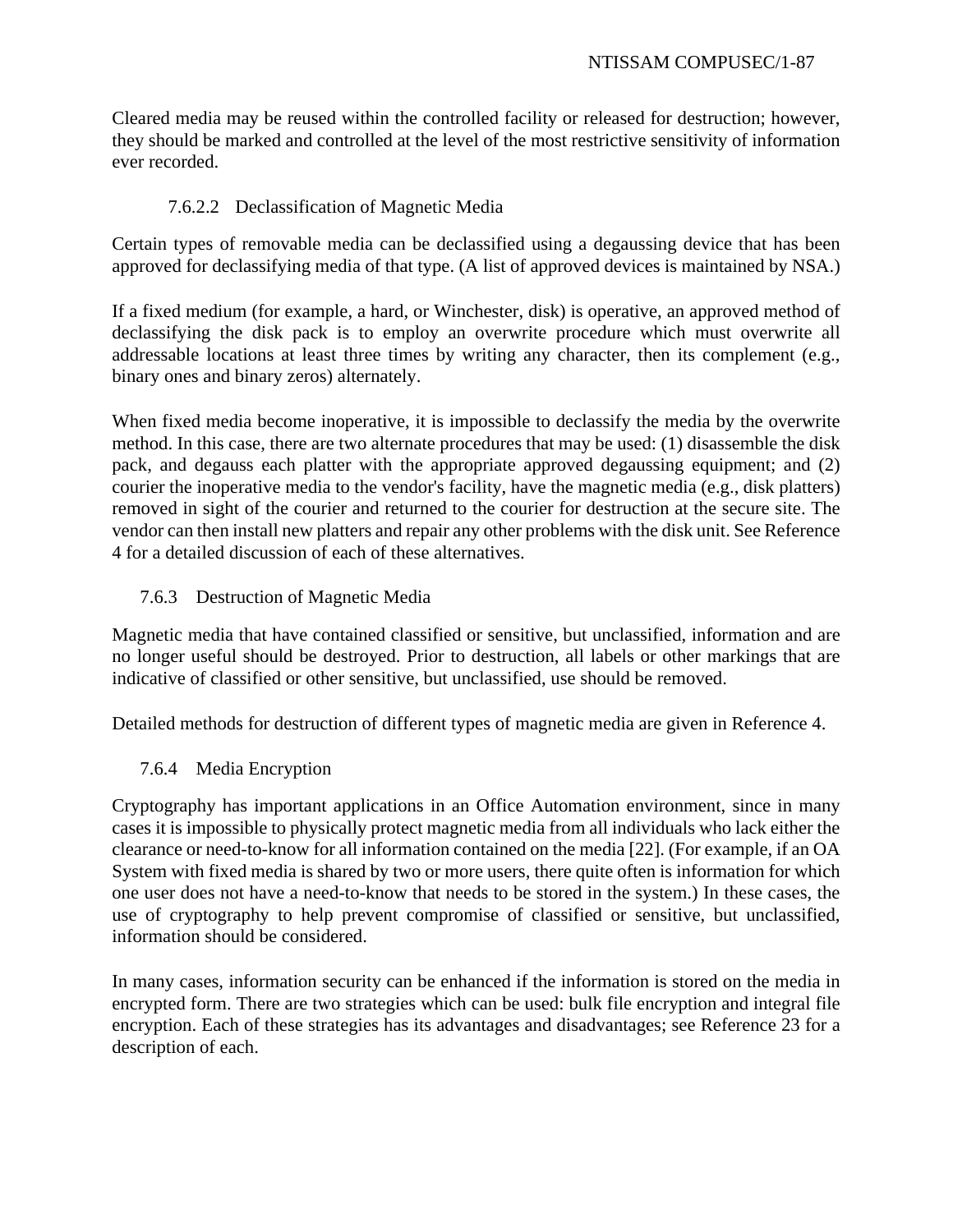# **7.7 Environmental Considerations**

Office Automation Systems are generally designed to be used in the "typical" office environment [23]. Therefore, they seldom require special environmental controls such as air conditioning or air contamination controls. However, an OA System and its media can be seriously damaged or even destroyed by such things as electrical urges, fire, water, crumbs of food, termites, chemicals, or dust. Since destruction of the system and/or information represents a serious loss to the organization, it is imperative that steps be taken to help prevent unnecessary damage to the OA System. The following discussion is adapted from NBS Special Publication 500–120, Reference 23.

# 7.7.1 Electrical Power Quality

Surges in electrical power can cause a great deal of damage to an OA System, and can cause information stored within to be permanently inaccessible. Furthermore, frequent power outages cause the loss of use of the system and its resources. Therefore, if the local power supply quality is unusually poor (e.g., large fluctuations in voltage or frequency, voltage spikes, or frequent outages), then such devices as surge protectors, battery backup, or uninterruptible power supply systems should be considered. In addition, disconnecting the system should be considered during intense electrical storms.

# 7.7.2 Air Contaminants

The general cleanliness of the area in which OA Systems are operated has an effect on reliability, both of the equipment and of the magnetic storage media. Although it is generally not necessary to install special-purpose air purifiers for the OA System, cutting down or eliminating such contaminants as smoke and dust can only help the OA System and its media. The best guidance that can be given in this area is to keep smoke, dust, cigar and cigarette ashes, and similar airborne contaminants as far away from the OA System as possible.

# 7.7.3 Fire Damage

Fire and excess heat can cause the destruction of an OA System in a very short time. Therefore, any Office Automation equipment in the office should be kept as far away from any open flames or other heat sources as possible. In addition to this, all users of the system should be familiar with procedures to be followed in case a fire should break out. Fire protection equipment (e.g., extinguishers) should be present and conveniently located so that the damage caused by a fire is limited as much as possible [5].

# 7.7.4 Static Electricity

Another way in which Office Automation equipment can be damaged is by static electricity. If the climate in a particular area results in the presence of large amounts of static electricity, the use of antistatic sprays, carpets or pads should be considered. In addition, since static electricity can quite often build up in personnel, particularly when carpeting is used, personnel can be instructed to discharge any built-up static charge by simply touching a grounded object, such as a metal desk or doorknob.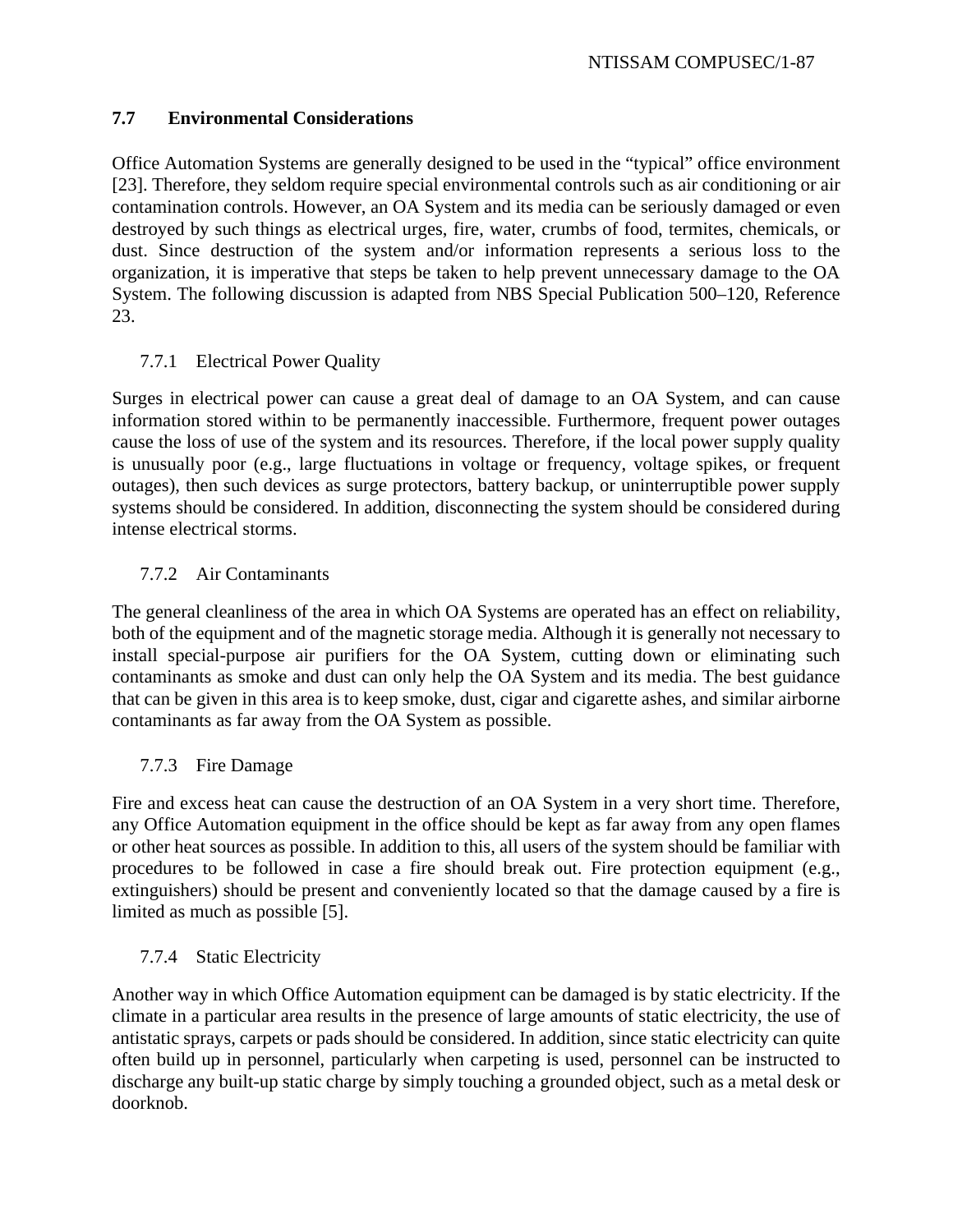# 7.7.5 Other Environmental Considerations

There are other ways in which Office Automation equipment can be damaged by environmental hazards. One of these is by the spillage of food or liquid onto the equipment or media. Spilling a soft drink on a keyboard, for example, can cause damage that requires extensive repair or replacement of the keyboard. Spilling water or crumbs of food onto a floppy disk can cause it to be unusable, possibly resulting in the loss of information stored on it. Therefore, keep all food and drinks away from Office Automation equipment and media [5].

# **7.8 Preparing Downgraded Extracts**

In some instances, it is operationally necessary to copy information from a volume of media at one sensitivity level to another volume that is at a lower sensitivity level. If the OA System does not meet the requirements of at least Class B1, this is always dangerous, as classified or sensitive, but unclassified, information could be compromised without the user's knowledge. Therefore, any decision to permit the electronic downgrading of information should be made only after the risks of compromise have been carefully considered. The person or organization making the decision should be willing to accept the risk that classified or other sensitive, but unclassified, information will be compromised.

Each ADPSSO is responsible for enforcing the procedures by which downgrading of information can be done. The ADPSSO may also be responsible for developing these procedures; however, they may be dictated by organizational policy. The following method is appropriate in some instances; however, the reader should again be warned that the possibility of information compromise exists when this is done:

- (l) Format a new volume of media; make sure that it has never been written on before. It would be best if the volume could be removed from a sealed container (e.g., a new box of diskettes).
- (2) Copy the necessary information from its current location to the new media.
- (3) Carefully examine the new media. Look for any signs that information other than what was intended has been copied. If it is feasible, print out everything on the target media, to verify that they contain no other information.

Of course, it is still possible that information could have been copied onto the new media without being detected. However, if it is necessary that downgrading be permitted, this is a risk that must be taken.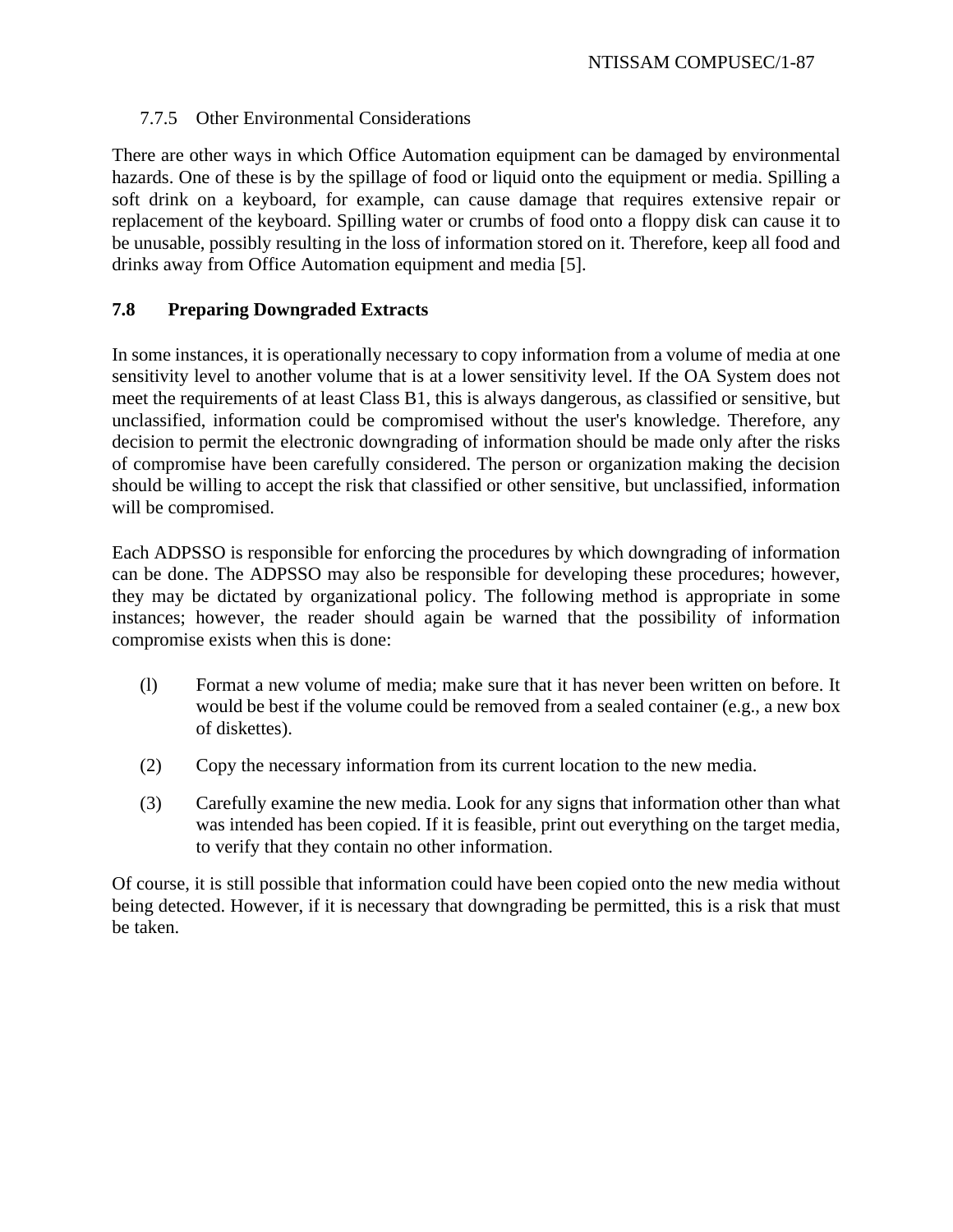PART IV:

GUIDANCE FOR OTHERS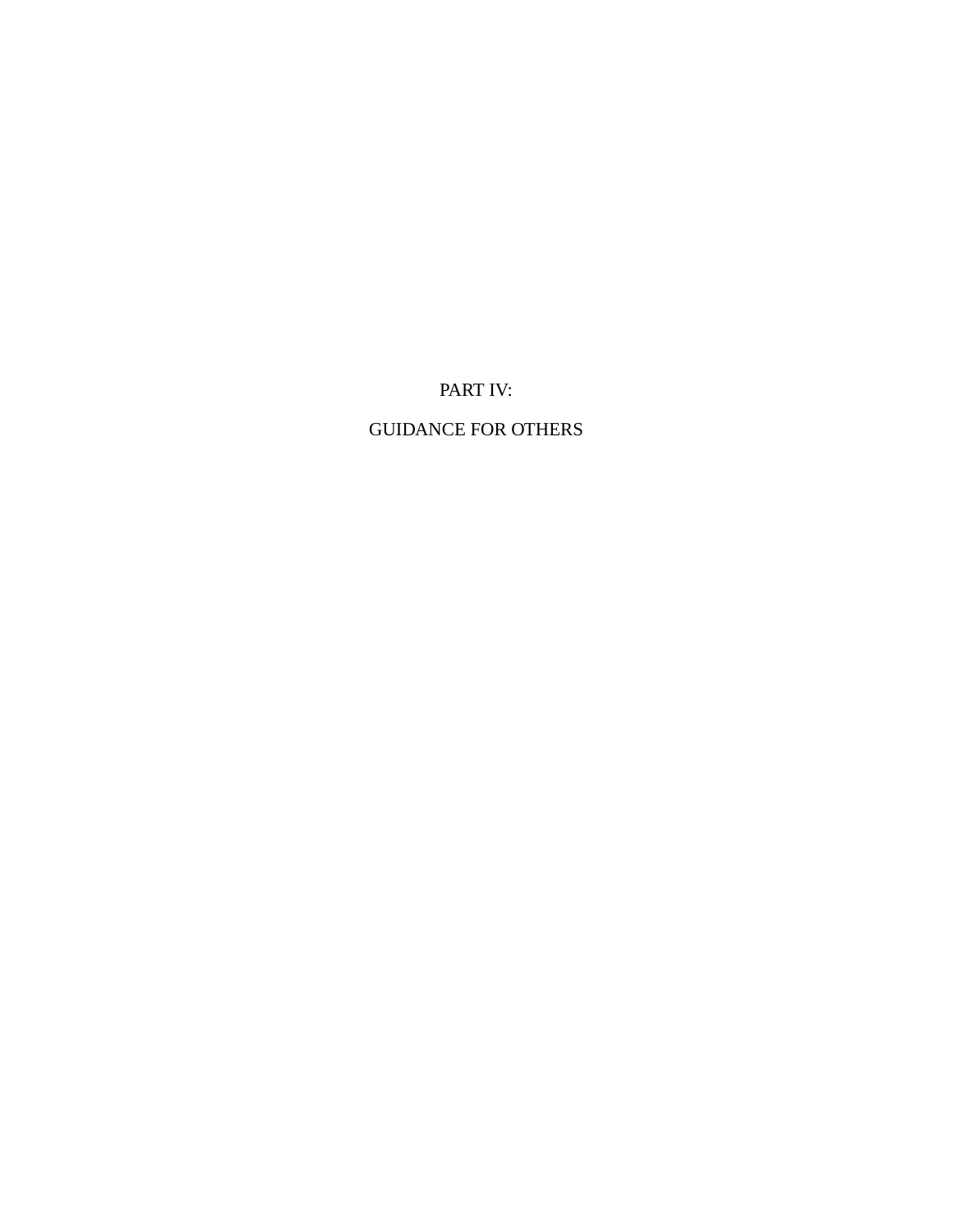## 8.0 RESPONSIBILITIES OF THE ORGANIZATION OWNING\* THE OA SYSTEM

Good Information Security begins at the top levels of an organization. If the organization has a commitment to Information Security, there is a far better chance of a security program succeeding. In order to foster good Office Automation System Security, and in turn good Information Security, the following conditions should exist within the organization (e.g., Department, Agency) that "owns" the OA system.

(1) The organization should have a comprehensive Information Security policy. Further, the organization should have an AIS Security policy that ensures the implementation of its Information Security policy for information contained within or processed by AIS. In addition, the organization should have an OA System Security policy that is consistent with both its overall Information Security policy and its AIS Security policy [5]. This OA System Security policy should describe, at a minimum:

(a) What actions are permissible on an Office Automation System, what information may be processed when and by whom, and what is prohibited.

(b) What the organization permits regarding the use of government-owned OA Systems offsite (e.g., at home, or while traveling on official business), the use of personally-owned OA Systems to do government work, and the use of government-owned resources to do outside work (e.g., schoolwork).

- (c) Procedures for maintenance of OA Systems.
- (d) Procedures for the proper secure operation of an OA System.

(e) Procedures for the secure handling, marking, storage, and disposal of classified or sensitive, but unclassified, information handled by an OA System.

(2) The owning organization should set up a training program to properly instruct users and security officers in the areas of information security, including computer security and Office Automation security. If each person that uses the OA System is properly trained in the security aspects as well as the functional aspects of the system, the chance of a security problem occurring because of user error is significantly decreased.<sup>\*</sup>

(3) The owning organization should have a policy concerning the procurement and use of hardware/software. The organization is responsible for ensuring that all copyrights and license agreements are followed, and that no pirated or otherwise illegally obtained software is used in its OA Systems. Furthermore, the organization should set up a program to test newly purchased or developed software prior to its use in operational systems. The purpose of this program is to ascertain that the software works as advertised, and does not contain trapdoors, Trojan horses, worms, viruses, or other malicious code. (A program of this type is also an excellent way to detect bugs in the software.)

<sup>\*</sup>This section applies to any organization responsible for the operation of an OA System, regardless of whether the system is owned, leased, or otherwise obtained.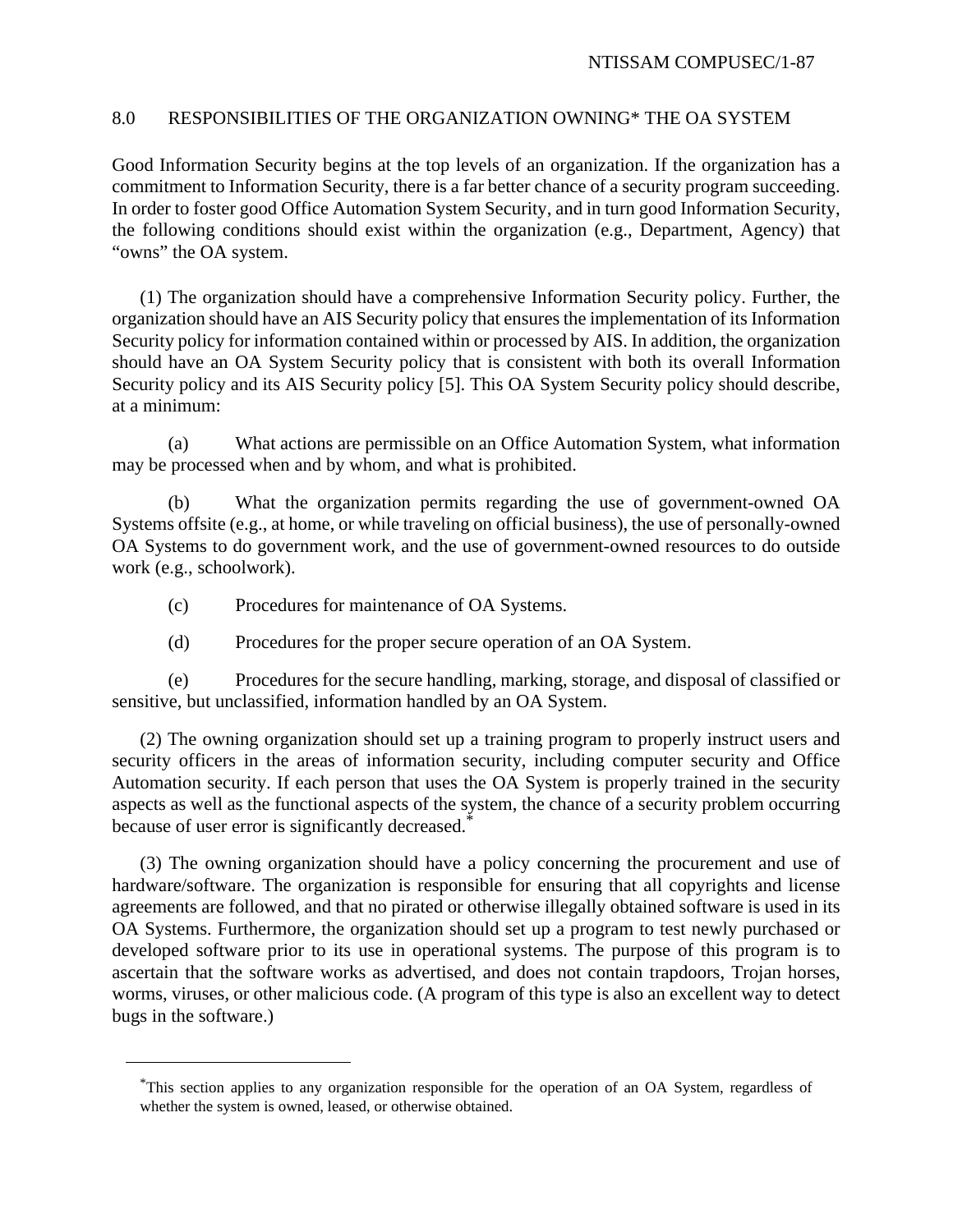(4) The owning organization should have a configuration management program that maintains control over changes to the OA System. This program can also maintain records of maintenance done to the system, and keep an inventory of hardware and software to help detect theft [5].

(5) The organization should have a policy covering whether or not audit trails are required and what information is required to be recorded.

(6) The organization should have a policy covering the certification and accreditation of OA Systems that handle classified or sensitive, but unclassified, information [9].

# 9.0 REQUIRING SECURITY IN THE PROCUREMENT OF OFFICE AUTOMATION **SYSTEMS**

Security is an important consideration throughout the entire lifecycle of an Office Automation System. If security is not considered during the initial system specifications and Request for Proposal (RFP), it may not be designed into the OA System, and will remain a problem throughout the system life-cycle. Often, when deciding upon what OA System to buy, security is ignored in favor of performance and compatibility with other AIS. Security does not have to be incompatible with other goals; therefore, ignoring it because of them is not valid.

OMB Circular A–130 requires that a risk analysis be done by the person or organization responsible for the security of any AIS before procurement of the system is begun [13]. (Risk analyses are also required at other times during the system life-cycle; see Reference 13 for further guidance.) This requirement applies as much to OA Systems as to any other AIS.

This risk analysis, which may be anything from a very informal review to a fully quantified risk analysis, should help identify potential security problems. These problems can then be addressed before and during the procurement of the system.

(Note: At this point, it is helpful to remind procurement officers and security officers that the prospective vendor's security claims should be verified to the greatest extent possible. Many times, mechanisms or features claimed by vendors are either not present, or are so easily subvertible that they are of little use.)

The following guidelines should be considered when writing system specifications and Requests for Proposal.

# **9.1 Processing Classified Information: Policy Requirements**

If the OA System will be processing classified information, it must comply with the appropriate national TEMPEST policy directive [13, 14]. The Request for Proposal must state that the system is to meet this policy. Furthermore, if in addition to processing classified information the OA System is to have a communications capability, then appropriate Communications Security (COMSEC) measures, as approved by the National Security Agency, must be taken. The RFP and the system specification should require the capability to adapt to whatever COMSEC measures will be used to protect the system's communications (e. g., compatibility with cryptographic devices).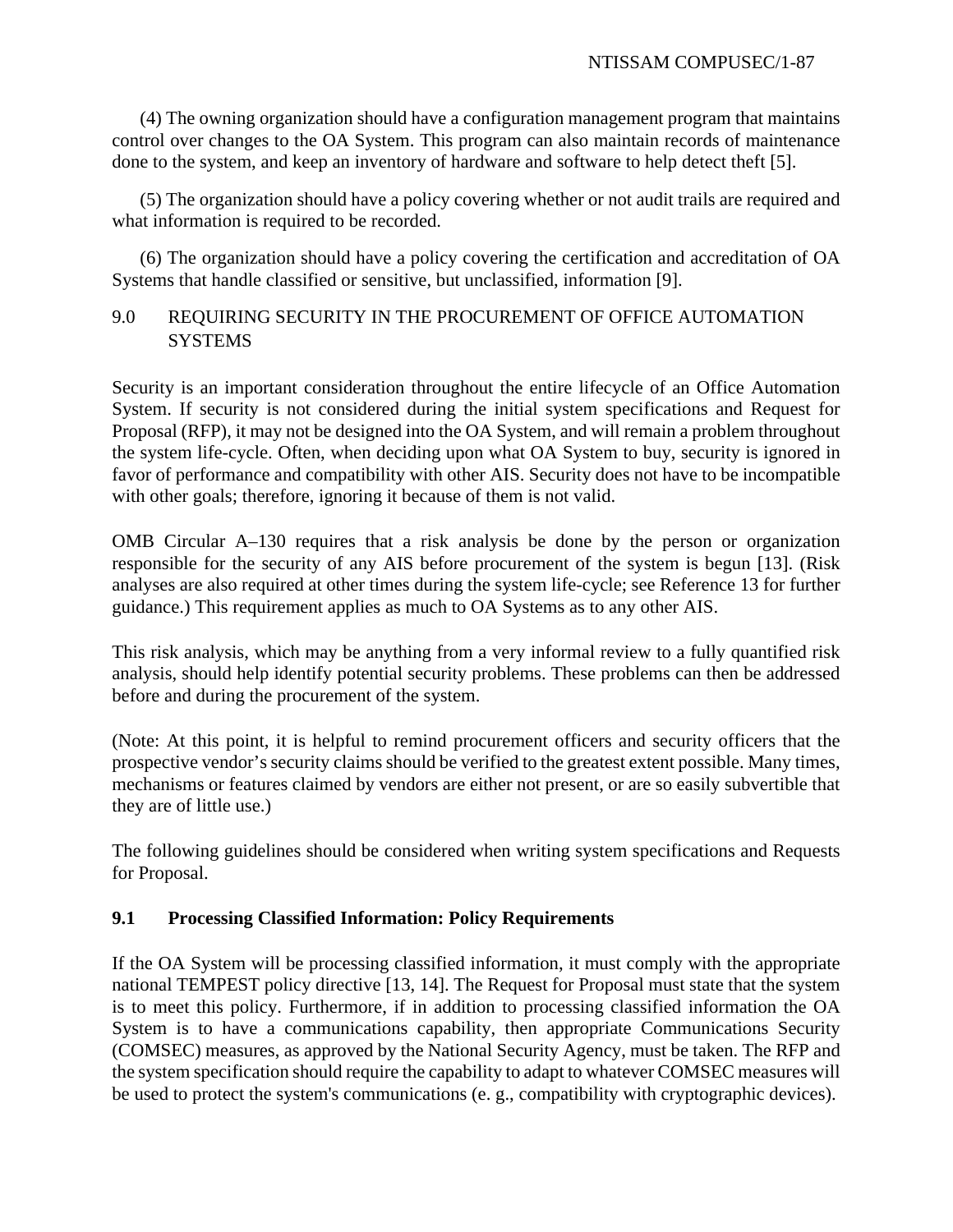# **9.2 Physical Environment of the OA system**

An OA System is generally considered to be a high-dollar asset. If the OA System will be kept in an area that does not provide an adequate level of protection against theft, then the purchase of devices that lock the system to a table or in a closet should be considered. Also, the use of OA Systems with the capability for removable-media-only may be considered if there is a high probability of vandalism to the system. If a system with fixed media were to be vandalized, the information stored on the fixed media since the last backup could also be lost, while information contained on removable media can be protected by locking up the media. The probability of vandalism cannot be appreciably lowered by this method, but the damage caused by a vandal can be significantly lessened by protecting the information.

If the OA System will be used to process classified information, and will be kept in an area that is not approved for open storage of information of that sensitivity, an OA System with removablemedia-only should be used. This will lessen the chance of compromise of information if an unauthorized user were able to access the system, as classified or sensitive, but unclassified, information could be removed from the system and secured when the system is unattended.

A GSA-approved, tamper-resistant cabinet in which the entire system can be secured should be purchased if the system will be used to process classified information, will contain fixed media, and will be kept in an area that is not approved for open storage of classified information. Given this scenario, this cabinet is the only way in which the security requirements of the system can be satisfied.

# **9.3 Identification of Non-Volatile Components**

All components of the proposed OA System that are non-volatile (i.e., that retain information after power has been removed) should be identified prior to procurement. If the OA System is identified as having only removable media, and there is non-volatile memory that has not been identified as such, then the OA System has been incorrectly identified, since it contains a type of fixed media.

# **9.4 System Communications Capabilities**

If it is known at the time of procurement that the OA System is to be connected with other OA Systems to form a Local Area Network (LAN) then the security requirements of the entire LAN must be considered first. If the procurement is to be of the entire LAN (i.e., of all of its components), then the issues in this chapter must be addressed for the LAN as a whole, as well as for each of its components. Individual nodes of the LAN may have different security requirements than other nodes on the LAN.

If the procurement is to be for an OA System which is to be attached to an existing LAN, then the security requirements and mechanisms of the existing LAN must be examined prior to writing the specifications of the OA System. The new OA System should support all security mechanisms that already exist in the LAN, and should not allow a violation of the LAN's security policy.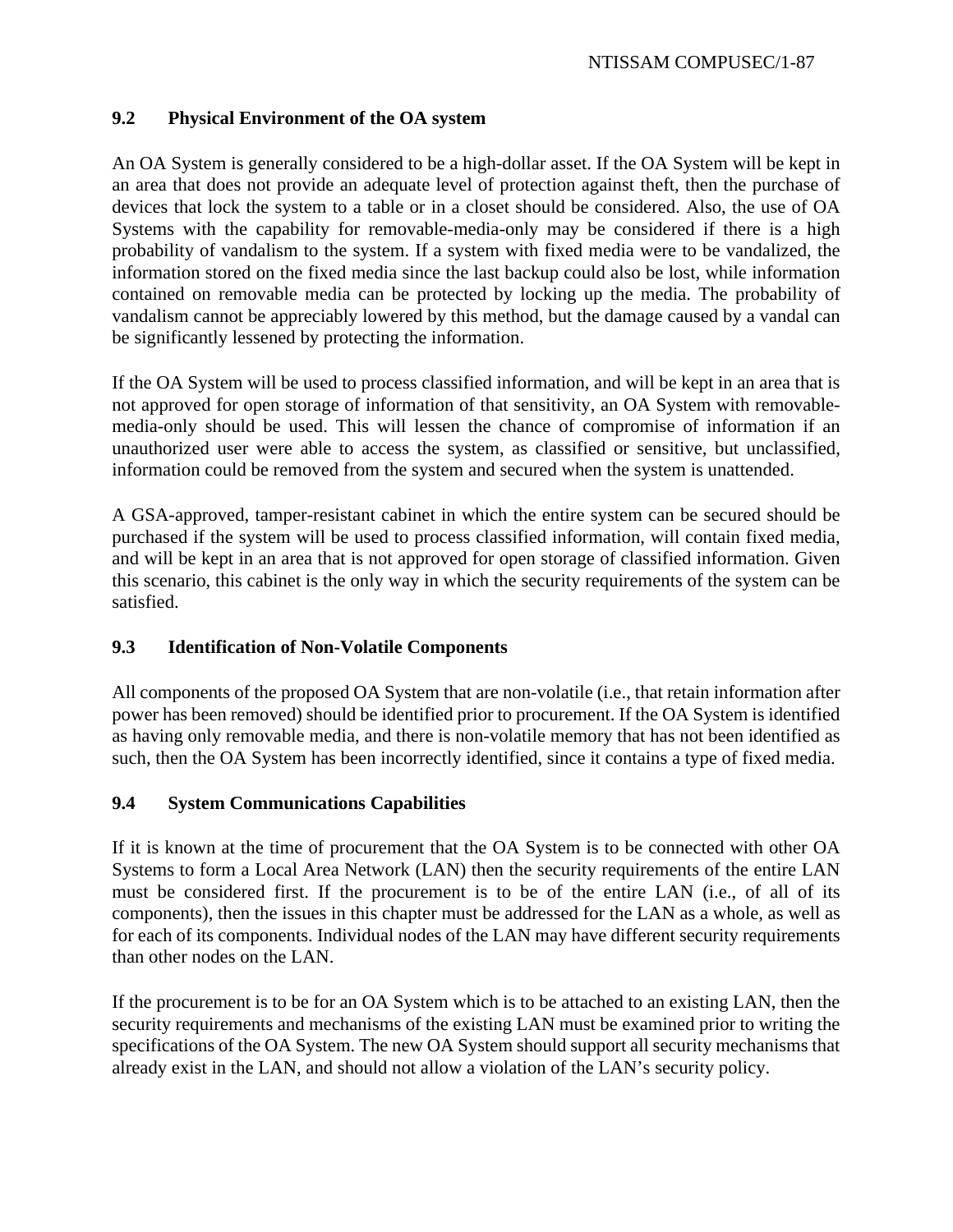(Note: The LAN should enforce a security policy, as any AIS should. This particular security policy should be driven by the owning organization's overall Information Security Policy, and the particular environment in which it operates. See Chapter 8.0 of this guideline for a further discussion of security policies.)

If the OA System must be alternately connected as a terminal to several different AIS that process different sensitivity levels of information, the procurement should specify that only OA Systems using removable-media-only shall be considered. Since the sensitivity level of an OA System with fixed media cannot be easily lowered, switching between AIS with different sensitivity levels of information is impractical, if not impossible, for these systems.

# **9.5 Shared-Use Systems and Multi-User Systems**

A "shared-use system" is an OA System that is used by more than one person, but not by more than one at a time. A "multi-user system" is an OA System that can be used by more than one person at a time. Whenever an OA System is to be shared by more than one person, either serially or simultaneously, there are security concerns which should be addressed that do not occur if the OA System is used exclusively by one person.

# 9.5.1 Shared-Use Systems Processing One Sensitivity Level of Information

If the system is to be shared by several users, and not all users will have the necessary clearances and need-to-know for all information that will ever be processed or controlled by that OA System, the possibility of acquiring an OA System that uses removable-media-only should be investigated. With this type of system, information can be removed and locked away to prevent its compromise.

If a system with fixed media is procured and used, any information that is stored on fixed media may be accessible to all users of the system. If some users of the OA System do not have a needto-know for some of the information stored on it, this access is contrary to the provisions of the Privacy Act of 1974 [20] (See Section 3, paragraph (b) of Reference 20). Therefore, if a system that contains fixed media is to be used in this situation, it should meet the requirements of at least class C2, when evaluated against the TCSEC.

# 9.5.2 Shared-Use Systems Processing Information of Multiple Sensitivity Levels

In many cases, it is desirable to send machine-readable copies of information processed on one OA System to another site for use (e.g., copy a file from one OA System onto a floppy disk, and then use that floppy disk in another OA System). If this is the case, and if the OA System will be used to process several different sensitivity levels of information (e.g., Unclassified through TOP SECRET; personnel, medical, and financial), an OA System that uses removable-media-only should be used. An OA System with fixed media should not be used, since the sensitivity level of the system may not be lowered, and since any removable media which is inserted into an OA System with fixed media must be regarded as having the same sensitivity level as the system itself.

# 9.5.3 Shared-Use Systems and Multi-User Systems With Fixed Media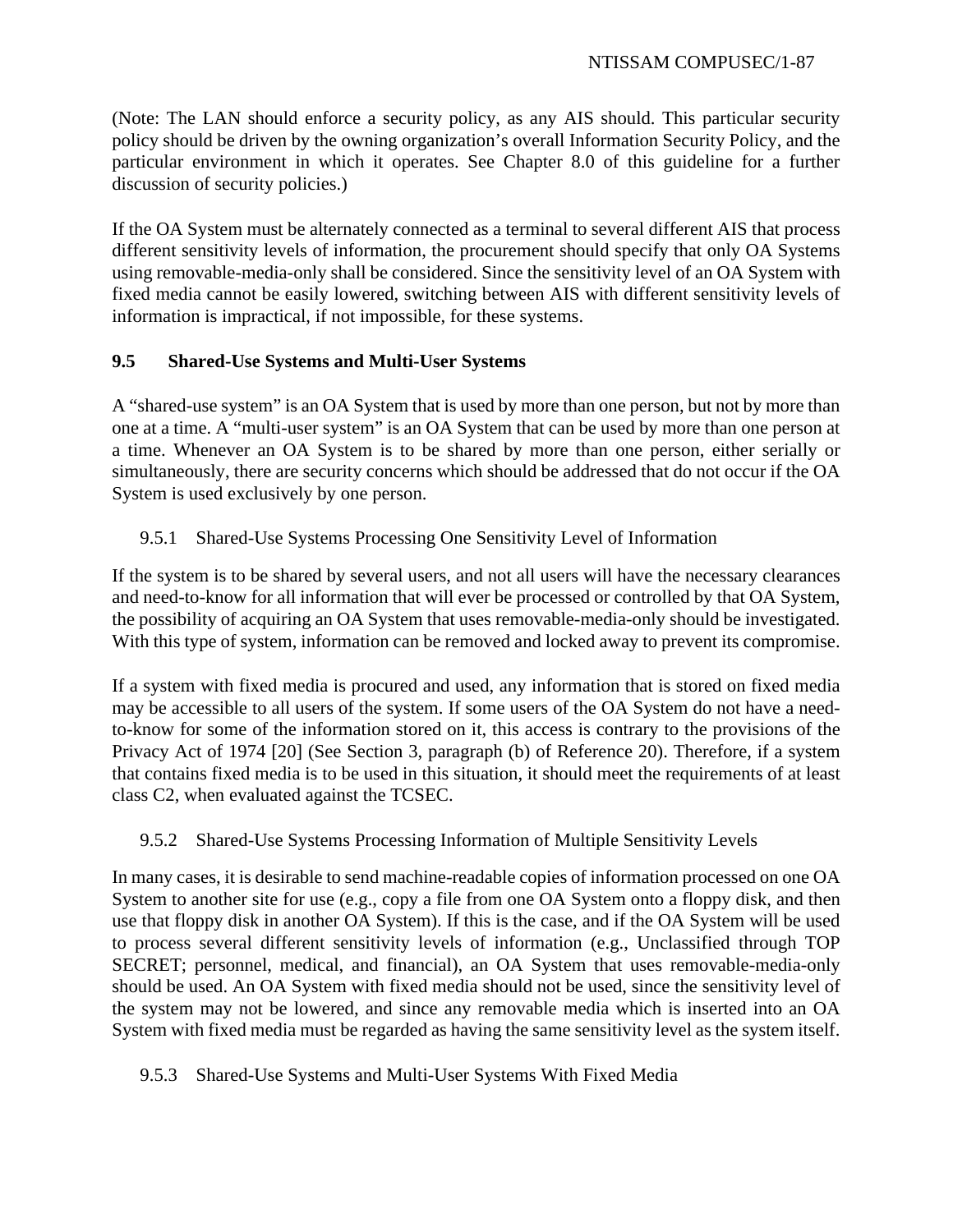If the OA System is to utilize fixed media, and it is desired that users with differing clearances and/ or need-to-know be able to access the system, hardware/software security should be specified in the RFP. Specifically, if some users of the OA System do not have a clearance and/or a need-toknow for some of the information to be processed on the system, the RFP should follow the guidance given in References 2 and 3. It is possible that no vendor will be able to respond to the RFP, because there are currently no OA Systems available that meet these requirements. If this occurs, the planned mode of operation of the OA System should be revised to reflect the security capabilities of those systems that are available.

# 9.5.4 Multi-User Systems Processing Information of Multiple Sensitivity Levels

If it is desired that the OA System be able to simultaneously process and store information of different sensitivity levels, and the system must be trusted to maintain the separation of information by sensitivity level, the specifications should require a system that meets the recommendations given in References 2 and 3. If no vendor is able to respond to the RFP because of lack of hardware/ software security controls, the planned mode of operation of the OA System should be revised to reflect the security capabilities of those systems that are available.

# 10.0 SECURE DISPOSAL OF OFFICE AUTOMATION SYSTEMS

When an Office Automation System has outlived its usefulness and has become obsolete, or when it has become damaged beyond repair, it must be disposed of properly. If the OA System has been used to process or store classified or sensitive, but unclassified, information, certain precautions should be taken before the system can be disposed of through normal channels. These precautions will help to prevent the compromise of any classified or sensitive, but unclassified, information remaining in the system after it is beyond the control of the organization that once used it.

## **10.1 Removable Media**

Any removable media that were used in the OA System should be removed. If these media will be used in another OA System without being cleared, care must be taken to ensure that the new OA System is approved for processing information of the removable media's sensitivity level.

If it is desired that the removable media be reused in the same facility (but after information currently stored on them is erased), they may be cleared by one of the methods detailed in Reference 4.

In all other cases, removable media that once contained classified or sensitive, but unclassified, information should be either declassified or destroyed, as appropriate, using the methods detailed in Reference 4.

# **10.2 Fixed Media**

Fixed media attached to the OA System that contain or formerly contained classified or sensitive, but unclassified, information should be declassified, destroyed, or removed from the system before they leave the controlling organization. Declassification and destruction procedures are described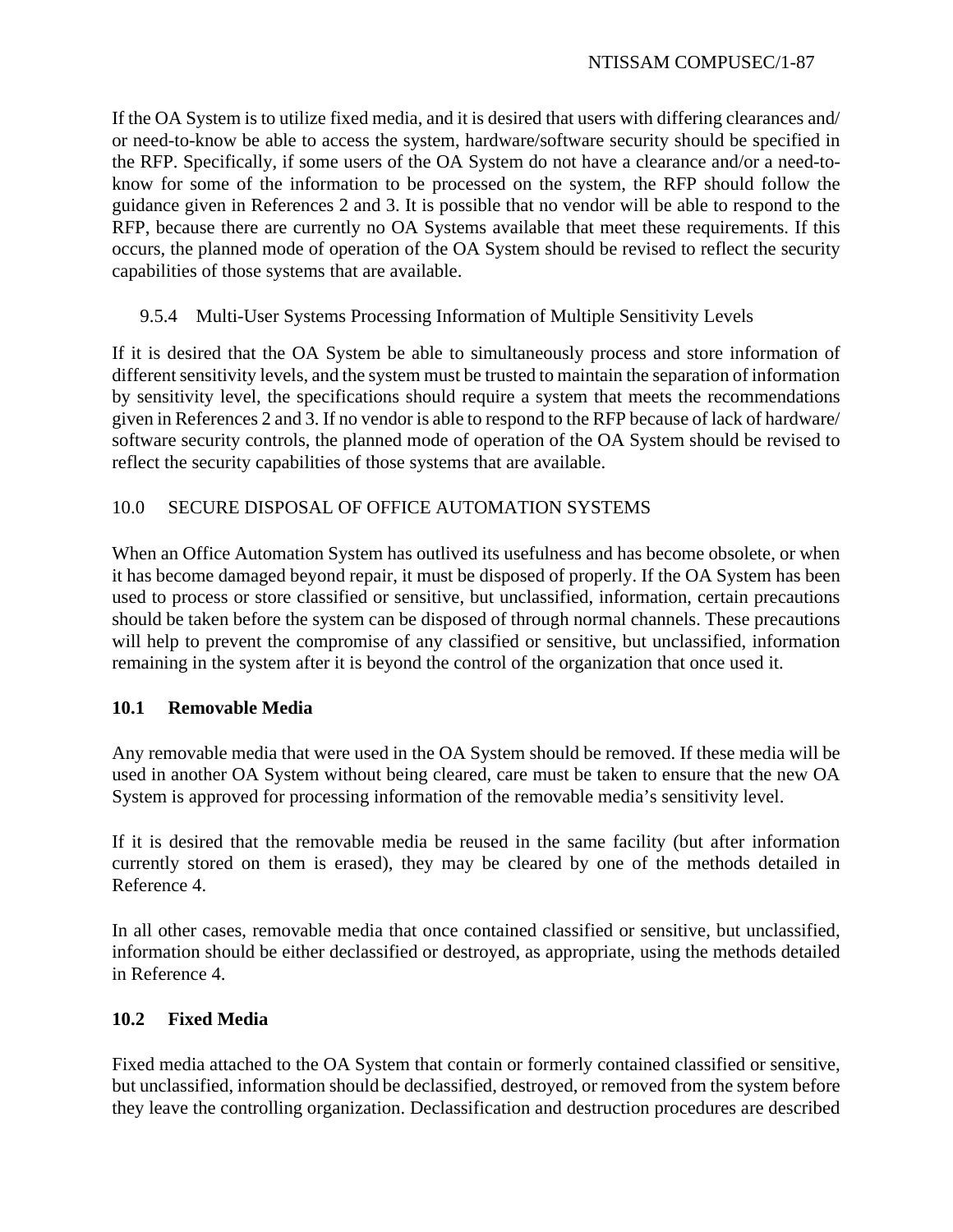in Reference 4.

# **10.3 The Remainder of the OA system**

Once both fixed and removable media have been removed from the system and handled appropriately, any semiconductor memory that remains in the system should be properly declassified. To declassify semiconductor memory, the following procedures should be followed prior to disconnecting the power supply. A random pattern of bits must be written over each location. No further data is to be inserted for a 24-hour period and the power is to remain on. This same overwrite procedure should be used a second and third time, i.e., inserting a random pattern of bits and leaving the system powered up for 24 hours, for a total of 72 hours, and no interim insertion of bits. Upon completion of the third cycle, the memory will be considered unclassified. As a second option, the security officer may have the semiconductor memory removed from the OA system and destroyed before the system leaves his control.

Users who cannot use either of these options should contact their organization's Computer Security Office. Additional information is also available from NSA, Ft. George G. Meade, MD 20755– 6000, ATTN: Division of Computer Security Standards.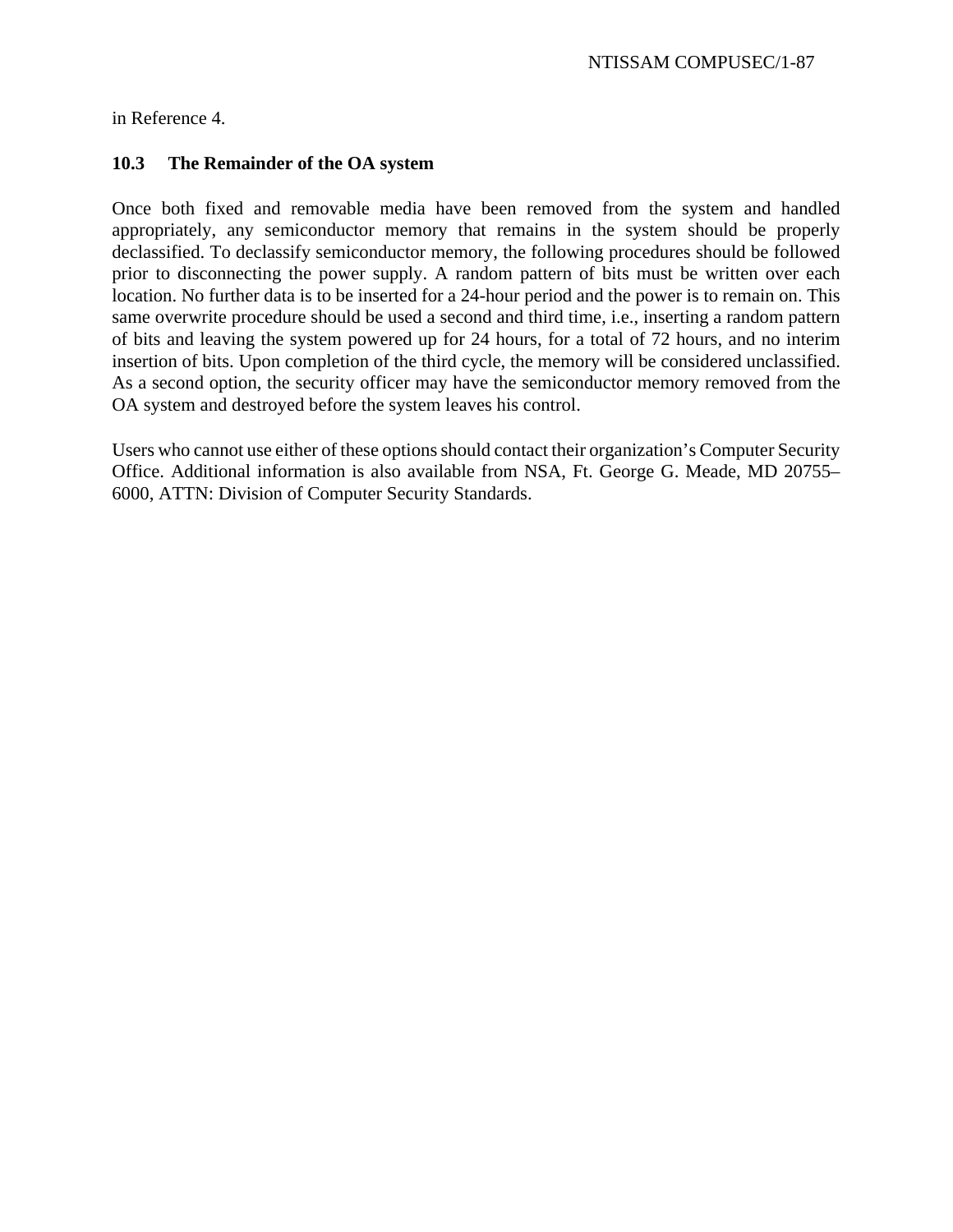# APPENDIX

# **A Guideline on sensitivity Marking of the Office Automation System and Its Storage Media**

Throughout this guideline, sensitivity marking of OA Systems processing classified or sensitive, but unclassified, information and of magnetic storage media is discussed. This appendix provides guidance on how to mark the OA System and its media appropriately.

# **A.1 Sensitivity Marking of OA Systems Having Removable-Media-Only**

The OA System and its peripheral devices must be clearly marked with the highest sensitivity of information that it is allowed to process [9,22]. Stickers indicating the highest sensitivity of information that may be processed by that device should be applied directly to the OA System and each peripheral device. Under normal circumstances, this label should not be removed from the system.

An OA System with removable media (and with only volatile semiconductor memory) is considered to have the same sensitivity level as the media which are currently contained in it. Since OA Systems that do not contain fixed media can change sensitivities (see Section 4.1.2.2), it is recommended that there be a clearly-visible sign placed near the system that indicates when the OA System is being used to process a specific type or range of information (e.g., classified, personnel privileged, proprietary). In this manner, others in the office can be forewarned not to allow visitors to wander about in the vicinity of the OA System. (The user should be aware that this sign might also have the effect of "advertising" the fact that classified or sensitive, but unclassified, information is being processed. This could draw unwanted attention from curious people. Again, the user should be very careful that no one is looking at what is being done.)

# **A.2 Sensitivity Marking of OA Systems Containing Fixed Media**

Any OA System on which classified or sensitive, but unclassified, information is stored is considered to be a sensitive OA System. Any sensitive OA System is assumed to have the same sensitivity level as the highest classified or most sensitive information stored on it. This includes systems with fixed media, as well as systems with nonvolatile semiconductor memory. These systems must always be given the same level of protection as any other information of that sensitivity level [22].

There should be attached to the OA System and each peripheral device, which is not physically collocated with it, a human-readable label (e.g., a sticker) on which is clearly and legibly written the sensitivity of the OA System. Under normal circumstances, this label should never be removed. If the sensitivity level of the system or device changes, a new label indicating the new sensitivity of the system can be placed on top of the old one.

Because of the presence of the fixed media, the sensitivity level of the OA System may never be decreased, unless the system is declassified in accordance with Reference 4.

The label attached to a peripheral device (e.g., a laser printer) that is shared among several OA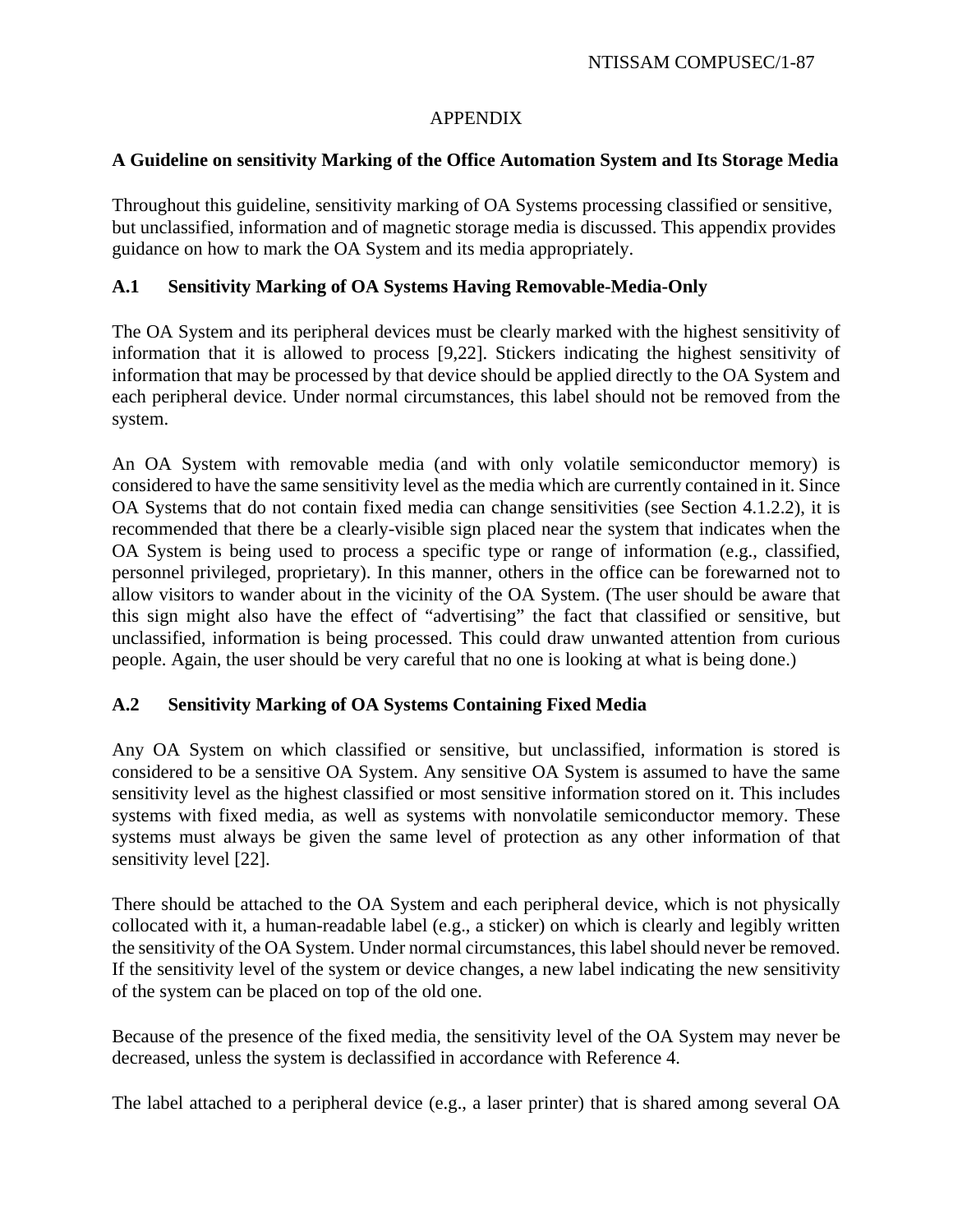Systems should indicate the highest (most restrictive) sensitivity of information that may be sent to that device.

# **A.3 Sensitivity Marking of Removable Storage Media**

The sensitivity level of a volume of removable media is the same as the most restrictive sensitivity level of information stored on that volume. All information on a volume of removable media should be regarded as being at the same sensitivity level (e.g., it is not permissible to consider one file on a diskette to be TOP SECRET and another file on the same diskette to be Unclassified).

There should be a human-readable label attached to the container of each volume of removable media (e.g., the outside of a diskette, the outside of a tape reel) that clearly indicates the current sensitivity level of that volume of media [5,1l,12,22,23]. Under normal circumstances, this label should not be removed unless the volume of media is declassified using procedures specified in Reference 4. Labels should be color coded in accordance with applicable government and agency or departmental standards.

> Example: An orange label may be used to indicate a TOP SECRET diskette, a red label indicates a SECRET diskette, a blue label indicates CONFIDENTIAL, a purple label means personnel data is contained on the diskette, a grey label indicates "Company X Proprietary Information," a green label may be used on a diskette that contains unsensitive information only.

The volume of media should then be protected to a level that is at least commensurate with this label.

> Example: A floppy disk that is marked SECRET should be given the same level of protection as a piece of paper that is marked SECRET (e.g., stored in a GSA-approved safe when not in use).

It is permissible to raise the sensitivity level of a volume of media. When this happens, the label on the media should also be changed. A new label indicating the higher sensitivity level may be placed on top of the old label, or the old label may be removed before the new label is applied.

It should not be permissible to decrease the sensitivity level of a volume of media without first declassifying it using one of the approved methods described in Reference 4.

Any volume of media which is in the OA System at the same time as other media of a more restrictive sensitivity level should automatically acquire that more restrictive sensitivity [l6].

> Example: If an Unclassified system disk is placed in drive A of an OA System, with a TOP SECRET disk in drive B, the system disk should be considered to be TOP SECRET and protected as such. The reason for this is that the average user has no way of being absolutely certain what is being written on each disk, and must therefore guard against the OA System writing to the wrong disk by upgrading the sensitivity of the system disk.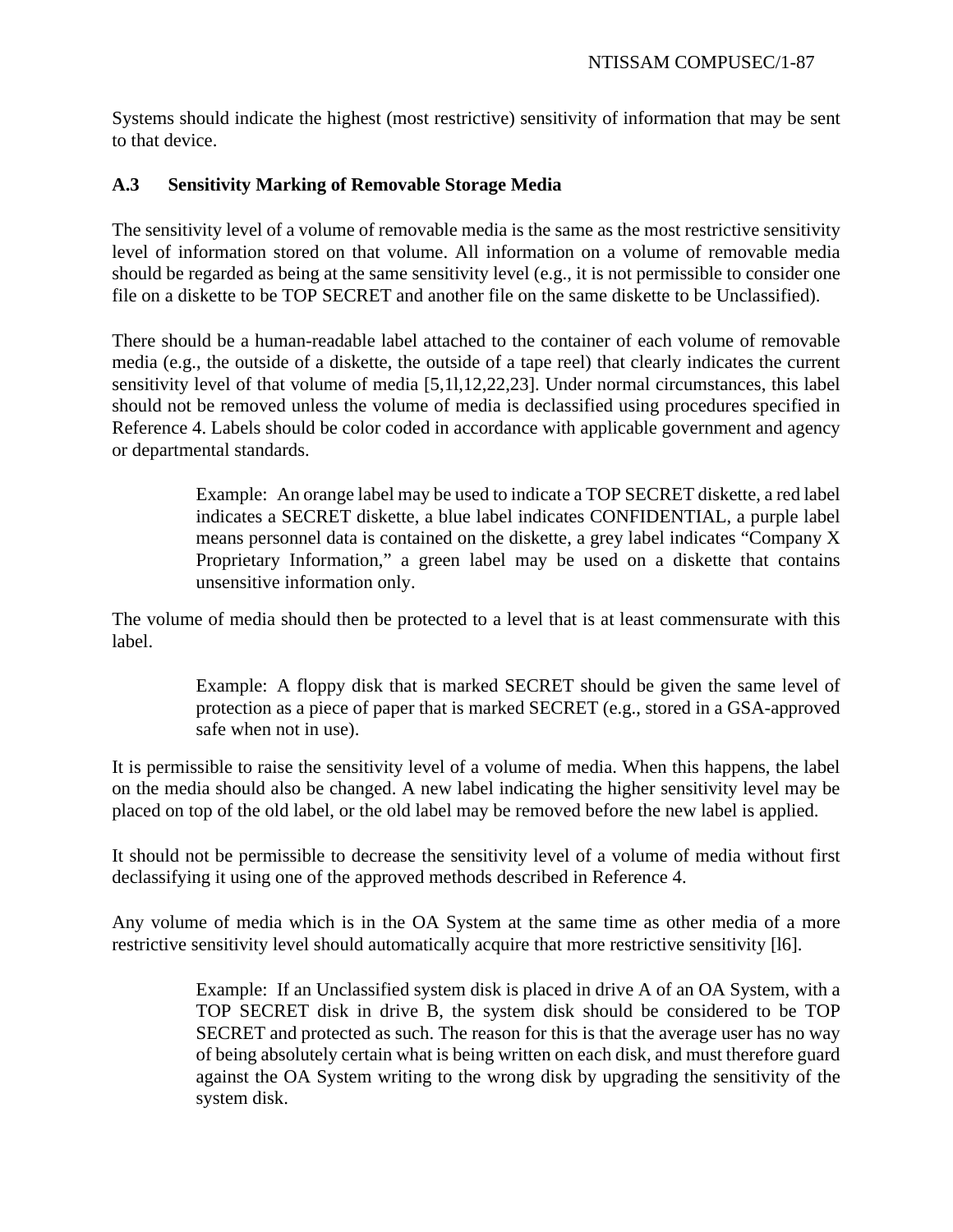Any volume of removable media that is not sealed in its original package and is not labeled should be presumed to be at the same sensitivity level as the OA System in which it is used [5,l5]. If this OA System can have a range of sensitivity levels (e.g., is a system with removable-media-only), the volume of media should be considered to have the same sensitivity level as the highest classified or most sensitive information the system can process.

If there is an unsealed, unlabeled volume of media, and it cannot be determined which (if any) OA System it has been used in, the media should be considered to have the same sensitivity level as the highest sensitivity level of any OA System that they could have been used in.

> Example: Suppose that there are four OA Systems in the same room. Three are Unclassified systems, while the fourth is TOP SECRET. An unlabeled floppy disk is found lying on top of a desk in this room, and it cannot be determined in which, if any, of these four OA Systems this particular floppy has been used. This floppy disk should therefore be considered to be TOP SECRET.

# **A.4 Sensitivity Marking of Fixed Storage Media**

All fixed media should be regarded as having the same sensitivity level as the OA Systems to which they are attached.

Unless the OA System has been approved to simultaneously process information of a range of sensitivity levels, all information on the fixed media should be regarded as being at the same level: the highest sensitivity level of any information on the media.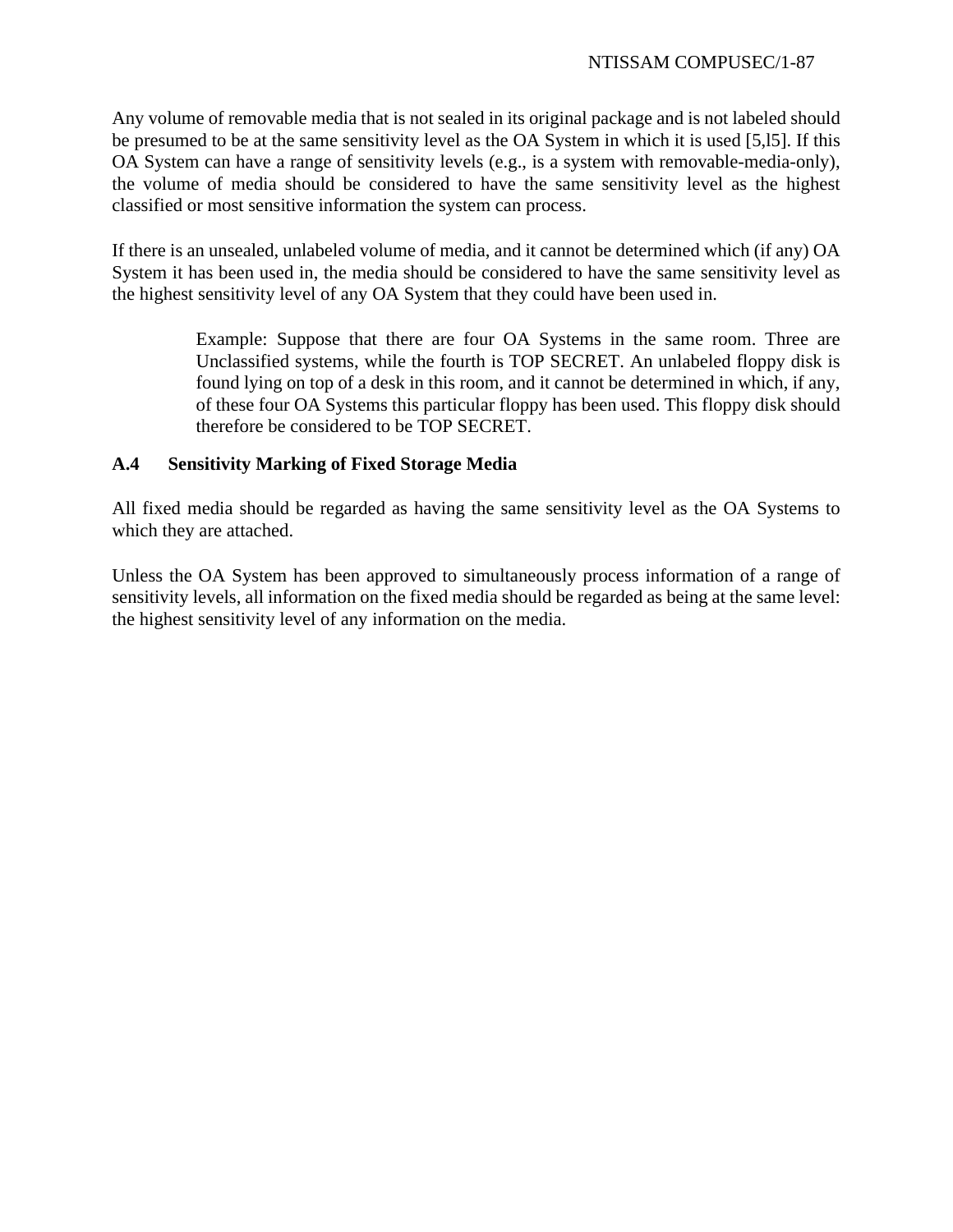# LIST OF ACRONYMS

| <b>ACRONYM</b> | <b>EXPANSION</b>                                                  |
|----------------|-------------------------------------------------------------------|
| <b>ADPSSO</b>  | <b>ADP System Security Officer</b>                                |
| <b>AIS</b>     | <b>Automated Information System</b>                               |
| LAN            | <b>Local Area Network</b>                                         |
| <b>NACSI</b>   | <b>National Communications Security Instruction</b>               |
| <b>NCSC</b>    | <b>National Computer Security Center</b>                          |
| OA System      | <b>Office Automation System</b>                                   |
| <b>PC</b>      | <b>Personal Computer</b>                                          |
| <b>TCSEC</b>   | Department of Defense Trusted Computer System Evaluation Criteria |
| <b>WP</b>      | <b>Word Processor</b>                                             |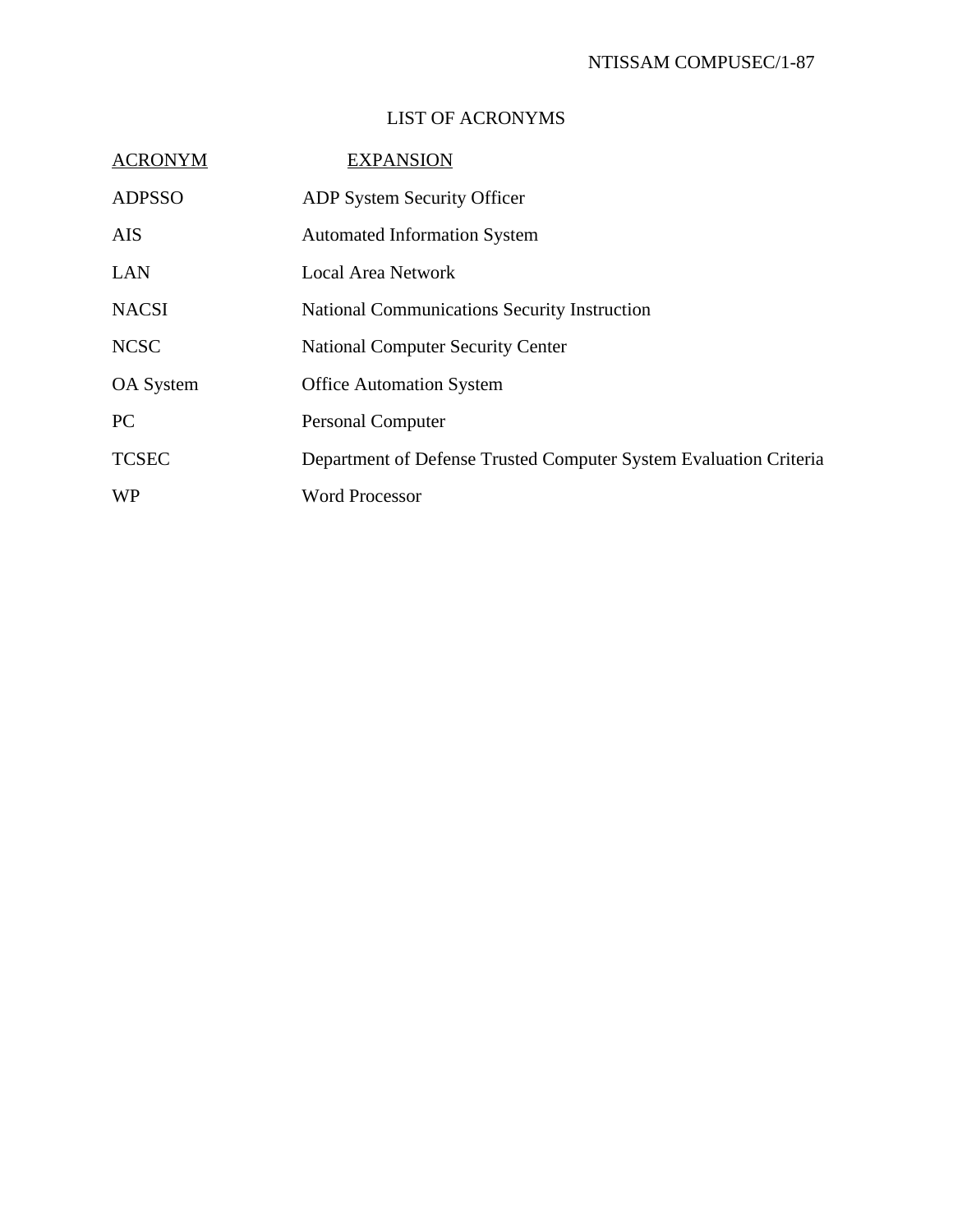#### GLOSSARY

#### **ADP System Security Officer (ADPSSO)**

The person who is nominally responsible for the secure operation of an OA system.

#### **Automated Information System (AIS)**

An assembly of computer hardware, software, and firmware configured in such a way that it can collect, communicate, compute, process, disseminate, and/or control data.

#### **Connected Office Automation System**

An OA System that is electrically connected to one or more AIS. The OA System may be used as a host, a file server, a terminal, or any other component of a network.

#### **Local Area Network**

An interconnected group of OA Systems or system components that are physically located within a small geographic area, such as a building or campus.

#### **Magnetic Remanence**

A measure of the magnetic flux density remaining after removal of an applied magnetic force. Can also mean any data remaining on ADP storage media after removal of the power.

## **Multi-User System**

An OA System that can be used by more than one person simultaneously.

#### **Non-removable Magnetic Media**

Any magnetic media used for the storage of information that is not designed to be regularly removed from the system. Examples of non-removable media include fixed or "Winchester" disks. (This will also be referred to as "fixed media'' for short.)

## **Nonvolatile Memory**

Memory contained within an Office Automation System that retains its information after power has been removed.

## **Office Automation System**

Any microprocessor-based AIS or AIS component that is commonly used in an office environment. This includes, but is not limited to, Personal Computers, Word Processors, printers, and file servers. It does not include electric typewriters, photocopiers, and facsimile machines.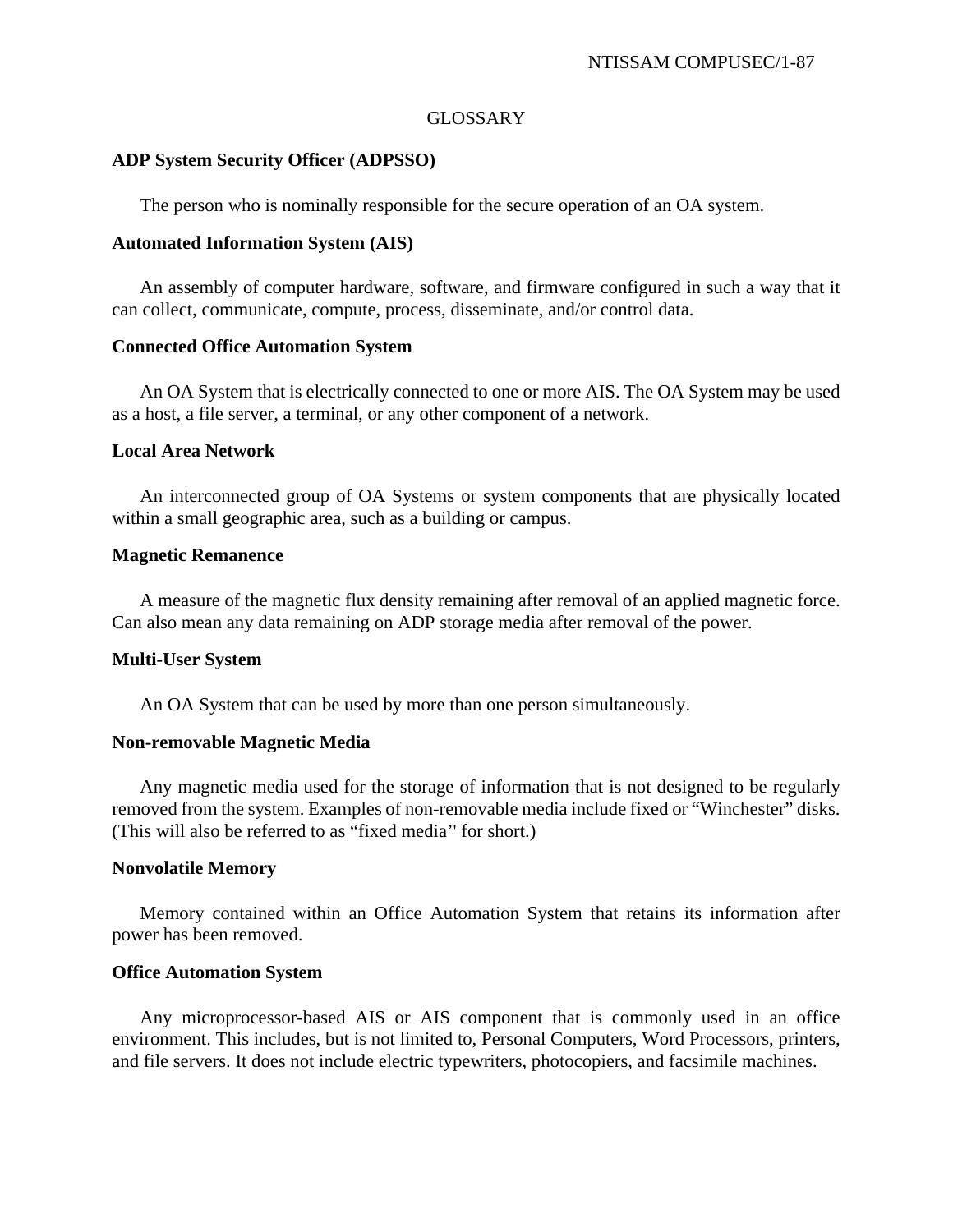#### **Personal computer (PC)**

A microprocessor-based computer which is primarily intended to be used by one person at a time. It is usually characterized by relatively low cost and small physical size (usually small enough to fit on a desk or table).

#### **Physically Protected Communications Media**

Any communications media to which physical access is sufficiently controlled that the chance of compromise, improper modification, or destruction of information is assumed to be zero.

#### **Removable Magnetic Media**

Any magnetic media used for the storage of information that is designed to be frequently and easily removed from the Office Automation System by a user. Examples of removable magnetic media include floppy disks, removable hard disks (e.g., Bernoulli disks) and magnetic tapes. (This will also be referred to as "removable media" for short.)

#### **Sensitive, but Unclassified Information**

Information the disclosure, loss, misuse, alteration, or destruction of which could adversely affect national security or other Federal Government interests. National security interests are those unclassified matters that relate to the national defense or the foreign relations of the U.S. Government. Other government interests are those related, but not limited to the wide range of government or government-derived economic, human, financial, industrial, agricultural, technological, and law enforcement information, as well as the privacy or confidentiality of personal or commercial proprietary information provided to the U.S. Government by its citizens [19].

## **Sensitivity Label**

The physical representation of the sensitivity level of information.

## **Sensitivity Level**

A designation, associated with information, indicating (l) the amount of harm that can be caused by the exposure of that information to an unauthorized user, (2) any formal access approvals that must be granted prior to the granting of access to that information, and (3) any specific handling restrictions placed on that information. Sensitivity levels contain both a hierarchical component (e.g., Unclassified, CONFIDENTIAL, SECRET, TOP SECRET) and a nonhierarchical component (e.g., For Official Use Only (FOUO), Proprietary Information Enclosed (PROPIN)).

## **Shared-Use System**

An OA System that is used by more than one person, but is used by only one person at a time.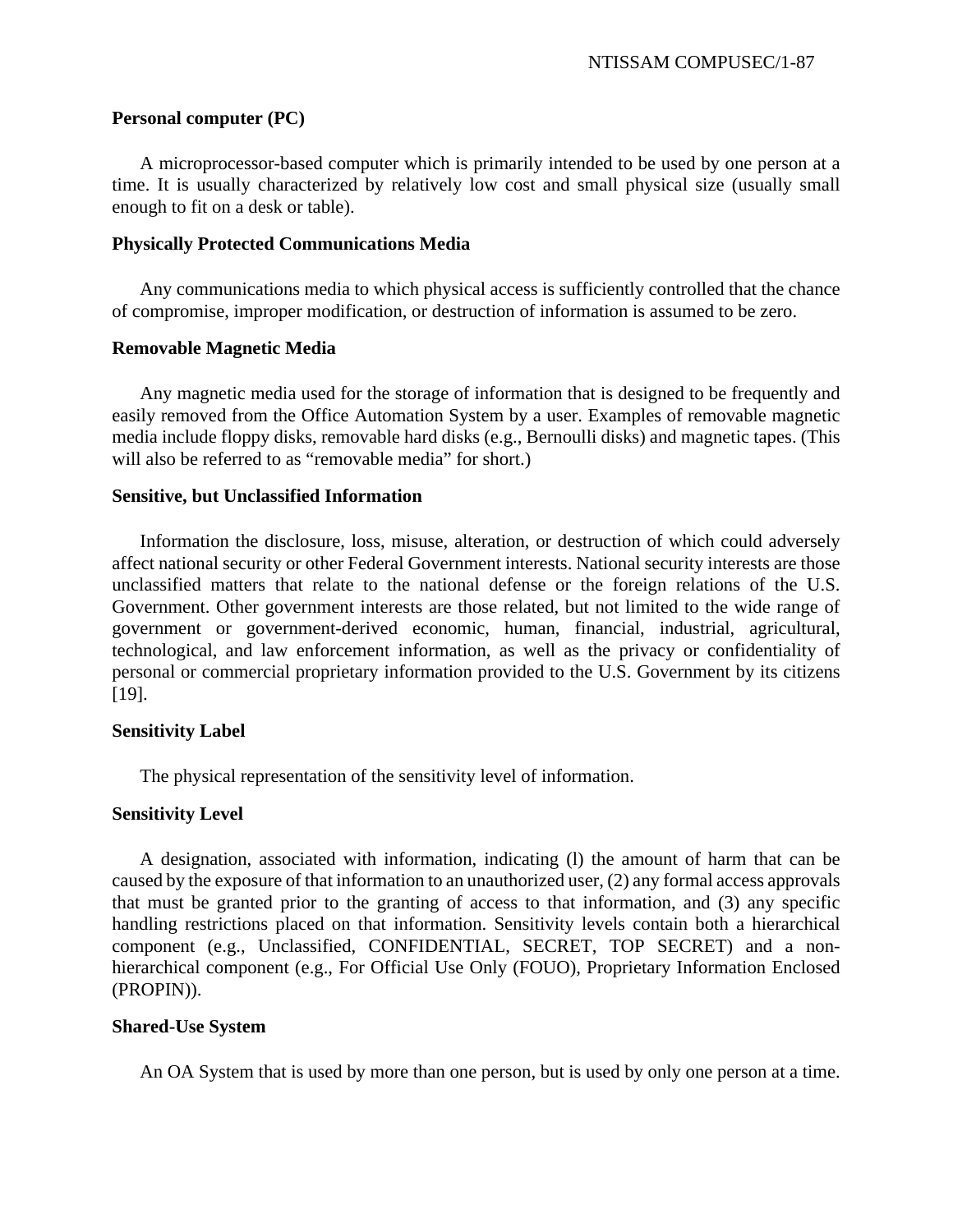#### **Stand-Alone Office Automation System**

An OA System that is electrically and physically isolated from all other AIS.

# **Volatile Memory**

Memory contained within an Office Automation System that loses its information a short time after power has been removed.

## **Word Processor (WP)**

An Office Automation System that is designed to be used primarily in the preparation of documents containing alphanumeric text.

## **Workstation**

The total collection of Office Automation equipment, physically located in one place, that makes up the resources meant to be used by one person at a time.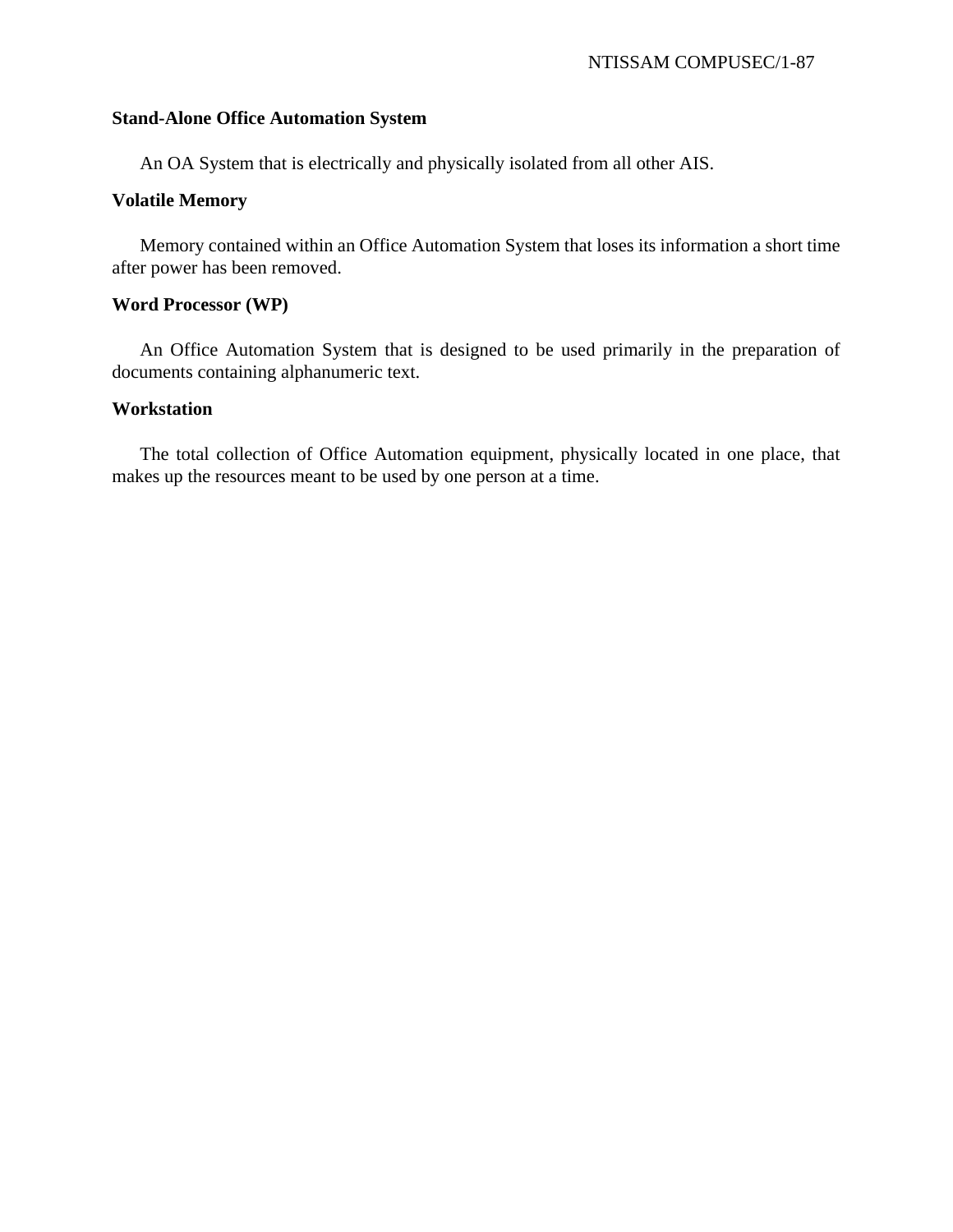## REFERENCES

- l. U.S. Air Force Computer Security Program Office, "Guidance for Secure Operating Procedures for the Zenith Z–l50 Personal Computer," 1 June 1985.
- 2. Department of Defense Standard 5200. 28–STD, "Department of Defense Trusted Computer System Evaluation Criteria," 26 December 1985.

(Note: this document is also referenced as: DoD Computer Security Center, Department of Defense Trusted Computer System Evaluation Criteria, CSC–STD– 001–83, 15 August 1983.)

- 3. DoD Computer Security Center, Computer Security Requirements--Guidance for Applying the Department of Defense Trusted Computer System Evaluation Criteria in Specific Environments, CSC–STD–003–85, 25 June 1985.
- 4. DoD Computer Security Center, Department of Defense Magnetic Remanence Security Guideline, CSC–STD–005–85, 15 November 1985 (FOR OFFICIAL USE ONLY).
- 5. Department of Energy, "Security Guidelines for Microcomputers and Word Processors," DOE/MA–0181, March 1985.
- 6. Executive Order 12356, National Security Information, 6 April 1982.
- 7. Federal Emergency Management Agency, "Information Systems Policy," Instruction 1500.3, 23 March 1984.
- 8. Federal Emergency Management Agency Manual 1540.2, "Automated Information Systems (AIS) Security," September 1984.
- 9. Federal Information Processing Standards Publication (FIPS PUB) 102, Guideline for Computer Security Certification and Accreditation, 27 September 1983.
- 10. Department of the Interior, "Acquisition and Use of Microcomputers," 376 DM 12.1.
- 11. Lawrence Livermore National Laboratory, "Computer Security Guidelines for Microcomputer Users," January 1985.
- 12. Los Alamos National Laboratory, "Word Processor Security Policy," June 1982.
- 13. Office of Management and Budget (OMB) Circular A–130, "Management of Federal Information Resources," 12 December 1985.
- 14. National COMSEC Instruction (NACSI) 5004, "TEMPEST Countermeasures for Facilities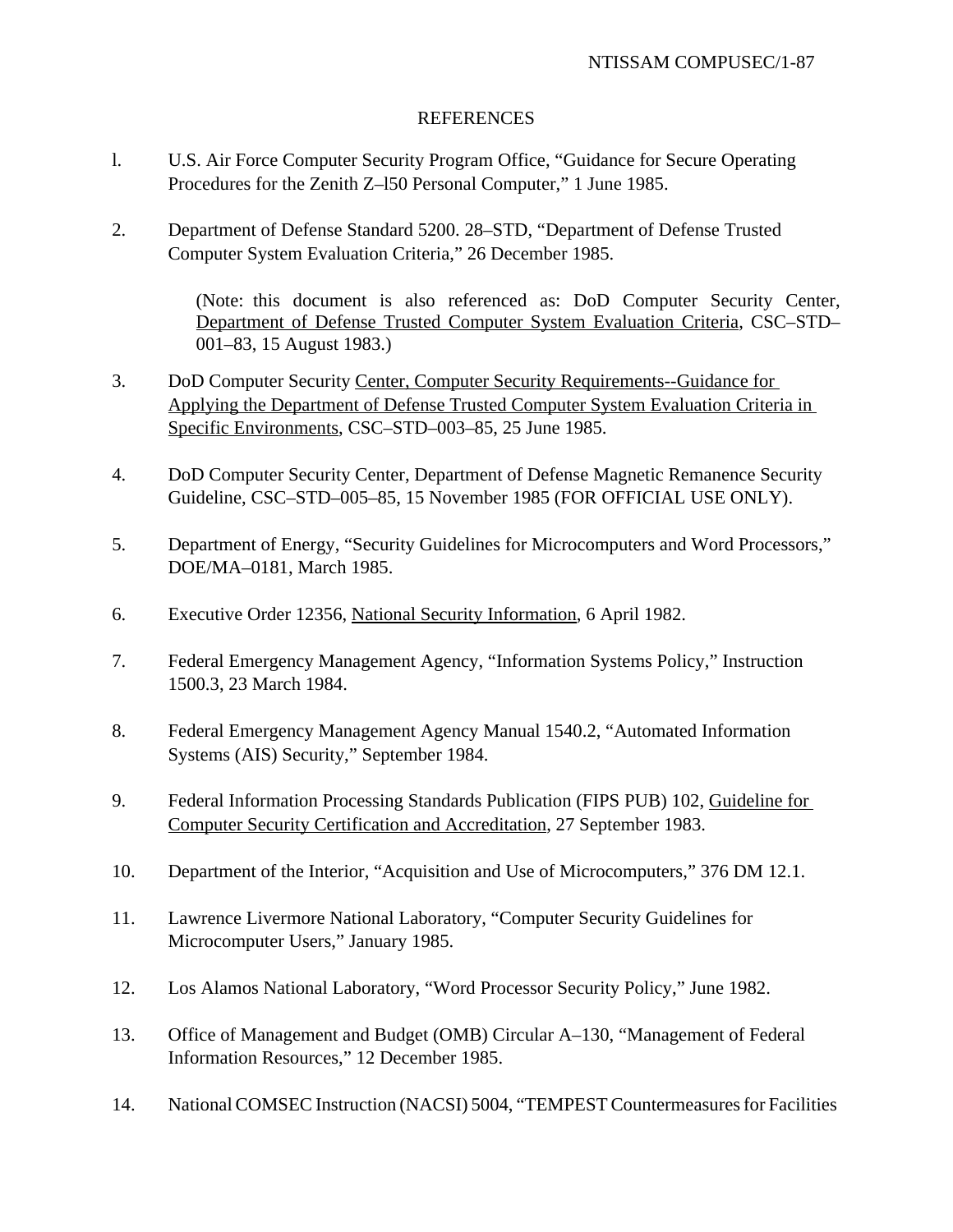Within the United States (U)," l January 1984 (SECRET).

- 15. National COMSEC Instruction (NACSI) 5005, "TEMPEST Countermeasures for Facilities Outside of the United States (U)," 1 January 1984 (SECRET).
- 16. National Computer Security Center, Personal Computer Security Considerations, NCSC– WA–002–85, December 1985.
- 17. National Security Decision Directive 145, National Policy on Telecommunications and Automated Information Systems Security, September 17, 1984.
- 18. National Telecommunications and Information Systems Security Policy (NTISSP) No. 2, "National Policy on Protection of Sensitive, but Unclassified Information in Federal Government Telecommunications and Automated Information Systems", 29 October 1986.
- 19. U.S. Nuclear Regulatory Commission, NRC Manual, Chapter NRC–2301, "Systems Security", March 16, 1985.
- 20. Public Law 93–579, "Privacy Act of 1974," 31 December, 1974.
- 21. Schaefer, Marvin, "Security Vulnerabilities of Office Automation Systems," in Proceedings of the Security Affairs Support Association's Fall 1985 Symposium: "INFOSEC FOR THE NINETIES", 21–22 November 1985.
- 22. Department of State, "Security Standards for Office Automation Systems used for National Security Information in the Washington, D.C. Metropolitan Area," A/ISS Systems Security Standard Number 1, 22 December 1985.
- 23. Steinauer, Dennis D., Security of Personal Computer Systems: A Management Guide, NBS Special Publication #500–120, January 1985.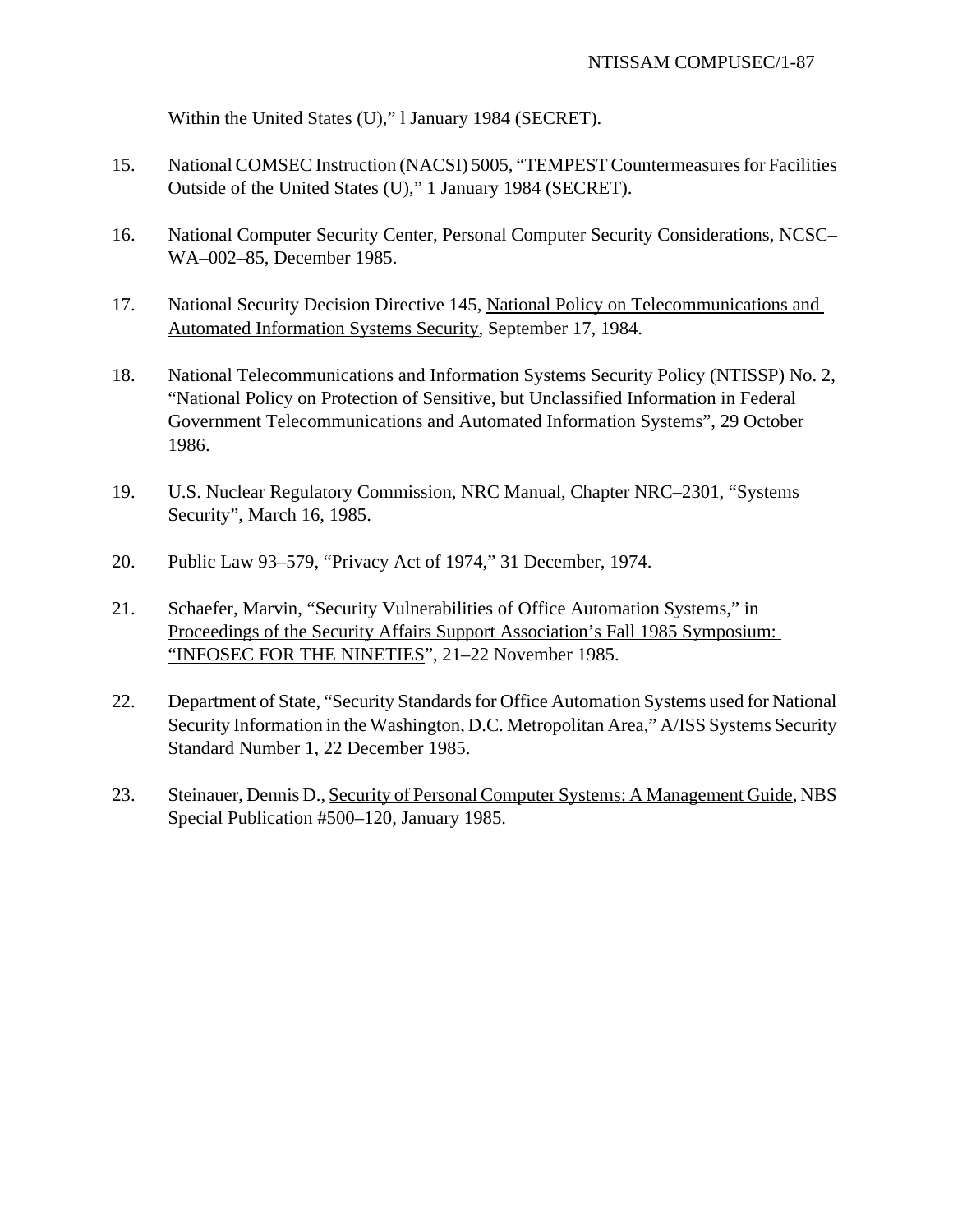#### DISTRIBUTION:

NSA NSC (ATTN: Mr. DeGraffenreid) OMB (Intel Branch NSD) ODASD  $(C<sup>3</sup>I)$  (Greg O'Hara) (2) OJCS (C3S) (2)  $CSA (DAIM-OI) (2)$ CSA (DAMI–CIC) (2) CSA (DALO–SMC) (2) CSA (DAMA–CSC) (2) CNO (OP–941) (3)  $CMC (CC)$  (5) USCINCCENT (RC6J6–O) (2) USCINCEUR (C3S) (2) USCINCLANT (C3S) (2) USCINCPAC (C3S) (2) USCINCRED (RCC4S–O) (2) USCINCSO  $(J6)$  (2) HQ USAF (SITT) (3) HQ SPACECMD (2)  $HQ$  MAC  $(SI)$  (2)  $HQ$  SAC  $(SI)$  (2)  $HQ$  TAC  $(SI)$  (2) AFCSC (EPXP) (20) AFCSC/EPVL COMUSFORCARIB (J6) (2) COMUSFJAPAN (J6) (2) COMUSFKOREA (J6) (2) DIR ARFCOS (2) DCSO (CODE B210) (20)  $DIA (RSI–5)$  (10) DIS (V0410) (5)  $DLA (DLA-TI)$  (2) DNA (LECD) DIR TRI–TAC (TT–SC) CDR JTE/JTC3A CDR USAINSCOM (IAOPS–OP–P) (15) CDR USACSLA (SELCL–NMP) (5) COMNAVSECGRU (G–61) (15) COMDT COGARD (GTES–5) COMCOGARDLANTAREA COMCOGARDPACAREA COMCOGARDONE